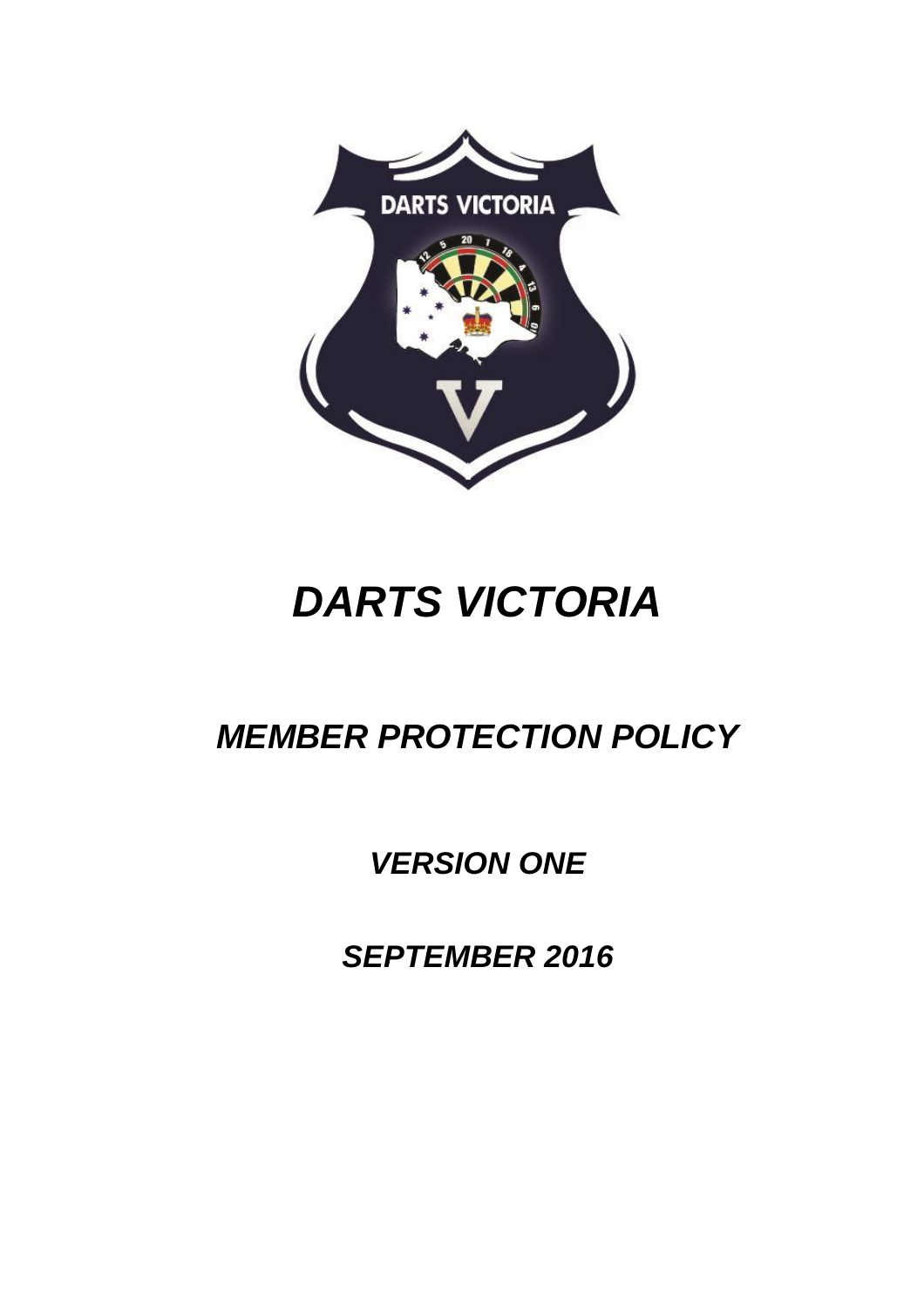## **CONTENTS**

## **Preface**

## **Review history**

## **PART A – MEMBER PROTECTION POLICY**

- 1. Introduction
- 2. Purpose of this policy
- 3. Who is bound by this policy?
- 4. Organisational responsibilities
- 5. Individual responsibilities
- 6. Position statements
	- 6.1 Child protection
	- 6.2 Taking of images of children
	- 6.3 Anti-discrimination and harassment
	- 6.4 Intimate relationships
	- 6.5 Pregnancy
	- 6.6 Gender identity
	- 6.7 Responsible service and consumption of alcohol
	- 6.8 Smoke-free environment
	- 6.9 Bullying
	- 6.10 Social networking sites
- 7. Complaints procedures
	- 7.1 Handling complaints
	- 7.2 Improper complaints and victimisation
	- 7.3 Mediation<br>7.4 Tribunals
	- **Tribunals**
- 8. What is a breach of this policy?
- 9. Disciplinary measures
	- 9.1 Individuals
	- 9.2 Organisations
	- 9.3 Factors to consider
- 10. Dictionary of terms

## **PART B – CODES OF BEHAVIOUR**

- 1. General Code of Behaviour
- 2. Administrator Code of Behaviour
- 3. Coach Code of Behaviour
- 4. Officials Code of Behaviour
- 5. Player Code of Behaviour
- 6. Parent/Guardian Code of Behaviour
- 7. Spectator Code of Behaviour

## **ATTACHMENTS:**

B1. Coaches Code of Behaviour Agreement Form

#### **PART C – ATTACHMENTS: EMPLOYMENT SCREENING/WORKING WITH CHILDREN CHECK REQUIREMENTS**

- C1. Employment screening requirements
- C2. Member Protection Declaration
- C3. Working with Children Check requirements

## **PART D – ATTACHMENTS: COMPLAINT HANDLING PROCEDURES**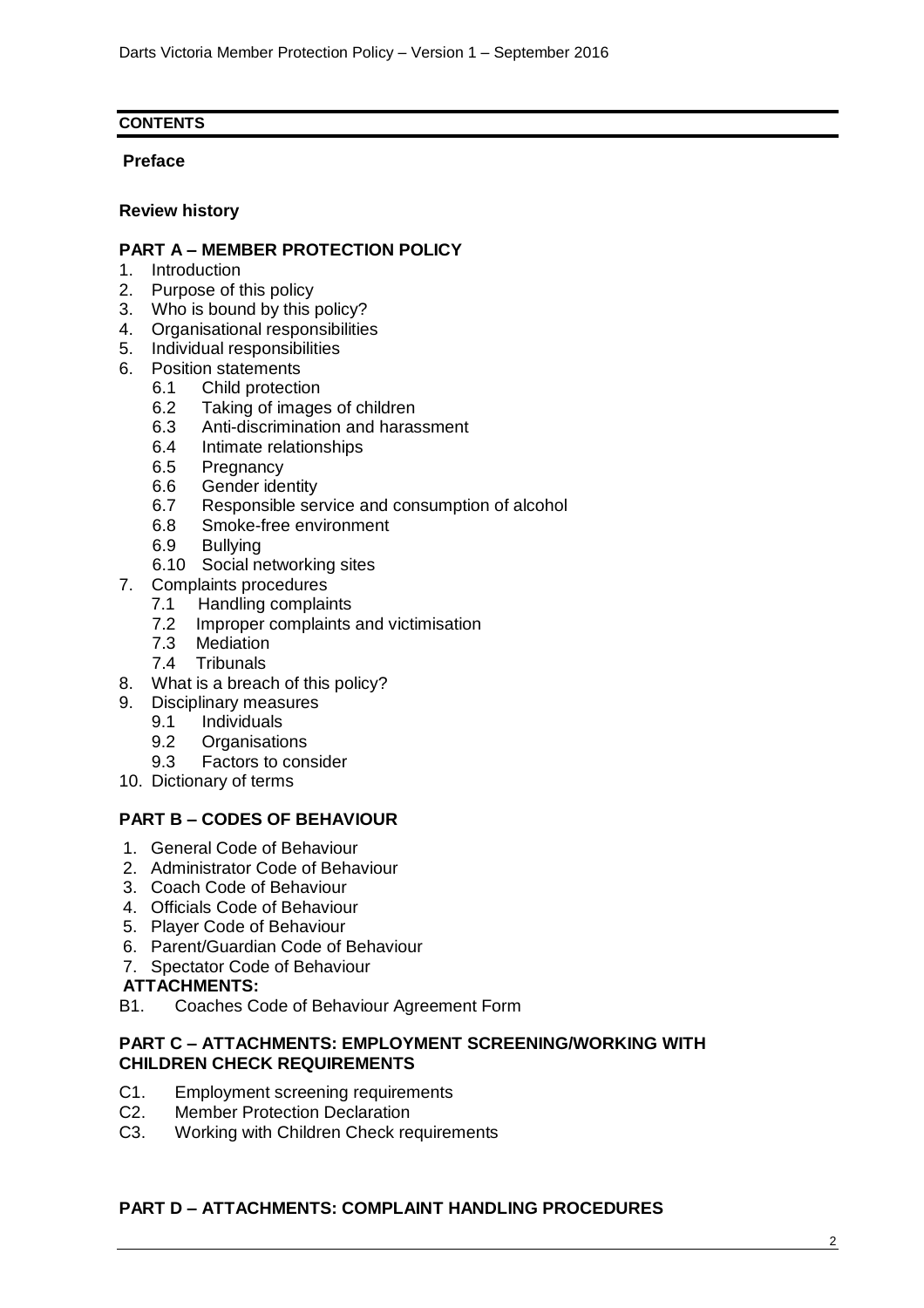- D1. Complaints procedure
- D2. Mediation
- D3. Investigation procedure
- D4. Tribunal procedures

## **PART E – ATTACHMENTS: REPORTING REQUIREMENTS AND DOCUMENTS**

- E1. Record of informal complaint
- E2. Record of formal complaint
- E3. Procedure for handling allegations of child abuse
- E4. Confidential record of child abuse allegation
- E5. Record of Mediation
- E6. Record of Tribunal Decision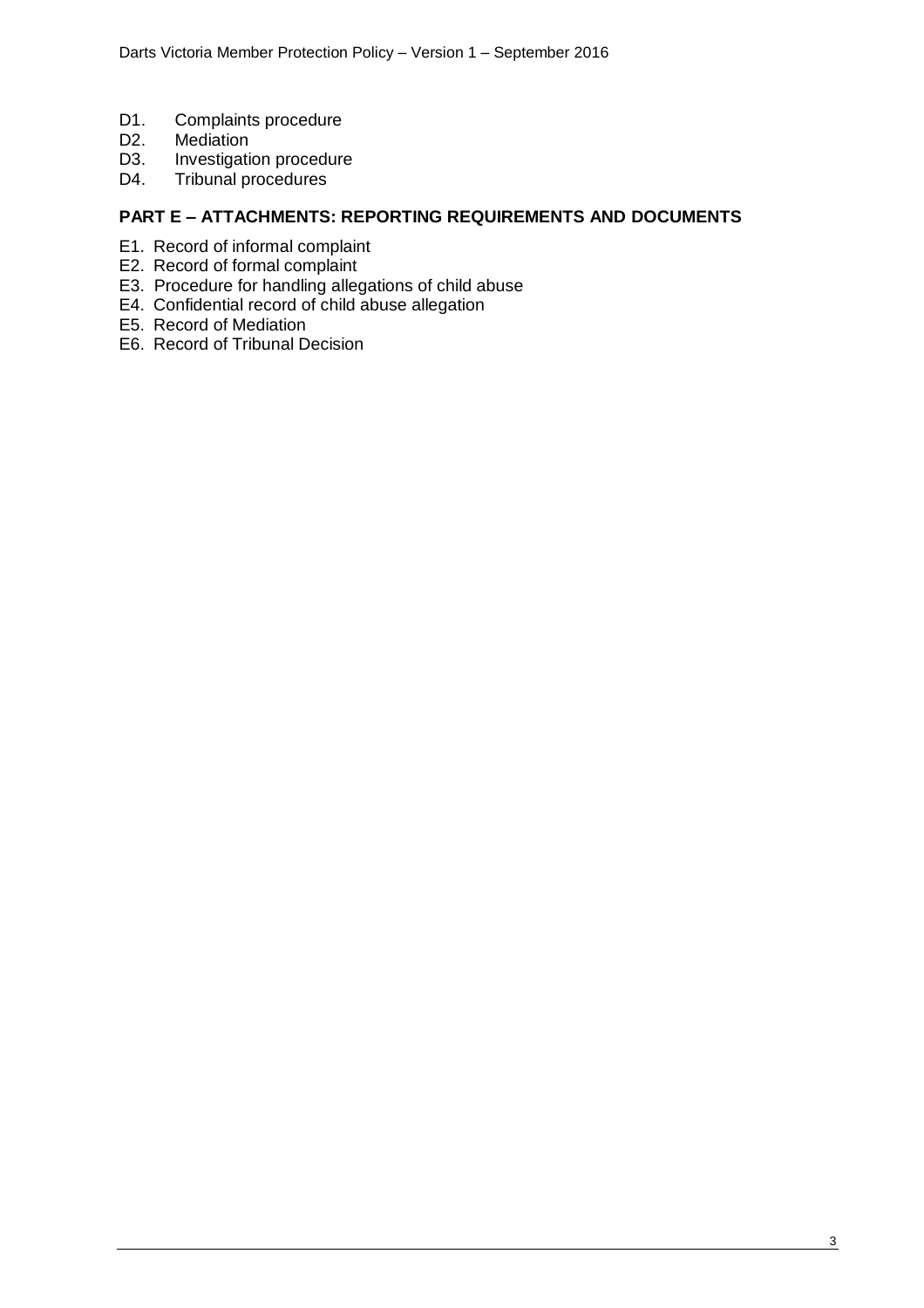## *Preface*

Darts Victoria is committed to providing an environment safe for children and that is free from harassment and abuse for everyone, and promotes respectful and positive behaviour and values within our sport.

The policies included in this document have been updated to include all the current relevant and required conditions to provide a code of conduct that forms the basis of appropriate and ethical conduct that everyone involved in our sport must abide by.

This policy is an essential part of the Darts Victoria's proactive and preventative approach to ensure that any inappropriate behaviour does not occur within our sport.

The objectives of this policy are to:

- protect and provide a safe environment for all those who participate in Darts Victoria's activities and events;
- provide guidelines to its members for their protection while participating in Dart related activities and events;
- assist in the maintenance of the high level of sportsmanship in Darts;
- resolve problems relating to the conduct of players in their relations with each other, officials and the public;
- assist in maintaining a positive attitude towards officials.

Darts Victoria's Board of Management believes that everyone who participates in activities or events in our sport has the right to be treated with dignity and respect. They have the right to have any complaints or charges dealt with in a just manner and given the opportunity to be heard before any penalties are imposed.

*Kelvin James Vice-President Darts Victoria September 2016*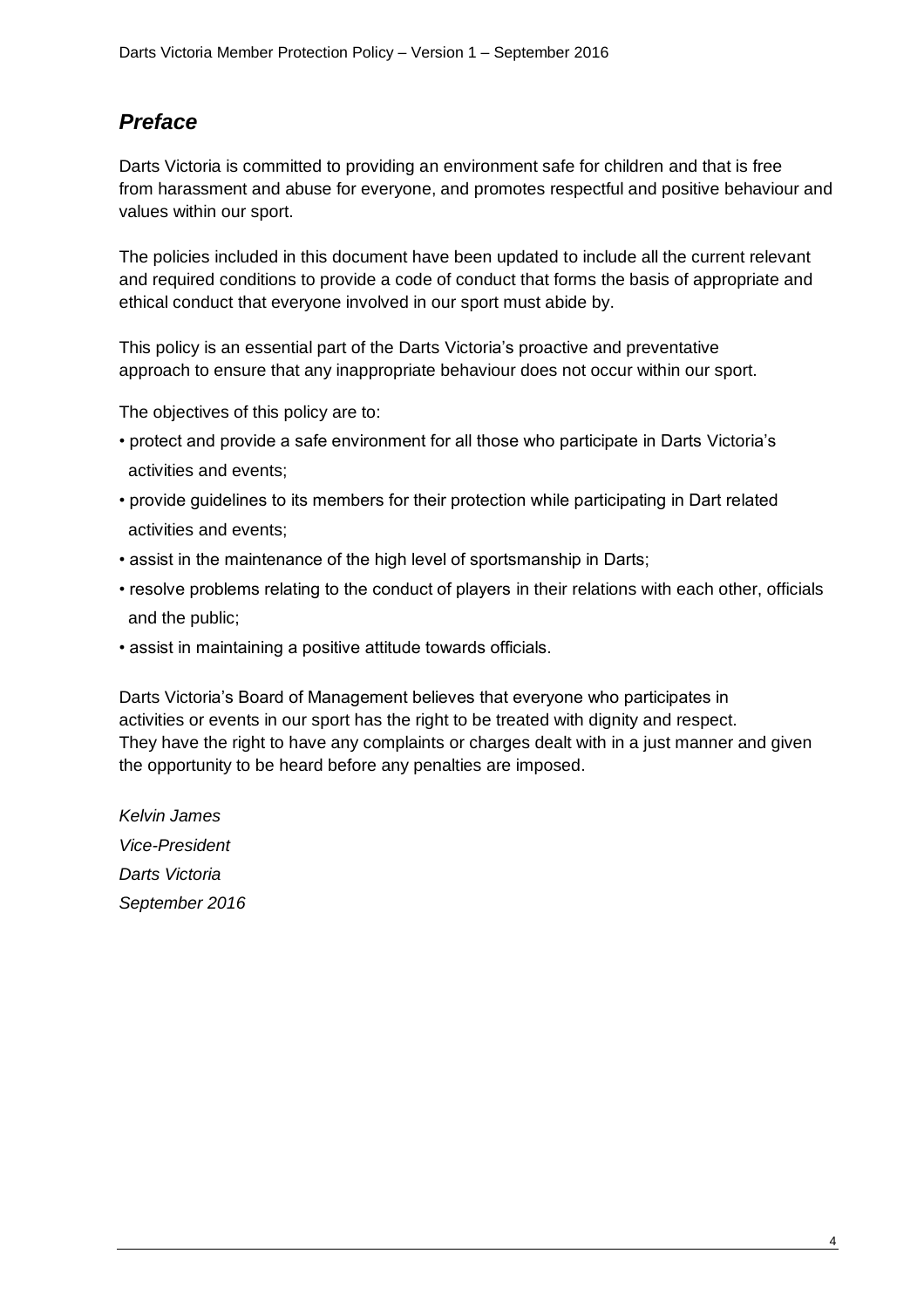## **Review history of Darts Victoria Member Protection Policy**

| <b>Version</b> | Date reviewed             | Date endorsed  | <b>Content reviewed/purpose</b>                                                                                                                                                                            |
|----------------|---------------------------|----------------|------------------------------------------------------------------------------------------------------------------------------------------------------------------------------------------------------------|
| One            | Created<br>September 2016 | September 2016 | Initial policy created and further<br>developed to assist Darts Victoria<br>meet its legal obligations and<br>to<br>moral responsibilities in relation to<br>harassment free sport and child<br>protection |
| Two            |                           |                |                                                                                                                                                                                                            |
| Three          |                           |                |                                                                                                                                                                                                            |
| Four           |                           |                |                                                                                                                                                                                                            |
| Five           |                           |                |                                                                                                                                                                                                            |
| Six            |                           |                |                                                                                                                                                                                                            |
| Seven          |                           |                |                                                                                                                                                                                                            |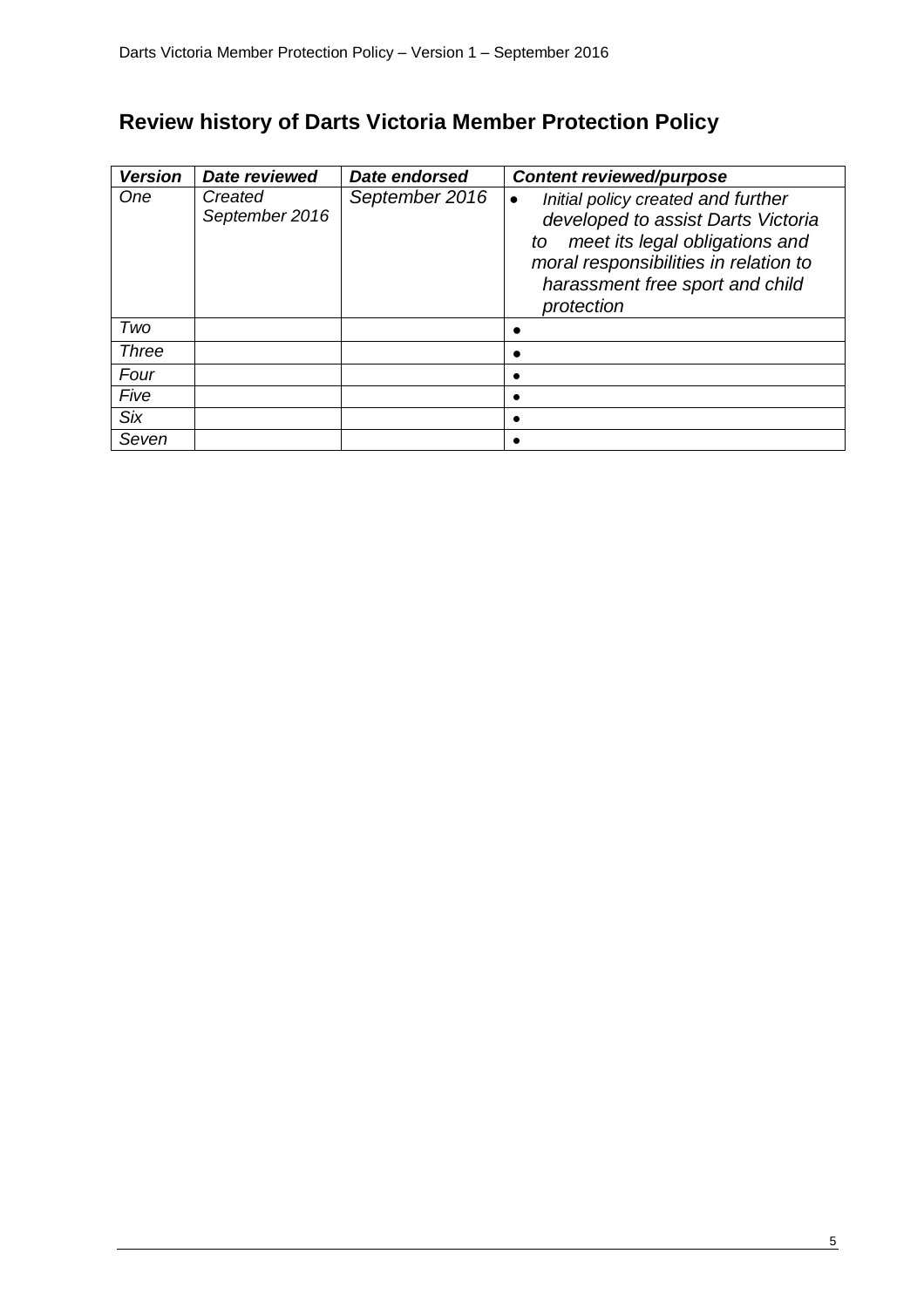## **PART A: NATIONAL MEMBER PROTECTION POLICY**

## **1. Introduction**

Darts Victoria Incorporated (herein after referred to as D.V.) is dedicated to the continued progress of the Sport of Darts in Victoria by servicing the present and future needs of their Affiliates and their Members.

D.V. is committed to accomplish this by continuously distinguishing the needs of all players, administrators and supporters and to demonstrate effective management, making optimum use of accessible resources and co-operating with its members in the search of excellence.

It is the mission of D.V. through unity, to encourage and promote the fostering of the Sport of Darts throughout Victoria.

With vision D.V. will promote and develop the game of Darts for all to play.

## **Core values will include**:

- People working together.
- Co-operation between Associations, their members and D.V. Board of Management.
- Achieving State optimal potential.
- The principle of social justice.
- Professionalism and integrity in the way we work.
- Friendship and Sportsmanship.

## **The objective of D.V. is:**

- 1. To build and maintain a strong profile of the sport of Darts in Victoria as a popular and successful sport.
- 2. To make Darts more marketable by raising the overall profile of the sport in a way that will increase people involvement.
- 3. To increase the number of Dart Players by providing a service: i.e. provide an infrastructure that will attract the Affiliate members and keep them involved in the sport.
- 4. Provide the maximum availability of the Sport of Darts to all Victorians and to ensure that access and equity is not denied on the basis of gender, age, disability, cultural background or location.
- 5. Ensure the standard of Darts in Victoria is raised to a level that will improve the opportunity for consistent success at Association ,State, National and International levels.
- 6. Address the issues of Junior Darts in Victoria by raising the profile of the sport at this level.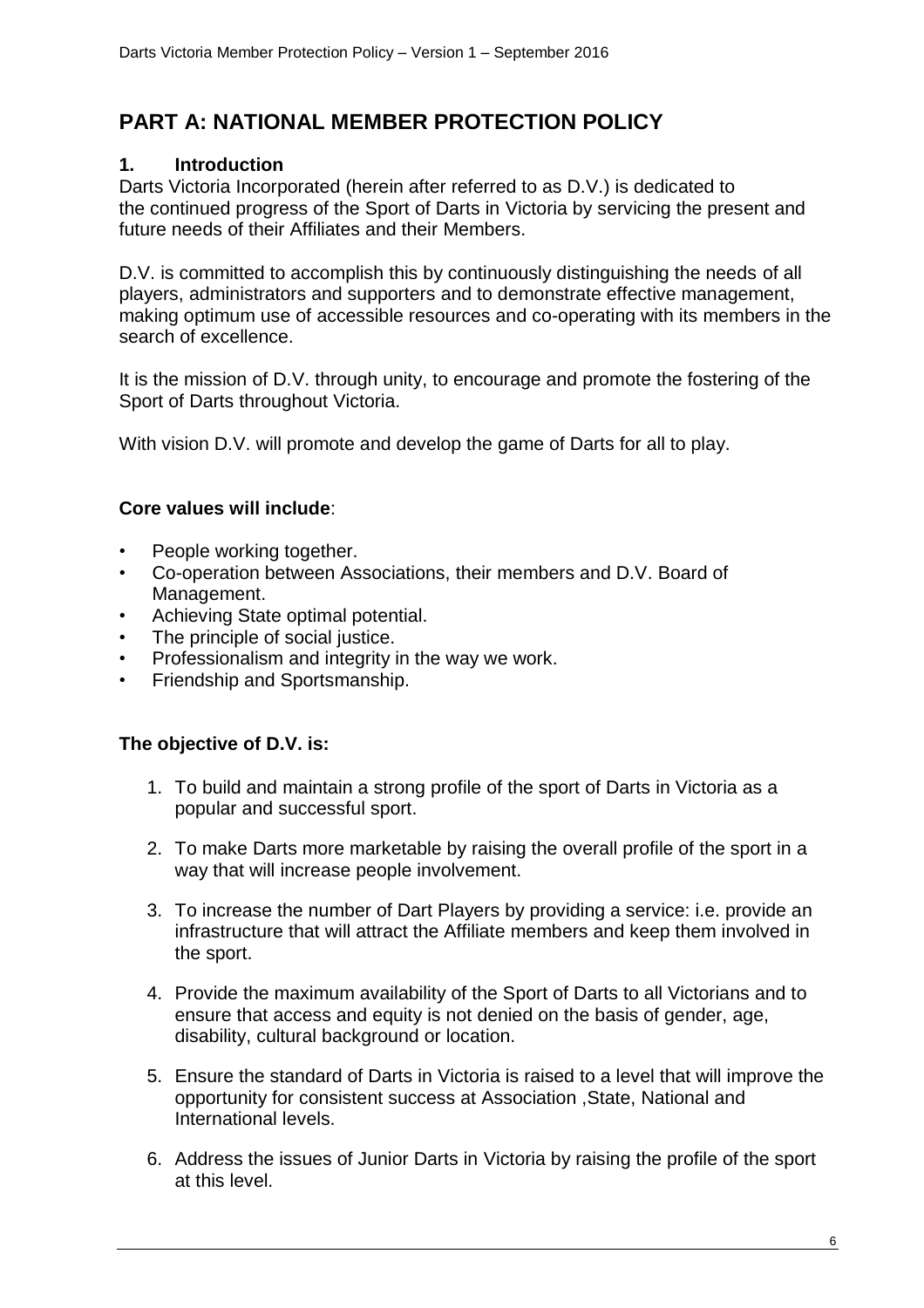- 7. To establish a State-Wide infrastructure with a professional planned approach to Sports Development.
- 8. To seek ways of achieving financial security and independence for the Sport of **Darts**
- 9. Improve the business proficiency of DV by appropriately restructuring the Board of Management to meet the needs of the organisation.
- 10.To maintain strong representation at Darts Australia Meetings (herein after referred to as D.A.) and to positively contribute to D.A. organisational operations, policies and performances.

## **2. Purpose of this policy**

This Member Protection Policy aims to assist Darts Victoria to uphold its core values and create a safe, fair and inclusive environment for everyone associated with our sport. It sets out our commitment to ensure that every person bound by the policy is treated with respect and dignity and protected from discrimination, harassment and abuse. It also seeks to ensure that everyone involved in our sport is aware of their key legal and ethical rights and responsibilities, as well as the standards of behaviour expected of them.

The attachments to this policy describe the practical steps we will take to eliminate discrimination, harassment, child abuse and other forms of inappropriate behaviour from our sport. As part of this commitment, the policy allows Darts Victoria to take disciplinary action against any person or organisation bound by this policy if they breach the policy.

This policy has been endorsed by the Executive of Darts Victoria and has been incorporated into our constituent document, rules, regulations and/or by-laws. The policy starts on 1<sup>st</sup> September 2016 and will operate until replaced.

The current policy and its attachments can be obtained from our website at: [www.dartsvictoria.org.au](http://www.dartsvictoria.org.au/)

This policy is supported by Member Protection Policies that have been adopted and implemented by our member associations and affiliated clubs.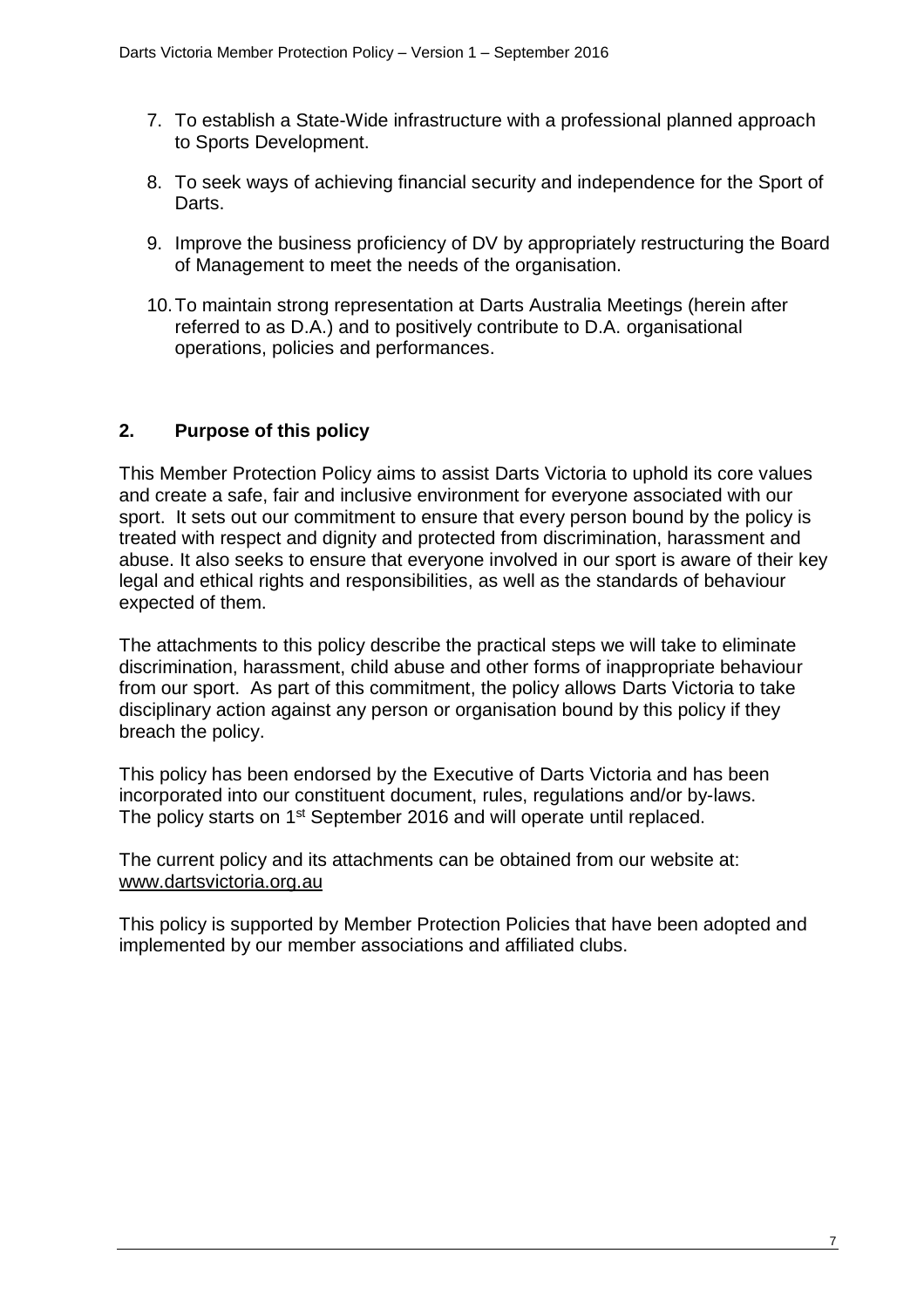## **3 Who is bound by this policy**

This policy should apply to as many persons as possible who are involved with the activities of Darts Victoria, whether they are in a paid or unpaid/voluntary capacity and including:

- 3.1 Persons appointed or elected to boards, committees and sub-committees
- 3.2 Employees of Darts Victoria
- 3.3 Members of Darts Victoria Executive;
- 3.4 Support personnel, including managers, captains and others;
- 3.5 National coaching director, coaches and assistant coaches;
- 3.6 Players;
- 3.7 Referees, umpires and other officials;
- 3.8 Members, including life members of Darts Victoria;
- 3.9 Players, coaches, officials and other personnel participating in events and activities, including camps and practice sessions, held or sanctioned by Darts Victoria.
- 3.10 Any other person including spectators, parents/guardians and sponsors

This policy will continue to apply to a person even after he or she has stopped their association or employment with Darts Victoria, if disciplinary action against that person has begun.

It is also intended this policy will apply to:

- 3.11 Member associations
- 3.12 Affiliated clubs and associated organisations*.*

## **4. Organisational responsibilities**

Darts Victoria, affiliated associations and active members must:

- 4.1 Adopt, implement and comply with this policy
- 4.2 Ensure that this policy is enforceable
- 4.3 Publish, distribute and promote this policy and the consequences of any breaches of the policy
- 4.4 Promote and model appropriate standards of behaviour at all times
- 4.5 Deal with any complaints made under this policy in an appropriate manner
- 4.6 Deal with any breaches of this policy in an appropriate manner
- 4.7 Recognise and enforce any penalty imposed under this policy
- 4.8 Ensure that a copy of this policy is available or accessible to all people and organisations to whom this policy applies
- 4.9 Use appropriately trained people to receive and manage complaints and allegations of inappropriate behaviour.
- 4.10 Monitor and review this policy at least annually.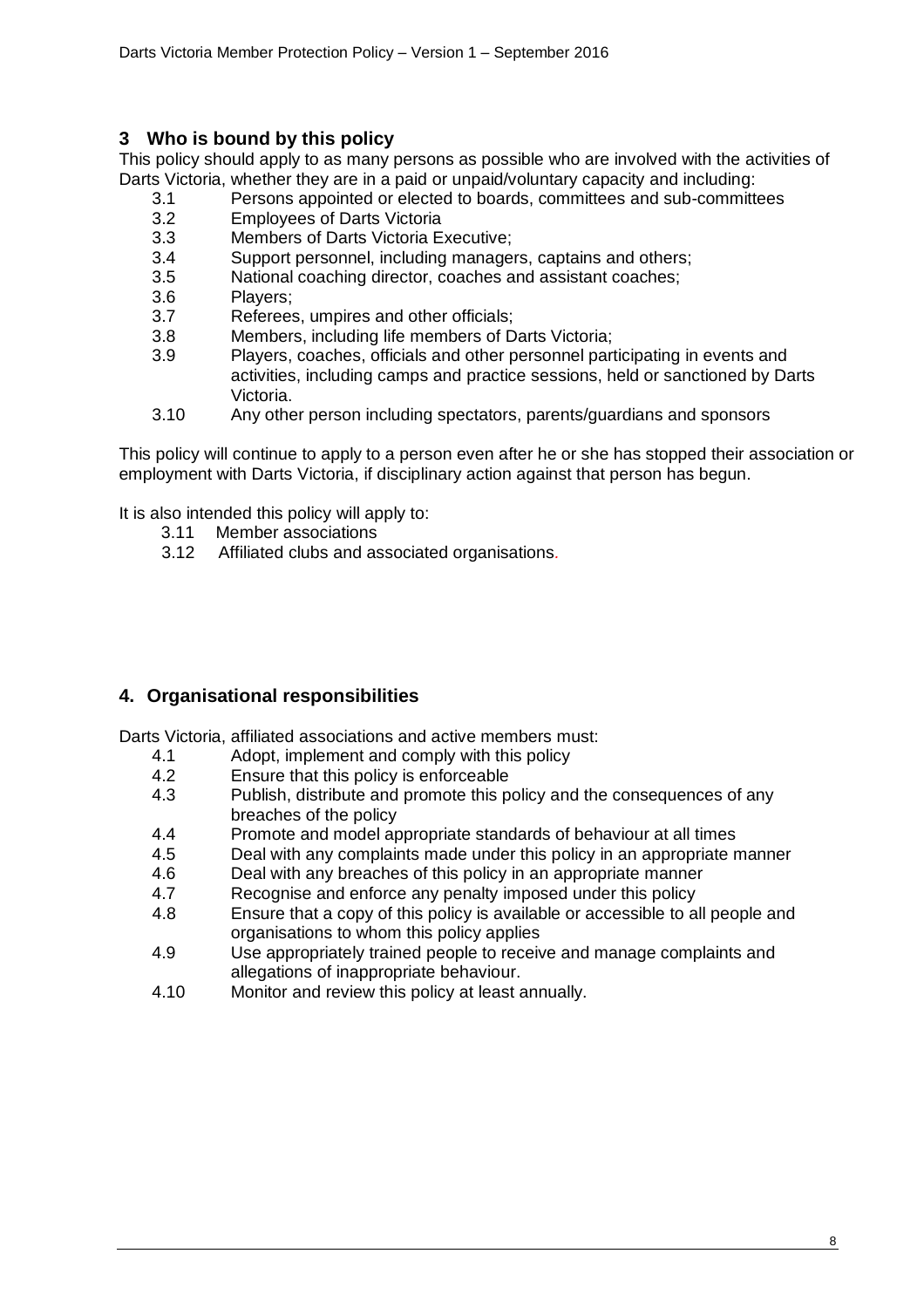## 5. Individual responsibilities

Individuals bound by this policy must:

- 5.1 Make themselves aware of the contents of this policy;
- 5.2 Comply with all relevant provisions of the policy, including any codes of conduct and the steps for making a complaint or reporting possible child abuse set out in this policy
- 5.3 Consent to the screening requirements set out in this policy, and any state/territory Working with Children Checks if the person holds or applies for a role that involves regular unsupervised contact with a child or young person under the age of 18 or where otherwise required by law;
- 5.4 Place the safety and welfare of children above other considerations;
- 5.5 Be accountable for their behaviour: and,
- 5.6 Comply with any decisions and/or disciplinary measures imposed under this policy.

## **6. Position statements**

## **6.1 Child protection**

Darts Victoria is committed to the safety and well-being of all children and young people who participate in our sport or access our services. We support the rights of the child and will act at all times to ensure that a child-safe environment is maintained.

We acknowledge the valuable contribution made by our staff, members and volunteers and we encourage their active participation in providing a safe, fair and inclusive environment for all participants.

## **6.1.1 Identify and analyse risk of harm**

We will develop and implement a risk management strategy, including a review of our existing child protection practices, to determine how child-safe our organisation is and to identify any additional steps we can take to minimise and prevent the risk of harm to children because of the actions of an employee, volunteer or another person.

#### **6.1.2 Develop codes of behaviour**

We will develop and promote a code of behaviour that sets out the conduct we expect of adults when they deal and interact with children involved in our sport, especially those in our care. We will also implement a code of behaviour to promote appropriate conduct between children.

These codes will clearly describe professional boundaries, ethical behaviour and unacceptable behaviour. (Refer to the attachments in Part B of this policy.)

#### **6.1.3 Choose suitable employees and volunteers**

We will take all reasonable steps to ensure that our organisation engages suitable and appropriate people to work with children, especially those in positions that involve regular unsupervised contact with children. This will include using a range of screening measures.

We will ensure that Working with Children Checks are conducted for all employees and volunteers who work with children, where an assessment is required by law. If a criminal history report is obtained as part of their screening process, we will handle this information confidentially and in accordance with the relevant legal requirements. (Refer to the attachments in Part C of this policy.)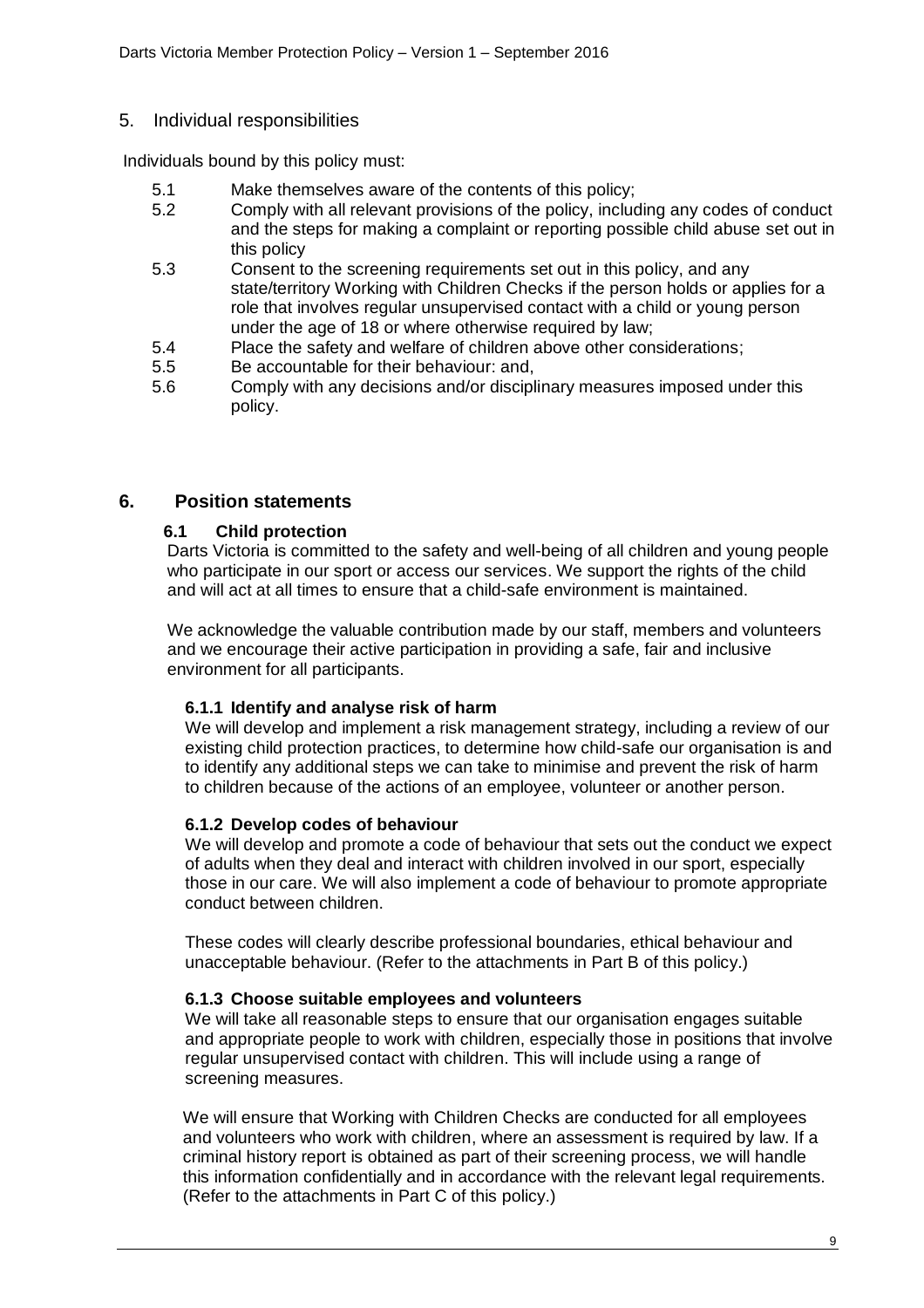## **6.1.4 Support, train, supervise and enhance performance**

We will ensure that all our employees and volunteers who work with children have ongoing supervision, support and training. Our goal is to develop their skills and capacity and to enhance their performance so we can maintain a child-safe environment in our sport.

#### **6.1.5: Empower and promote the participation of children**

We will encourage children and young people to be involved in developing and maintaining a child-safe environment for our sport.

#### **6.1.6: Report and respond appropriately to suspected abuse and neglect**

We will ensure that all our employees and volunteers are able to identify and respond appropriately to children at risk of harm and that they are aware of their responsibilities under state laws to make a report if they suspect on reasonable grounds that a child has been, or is being, abused or neglected. (Refer to the attachments in Part E of this policy.)

Further, if any person believes that another person or organisation bound by this policy is acting inappropriately towards a child, or is in breach of this policy, he or she may make an internal complaint to us. (Refer to the attachments in Part D of this policy.)

## **6.2 Taking images of children**

There is a risk that Images of children may be used inappropriately or illegally. Darts Victoria requires that individuals and associations, wherever possible, obtain permission from a child's parent/guardian before taking an image of a child that is not their own. They should also make sure the parent/guardian understands how the image will be used.

To respect people's privacy, we do not allow camera phones, videos and cameras to be used inside changing areas, showers and toilets which we control or are used in connection with our sport.

When using a photo of a child, we will not name or identify the child or publish personal information, such as residential address, email address or telephone number, without the consent of the child's parent/guardian. We will not provide information about a child's hobbies, interests, school or the like, as this can be used by paedophiles or other persons to "groom" a child.

We will only use images of children that are relevant to our sport and we will ensure that they are suitably clothed in a manner that promotes participation in the sport. We will seek permission from the parents/guardians of the children before using the images. We require our member associations and clubs to do likewise.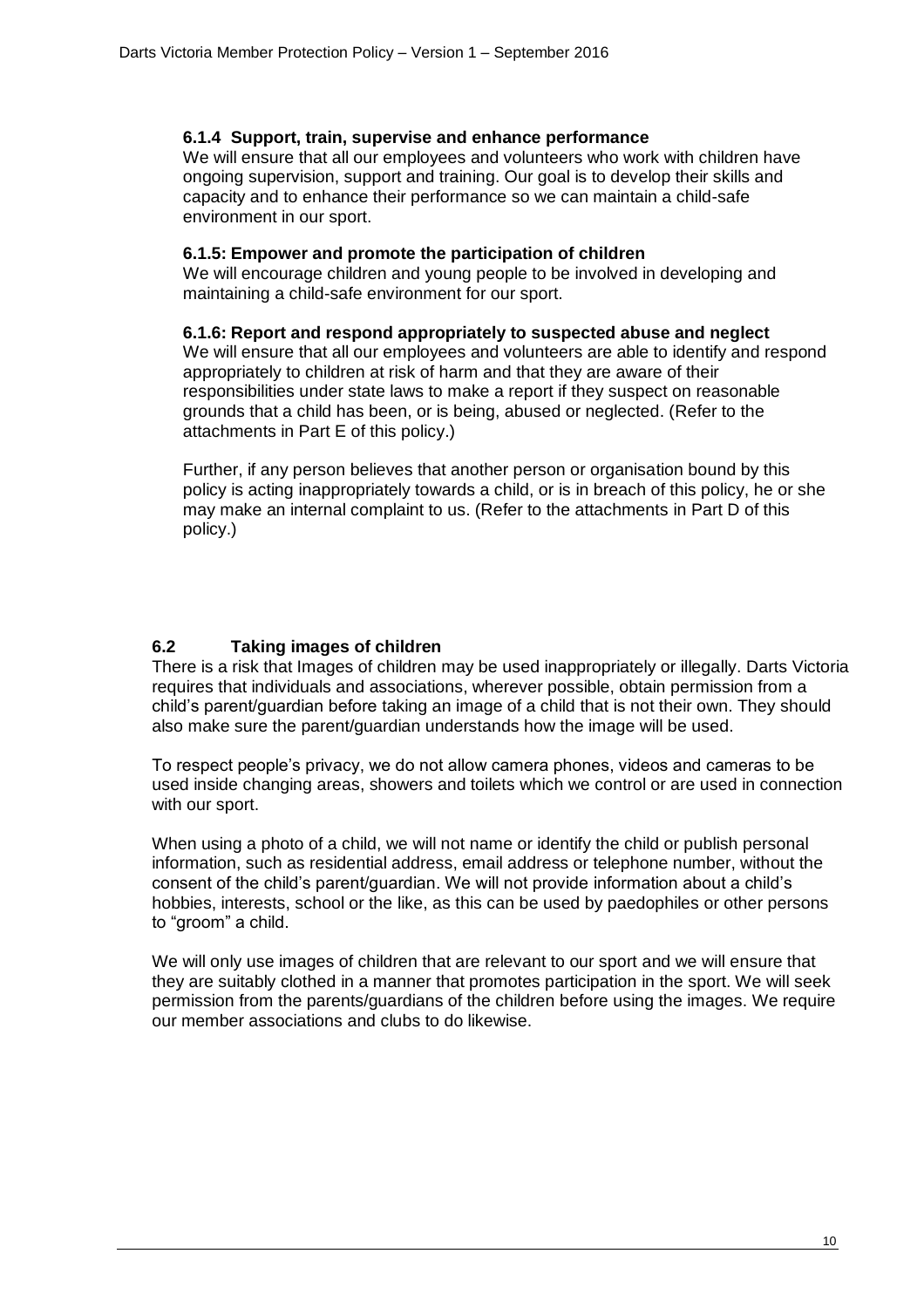## **6.3 Anti-discrimination and harassment**

Darts Victoria is committed to providing an environment in which people are treated fairly and equitably and that is, as far as practicable, free from all forms of discrimination and harassment.

We recognise that people may not be able to enjoy themselves or perform at their best if they are treated unfairly, discriminated against or harassed.

## **6.3.1 Discrimination**

Unlawful discrimination involves the less favourable treatment of a person on the basis of one or more of the personal characteristics protected by state or federal anti-discrimination laws.

The personal characteristics protected by anti-discrimination laws include attributes such as race, age, disability, gender and race. The full list of protected personal characteristics is in the "Definitions" set out in the Dictionary of Terms.

Discrimination can be either direct or indirect.

- **Direct** discrimination occurs if a person treats, or proposes to treat, a person with a protected personal characteristic unfavourably because of that personal characteristic.
- **Indirect** discrimination occurs if a person imposes, or proposes to impose, a requirement, condition or practice that will disadvantage a person with a protected personal characteristic and that requirement, condition or practice is not reasonable.

For the purposes of determining discrimination, the offender's awareness and motive are irrelevant.

## **6.3.2 Harassment**

Harassment is any unwelcome conduct, verbal or physical, that intimidates, offends or humiliates another person and which happens because a person has a certain personal characteristic protected by State or Federal anti-discrimination legislation.

The offensive behaviour does not have to take place a number of times, a single incident can constitute harassment.

Sexual harassment is one type of harassment. Sexual harassment is unwelcome conduct, remarks or innuendo of a sexual nature. It covers a wide range of behaviours and can be verbal, written, visual or physical. Sexual harassment is not limited to members of the opposite sex.

## **6.3.3 Prohibition against discrimination and harassment**

We prohibit all forms of harassment and discrimination based on the personal characteristics listed in the "Definitions" set out in the Dictionary of Terms *[see clause 10].*

Any person who believes they are being, or have been, harassed or discriminated against by another person or organisation bound by this policy is encouraged to raise their concerns with us. A person may make an internal complaint, and in some circumstances, they may also be able to make a complaint to an external organisation. (Refer to the attachments in Part D of this policy.)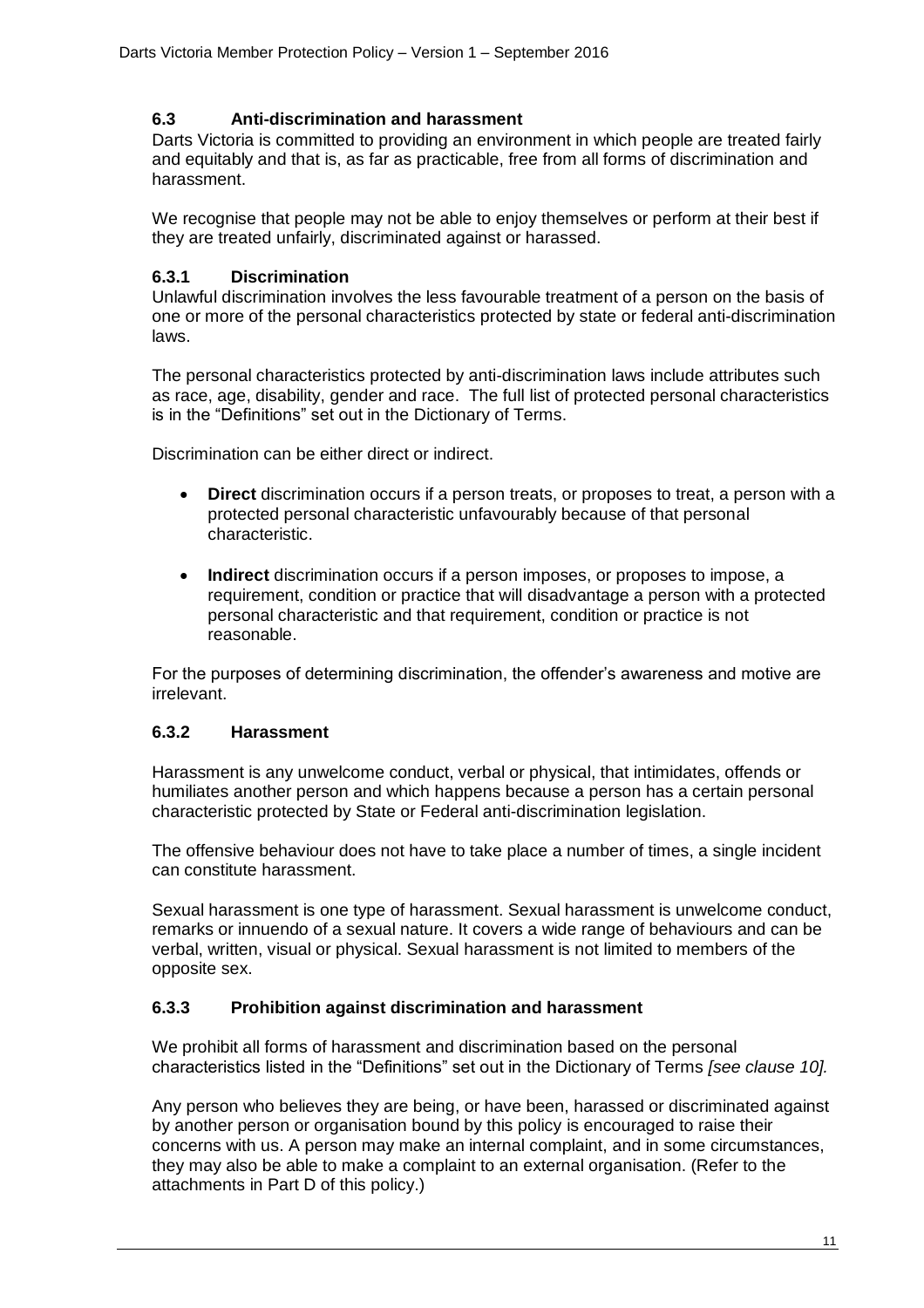## **6.4 Intimate relationships**

Darts Victoria understands that consensual intimate relationships (including, but not limited to sexual relationships) between coaches or officials and adult players may take place legally. However, this policy will help ensure that the expectations of coaches or officials are clear and, to ensure that if an intimate relationship does exist or develop between a coach or official and an adult player, that relationship will be managed in an appropriate manner.

Coaches and officials are required to conduct themselves in a professional and appropriate manner in all interactions with players. In particular, they must ensure that they treat players in a respectful and fair manner, and that they do not engage in sexual harassment, bullying, favouritism or exploitation.

We take the position that consensual intimate relationships between coaches or officials and the adult players they coach should be avoided as they can have harmful effects on the player involved, on other players and coaches and on the sport's public image. These relationships can also be perceived to be exploitative due to the differences in authority, power, maturity, status, influence and dependence between the coach or official and the player.

We recommend that if an player attempts to initiate an intimate relationship with a coach or official, the coach or official should discourage the player's approach and explain to the player why such a relationship is not appropriate.

If a consensual intimate relationship does exist or develop between an adult player and a coach or official, the coach or official is expected to ensure that the relationship is appropriate and that it does not compromise impartiality, professional standards or the relationship of trust the coach or official has with the player and/or other players.

In assessing the appropriateness of an intimate relationship between a coach or official and an adult player, relevant factors include, but are not limited to:

- the relative age and social maturity of the player;
- any potential vulnerability of the player;
- any financial and/or emotional dependence of the player on the coach or official;
- the ability of the coach or official to influence the progress, outcomes or progression of the player's performance and/or career;
- the extent of power imbalance between the player and coach or official; and the likelihood of the relationship having an adverse impact on the player and/or other players.

It will often be difficult for a coach or official involved in an intimate relationship with an adult player to make an objective assessment of its appropriateness and accordingly they are encouraged to seek advice from the Member Protection Officer to ensure that they have not involved themselves in inappropriate or unprofessional conduct.

If it is determined that an intimate relationship between a coach or official and an adult player is inappropriate or unprofessional we may take disciplinary action against the coach or official up to and including dismissal. Action may also be taken to stop the coaching relationship with the player. This could include a transfer, a request for resignation or dismissal from coaching duties.

If a coach, official or player believes they are being, or have been, harassed they are encouraged to seek information and support from the Member Protection Officer. Our complaints procedure is outlined in Part D of this policy.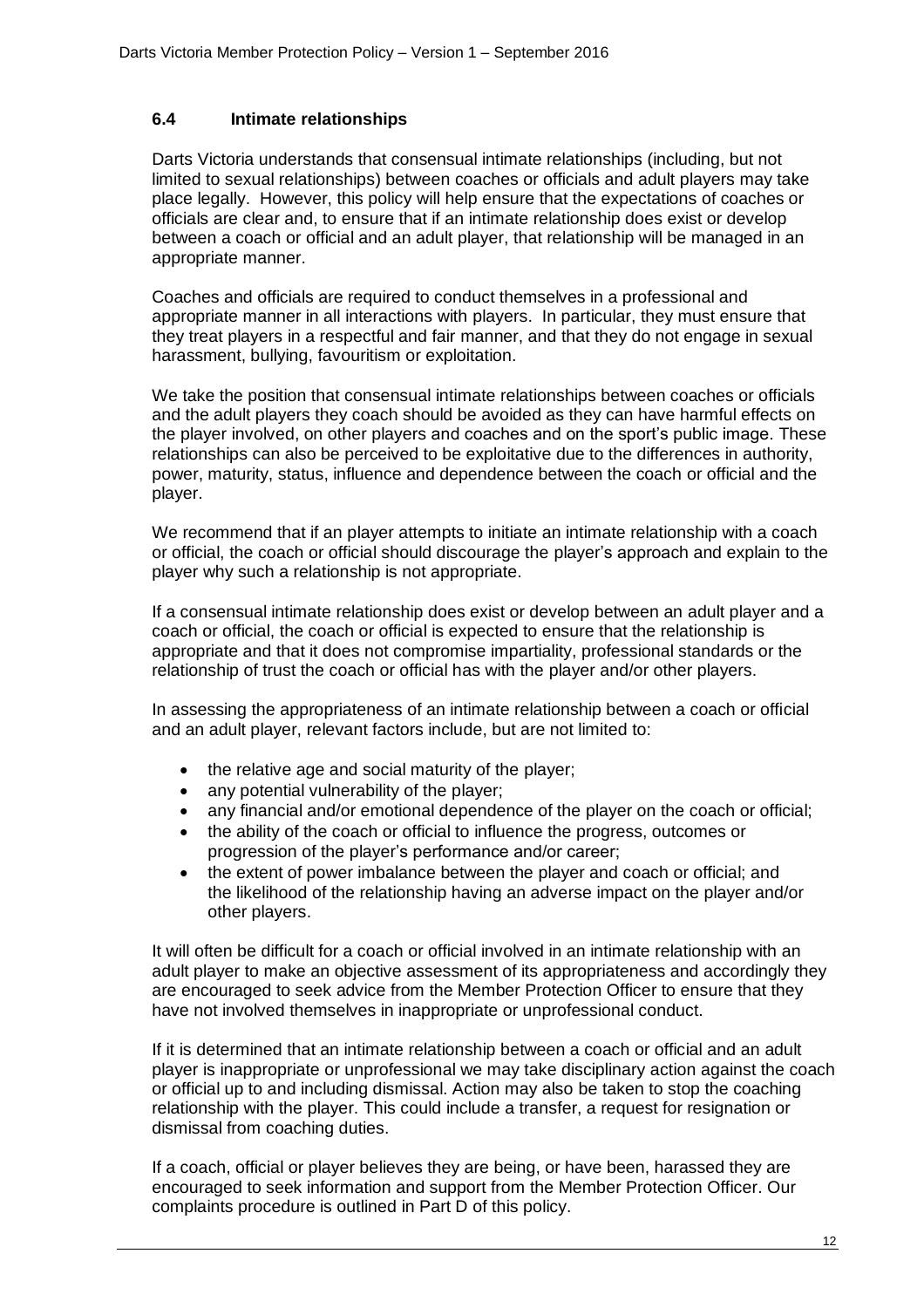## **6.5 Pregnancy**

Darts Victoria is committed to treating pregnant women fairly and to removing any unreasonable barriers to their full participation in our sport. We will not tolerate any discrimination or harassment against pregnant women.

Darts Victoria will take reasonable care to ensure the continuing safety, health and wellbeing of pregnant women. We will advise pregnant women that there may be risks involved with their continuing participation in sport, and we will encourage them to obtain medical advice about those risks. Pregnant women should be aware that their own health and wellbeing, and that of their unborn child, is of utmost importance in their decisionmaking about the extent they choose to participate in our sport.

We encourage all pregnant women to talk with their medical advisers, make themselves aware of the facts about pregnancy in sport and ensure that they make informed decisions about their participation in our sport. Pregnant women should make these decisions themselves, in consultation with their medical advisers and in discussion with Darts Victoria

We will only require pregnant women to sign a disclaimer in relation to their participation in our sport whilst they are pregnant if all other participants are required to sign one in similar circumstances. We will not require women to undertake a pregnancy test.

If a pregnant woman believes she is being, or has been, harassed or discriminated against by another person or organisation bound by this Policy, she may make a complaint. (Refer to the attachments in Part D of this policy.)

## **6.6 Gender identity**

Gender identity means the gender-related identity, appearance or mannerisms or other gender-related characteristics of a person. This includes the way people express or present their gender and recognises that a person's gender identity may be an identity other than male or female. Some terms used to describe a person's gender identity include trans, transgender and gender diverse.

## **6.6.1 Gender identity discrimination and harassment**

Federal, state and territory anti-discrimination laws provide protection from discrimination against people on the basis of their gender identity. (See definition in Dictionary of terms).

Darts Victoria is committed to providing a safe, fair and inclusive sporting environment all where people can contribute and participate. We will not tolerate any unlawful discrimination or harassment of a person because of their gender identity.

All persons, regardless of gender identity, are entitled to be treated fairly and with dignity and respect at all times. We will not tolerate any unlawful discrimination or harassment of a person because of their gender identity. This includes discrimination or harassment of a person who is transgender or transsexual, who is assumed to be transgender or transsexual or has an association with someone who has or is assumed to be transgender or transsexual. (Refer to the attachments in Part D of this policy.)

We expect all people bound by this policy to act with sensitivity when a person is undergoing gender transition/affirmation.

If any person believes that they are being, or have been, harassed or discriminated against by another person or organisation bound by this policy because of their gender identity, they may make a complaint.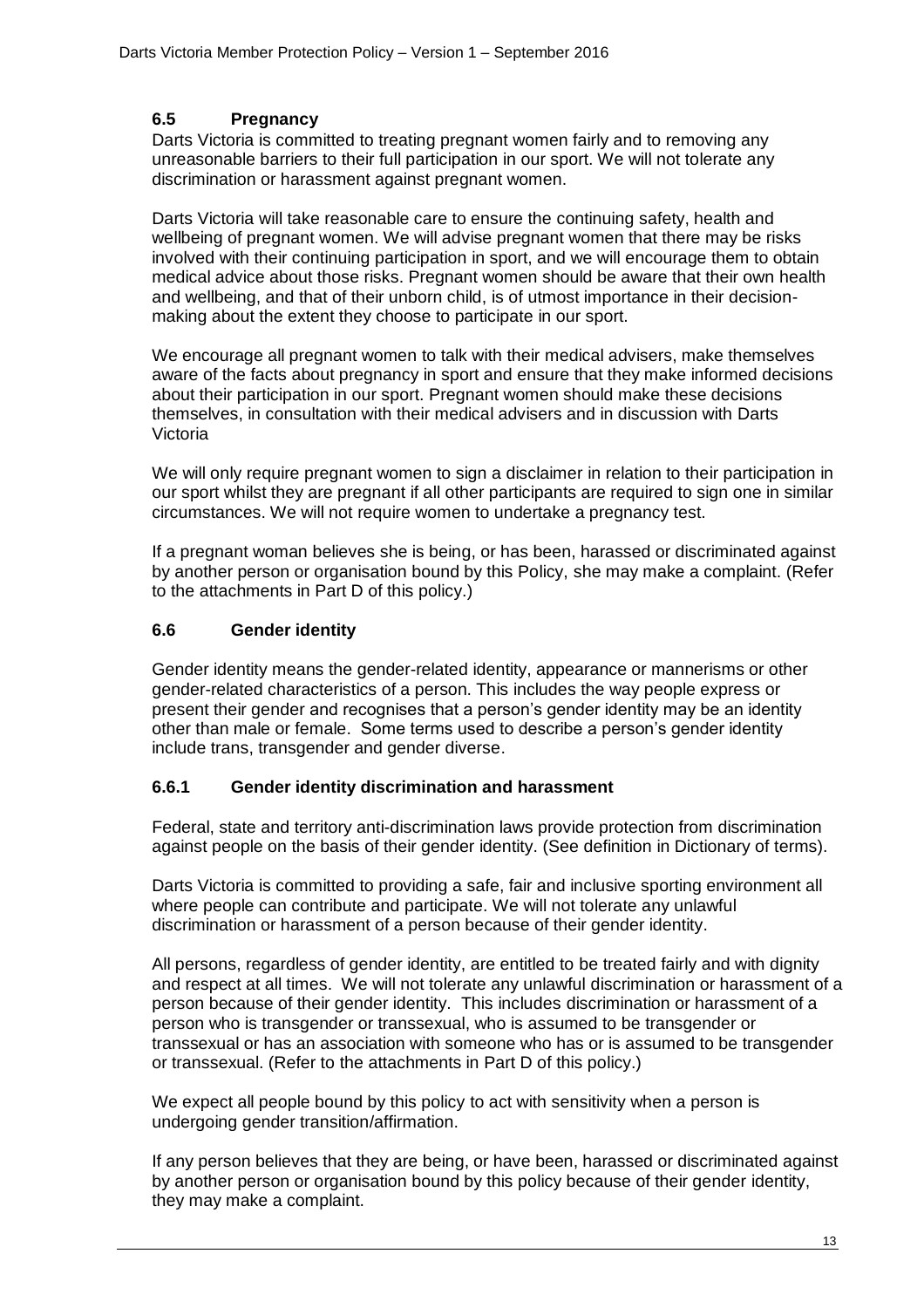## **6.6.2 Participation in sport**

Darts Victoria recognises that excluding people from participating in sporting events and activities because of their gender identity may have significant implications for their health, wellbeing and involvement in community life. We are committed to supporting participation in our sport on the basis of the gender with which a person identifies.

If issues of performance advantage arise, we will consider whether the established discrimination exceptions for participation in sport are relevant in the circumstances. Discrimination is unlawful unless an exception applies.

Drug testing procedures and prohibitions also apply to people who identify as transgender. A person receiving treatment involving a Prohibited Substance or Method, as described on the World Anti-Doping Agency's Prohibited List, should apply for a standard Therapeutic Use Exemption.

## **6.6.3. Intersex status**

Federal anti-discrimination law, and some state and territory anti-discrimination laws, provide protection from discrimination against a person on the basis of their intersex status. (See Dictionary of terms).

Darts Victoria is committed to providing a safe, fair and inclusive sporting environment where all people can contribute and participate. We will not tolerate any unlawful discrimination or harassment of a person because of their intersex status.

## **6.7 Responsible service and consumption of alcohol**

Darts Victoria is committed to conducting sporting and social events in a manner that promotes the responsible service and consumption of alcohol. We also recommend that state associations and member clubs follow strict guidelines regarding the service and consumption of alcohol.

In general, our policy is that:

- alcohol should not be available or consumed at sporting events involving children and young people under the age of 18;
- alcohol-free social events be provided for young people and families;
- food and low-alcohol and non-alcoholic drinks be available at events we hold or endorse where alcohol is served;
- a staff member is present at events we hold or endorse where alcohol is served to ensure appropriate practices in respect of the consumption of alcohol are followed;
- safe transport options be promoted as part of any event we hold or endorse where alcohol is served.

## **6.8 Smoke-free environment**

Darts Victoria is committed to providing a safe and healthy environment at all sporting and social events that we hold or endorse.

In general, our policy is that:

 no smoking shall occur at or near sporting events involving children and young people under the age of 18. This policy shall apply to coaches, players, trainers, officials and volunteers;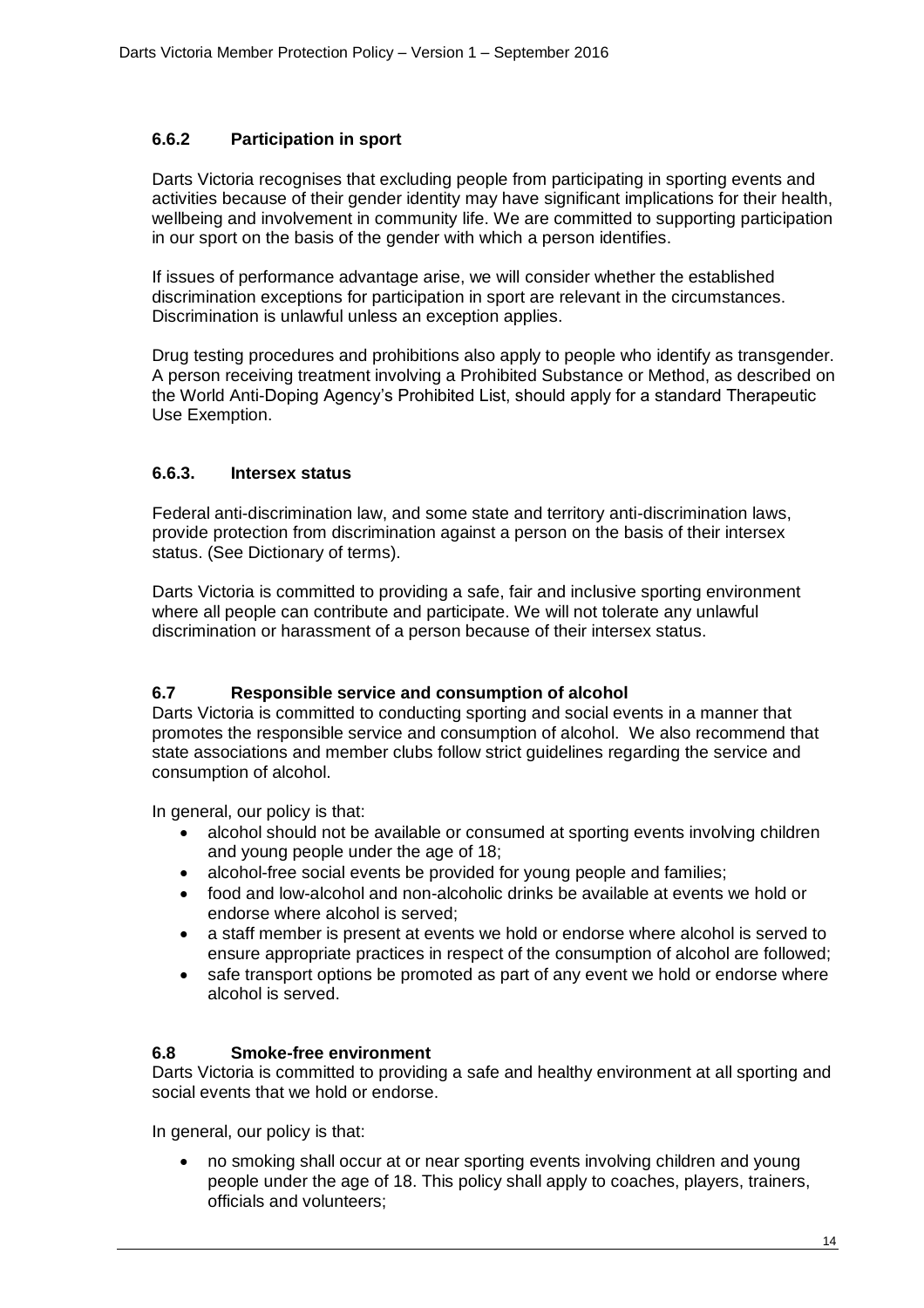- social events shall be smoke-free, with smoking permitted at designated outdoor smoking areas; and
- coaches, officials, trainers, volunteers and players will refrain from smoking while they are involved in an official capacity in our sport, both in and out of competition.

## **6.9 Bullying**

Darts Victoria is committed to providing an environment that is free from bullying. We understand that bullying has the potential to result in significant negative consequences for an individual's health and wellbeing, and we regard bullying in all forms as unacceptable in our sport.

Bullying is characterised by repeated, unreasonable behaviour directed at a person, or group of persons, that creates a risk to health and safety. Bullying behaviour is that which a reasonable person in the circumstances would expect to victimise, humiliate, undermine, threaten, degrade, offend or intimidate a person. Bullying behaviour can include actions of an individual or a group.

Whilst generally characterised by repeated behaviours, one-off instances can amount to bullying.

The following types of behaviour, where repeated or occurring as part of a pattern of behaviour, would be considered bullying:

- verbal abuse including shouting, swearing, teasing, making belittling remarks or persistent unjustified criticism;
- excluding or isolating a group or person;
- spreading malicious rumours; or
- psychological harassment such as intimidation.

Bullying includes cyber-bulling which occurs through the use of technology. New technologies and communication tools, such as smart phones and social networking websites, have greatly increased the potential for people to be bullied though unwanted and inappropriate comments. Darts Victoria will not tolerate abusive, discriminatory, intimidating or offensive statements being made online. Frustration at a referee, teammate, coach or sporting body should never be communicated on social networking websites. These issues should instead be addressed – in a written or verbal statement or a complaint – to the relevant controlling club, league or peak sporting body.

If any person believes they are being, or have been, bullied by another person or organisation bound by this policy, he or she may make a complaint. (Refer to the attachments in Part D of this policy.)

## **6.10 Social networking**

Darts Victoria acknowledges the enormous value of social networking to promote our sport and celebrate the achievements and success of the people involved in our sport.

Social networking refers to any interactive website or technology that enables people to communicate and/or share content via the internet. This includes social networking websites such as Facebook and Twitter.

We expect all people bound by this policy to conduct themselves appropriately when using social networking sites to share information related to our sport.

In particular, social media activity including, but not limited to, postings, blogs, status updates, and tweets: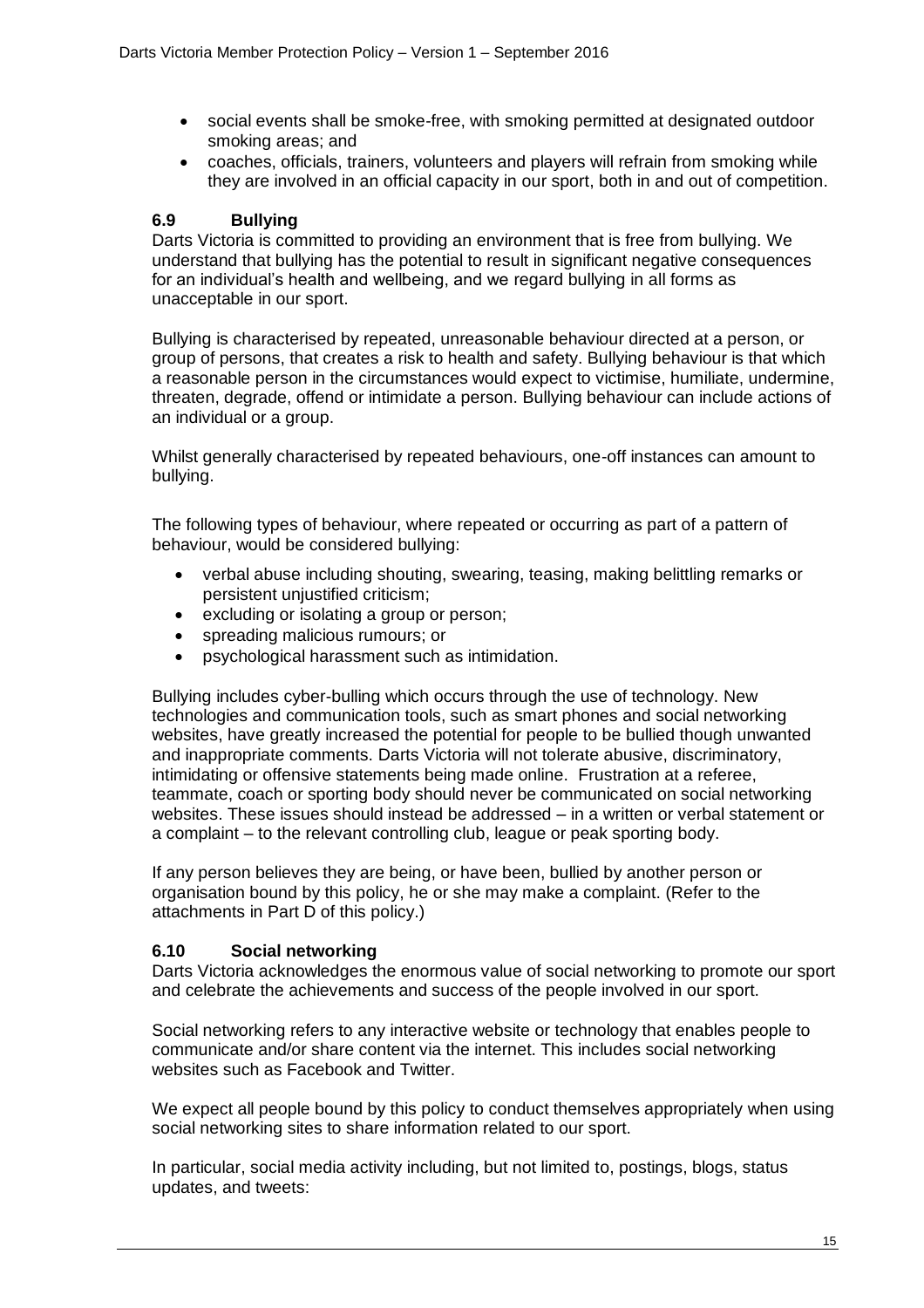- must not contain material which is, or has the potential to be, offensive, aggressive, defamatory, threatening, discriminatory, obscene, profane, harassing, embarrassing, intimidating, sexually explicit, bullying, hateful, racist, sexist or otherwise inappropriate;
- must not contain material which is inaccurate, misleading or fraudulent;
- must not contain material which is in breach of laws, court orders, undertakings or contracts;
- should respect and maintain the privacy of others; and
- should promote the sport in a positive way.

## **7. Complaints procedures**

## **7.1 Handling complaints**

Darts Victoria aims to provide a simple, confidential and trustworthy procedure for resolving complaints based on the principles of procedural fairness.

Any person (a complainant) may report a complaint about a person, people or organisation bound by this policy (respondent) if they feel they have been discriminated against, harassed, bullied or there has been any other breach of this policy.

In the first instance, complaints should be reported to the President or Complaints Officer.

If a complaint relates to behaviour or an incident that occurred at the:

- state level, or involves people operating at the state level, then the complaint should be reported to and handled by the relevant state association in the first instance
- club level, or involves people operating at the club level, then the complaint should be reported to and handled by the relevant club in the first instance.

#### *Only matters that relate to, or which occurred at, the national level, as well as serious cases referred from the state and club level, should be dealt with by the national body.*

A complaint may be handled informally or formally. The complainant may indicate his or her preferred option and the President and/or Complaints Officer should consider whether that is an appropriate way to handle the particular complaint. For example, the law may require that the complaint/allegation be reported to an appropriate authority.

All complaints will be dealt with promptly, seriously, sensitively and confidentially. Our procedures for handling and resolving complaints are outlined in Attachment D1.

Individuals and organisations may also seek to have their complaint handled by an external agency under anti-discrimination, child protection, criminal or other relevant legislation.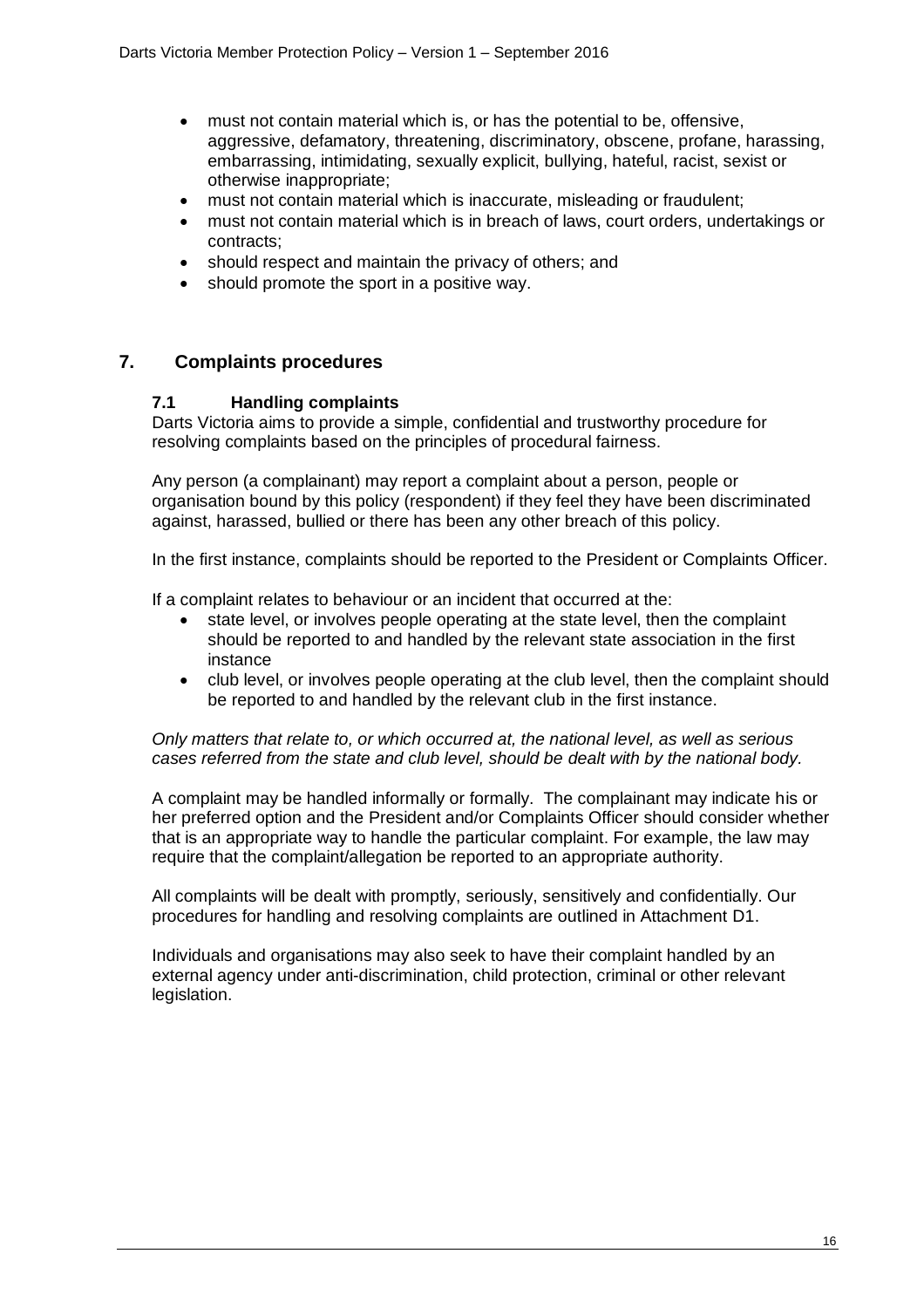## **7.2 Improper complaints and victimisation**

Darts Victoria aims to ensure that our complaints procedure has integrity and is free of unfair repercussions or victimisation against any person making a complaint.

We will take all necessary steps to make sure that people involved in a complaint are not victimised. Disciplinary measures may be undertaken in respect of a person who harasses or victimises another person for making a complaint or supporting another person's complaint.

If at any point in the complaint handling process the Complaints Officer considers that a complainant has knowingly made an untrue complaint, or the complaint is malicious or inappropriately intended to cause distress to the respondent, the matter may be referred in writing to Darts Victoria Executive for review and appropriate action, including possible disciplinary action against the complainant.

## **7.3 Mediation**

Darts Victoria aims to resolve complaints quickly and fairly. Complaints may be resolved by agreement between the people involved with no need for disciplinary action.

Mediation is a confidential process that allows those involved in a complaint to discuss the issues or incident in question and come up with mutually agreed solutions. It may occur before or after the investigation of a complaint.

If a complainant wishes to resolve the complaint with the help of a mediator, the President or the Complaints Officer will, in consultation with the complainant, arrange for an independent mediator where possible. We will NOT allow lawyers to participate in the mediation process.

More information on the mediation process is outlined in Attachment D2.

## **7.4 Tribunals**

In accordance with Darts Victoria policy a Tribunal may be convened to hear a proceeding:

- referred to it by the President or Complaints Officer.
- referred to it or escalated by a state association because of the serious nature of the complaint, because it was unable to be resolved at the state level or because the policy of the state association directs it to be
- for an alleged breach of this policyl.

Our Tribunal procedure is outlined in Attachment D4.

A respondent may lodge an appeal to the Appeal Tribunal in respect of a Tribunal decision. The decision of the Appeal Tribunal is final and binding on the people involved. Our appeals process is outlined in Attachment D4.

Every organisation bound by this policy will recognise and enforce any decision of a Tribunal or Appeal Tribunal under this policy.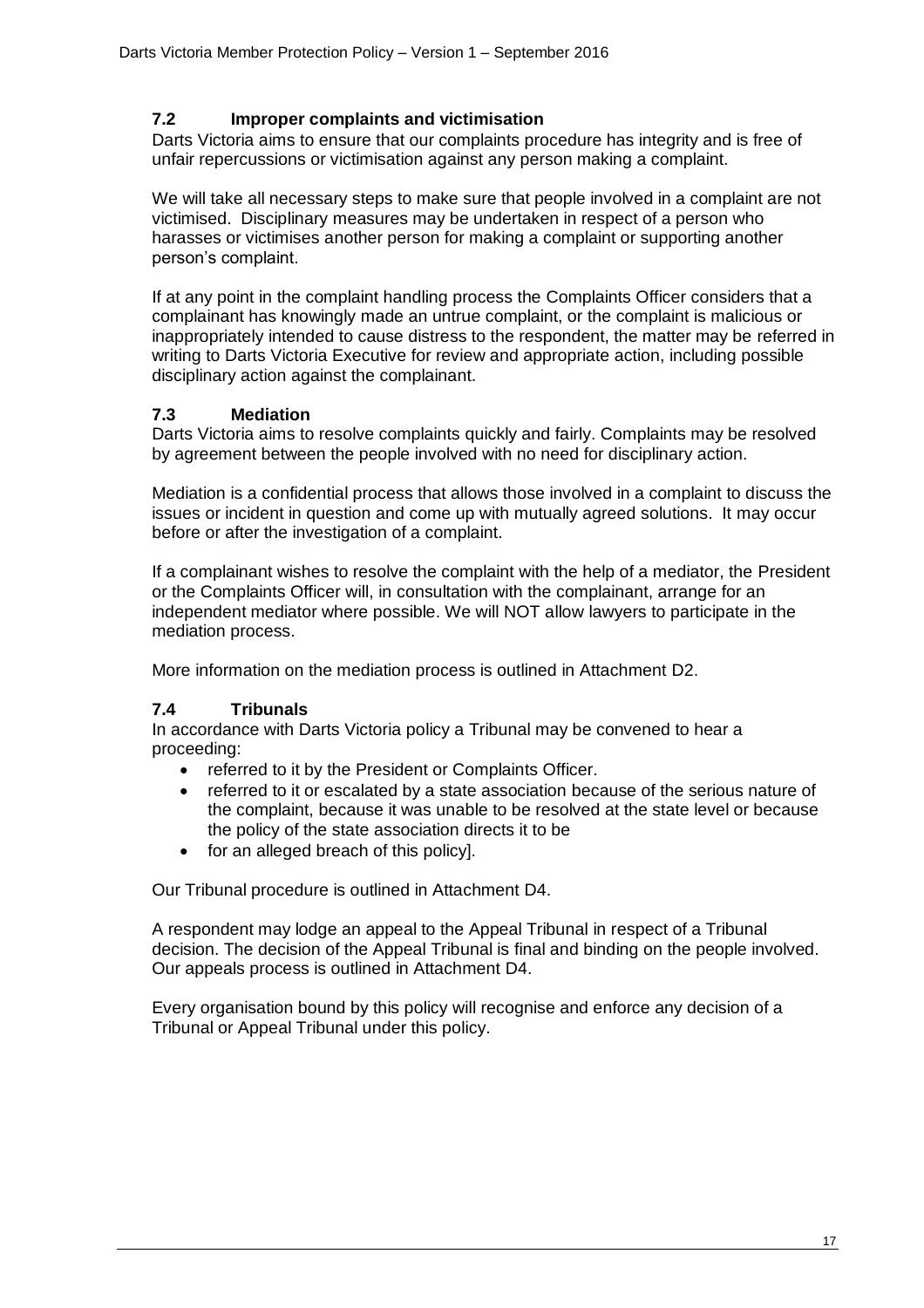## **8. What is a breach of this policy?**

It is a breach of this policy for any person or organisation bound by this policy to do anything contrary to this policy, including but not limited to:

- 8.1 breaching the codes of behaviour (see Part B of this policy);
- 8.2 failing to follow Darts Victoria policies (including this policy) and our procedures for the protection, safety and well-being of children;
- 8.3 discriminating against, harassing or bullying (including cyber-bullying) any person;
- 8.4 victimising another person for making or supporting a complaint;
- 8.5 engaging in an inappropriate intimate relationship with a person that he or she supervises, or has influence, authority or power over;
- 8.6 verbally or physically assaulting another person, intimidating another person or creating a hostile environment within the sport;
- 8.7 disclosing to any unauthorised person or organisation any Darts Victoria information that is of a private, confidential or privileged nature;
- 8.8 making a complaint that they know to be untrue, vexatious, malicious or improper;
- 8.9 failing to comply with a penalty imposed after a finding that the individual or organisation has breached this policy.
- 8.10 failing to comply with a direction given to the individual or organisation as part of a disciplinary process.

## **9. Disciplinary measures**

Darts Victoria may impose disciplinary measures on an individual or organisation for a breach of this policy.

Any disciplinary measure imposed will be:

- fair and reasonable;
- applied consistent with any contractual and employment rules and requirements;
- be based on the evidence and information presented and the seriousness of the breach.
- be determined in accordance with our constituent documents, by-laws, this policy and/or the rules of the sport.

## **9.1 Individual**

Subject too contractual and employment requirements, if a finding is made by a Tribunal that an individual has breached this policy, one or more of the following forms of discipline may be imposed.

- 9.1.1 a direction that the individual makes a verbal and/or written apology;
- 9.1.2 a written warning;
- 9.1.3 a direction that the individual attend counselling to address their behaviour;
- 9.1.4 a withdrawal of any awards, placings, records, achievements bestowed in any tournaments, activities or events held or sanctioned by Darts Victoria*;*
- 9.1.5 a suspension of the individual's membership or participation or engagement in a role or activity;
- 9.1.6 termination of the individual's membership, appointment or engagement;
- 9.1.7 a recommendation that Darts Victoria terminate the individual's membership, appointment or engagement;
- 9.1.8 in the case of a coach or official, a direction that the relevant organisation deregister the accreditation of the coach or official for a period of time or permanently;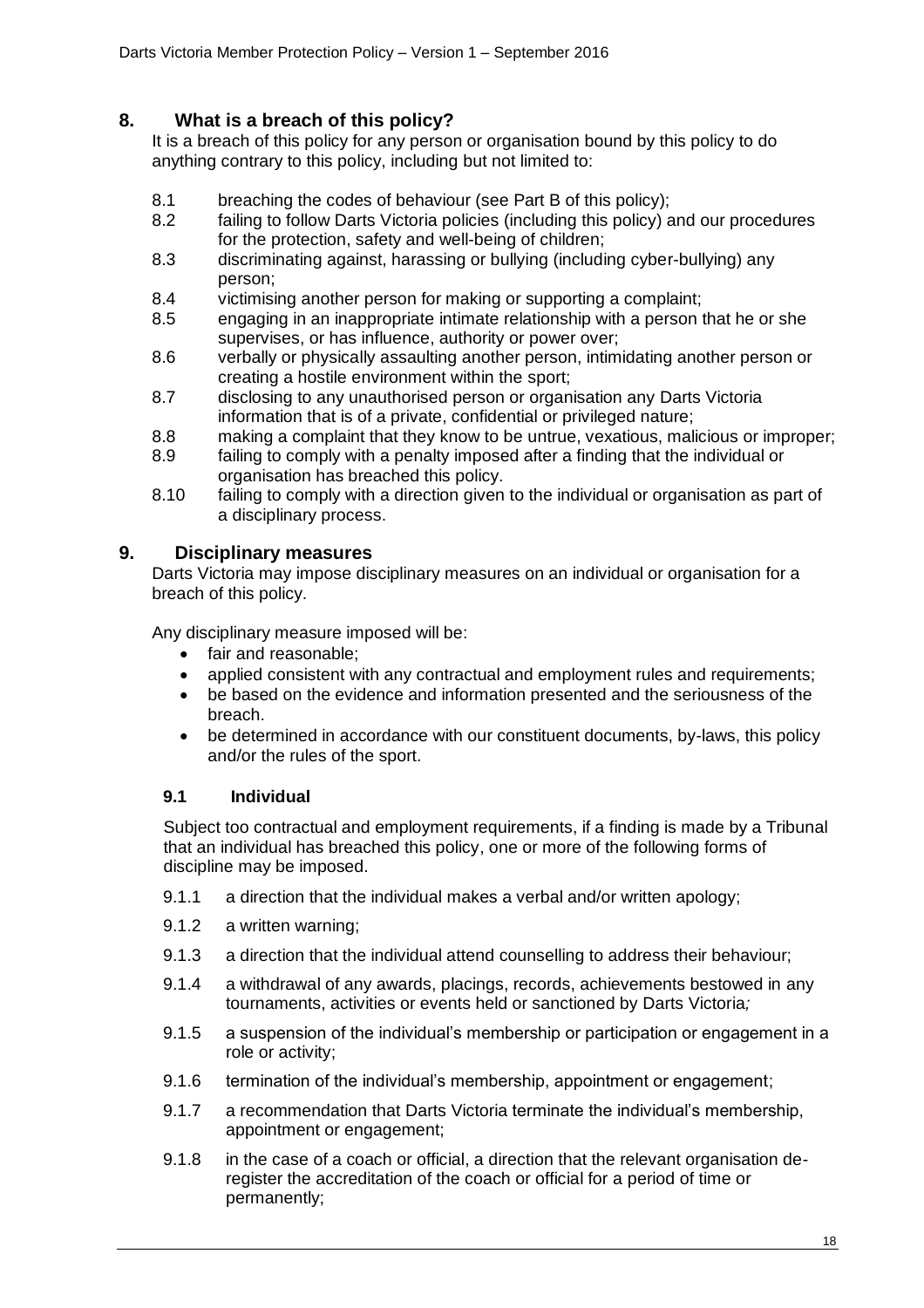## 9.1.9 a fine;

9.1.10 any other form of discipline that Darts Victoria Executive considers appropriate.

## **9.2 Organisation**

If a finding is made that a Darts Victoria member or affiliate association has breached its own or this Member Protection Policy*,* one or more of the following forms of discipline may be imposed by the Judicial Committee

- 9.2.1 a written warning;
- 9.2.2 a fine;
- 9.2.3 a direction that any rights, privileges and benefits provided to that organisation by the national body or other peak association be suspended for a specified period;
- 9.2.4 a direction that Darts Victoria and other relevant peak bodies cease to sanction events held by or under the auspices of that organisation;
- 9.2.5 any other form of discipline that the national body or peak organisation considers reasonable and appropriate.

## **9.3 Factors to consider**

The form of discipline to be imposed on an individual or organisation will depend on factors, such as:

- the nature and seriousness of the breach
- if the person knew, or should have known, that the behaviour was a breach of the policy
- the person's level of contrition
- the effect of the proposed disciplinary measures on the person, including any personal, professional or financial consequences
- if there have been any relevant prior warnings or disciplinary action
- the ability to enforce disciplinary measures if the person is a parent or spectator (even if they are bound by the policy)
- any other mitigating circumstances.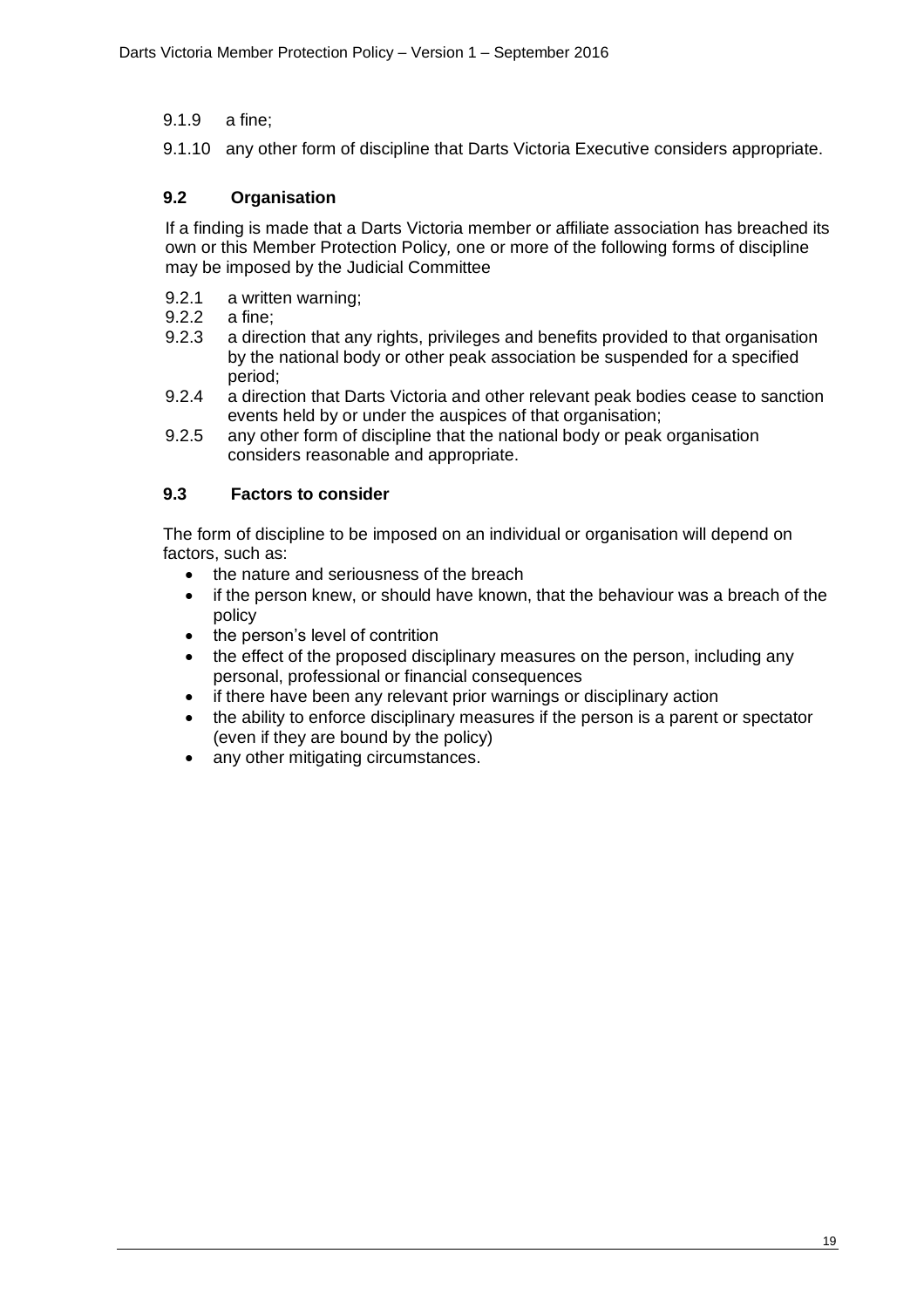## **10. Dictionary of terms**

This Dictionary sets out the meaning of words used in this policy and its attachments without limiting the ordinary and natural meaning of the words.

State/Territory specific definitions and more detail on some of the words in this dictionary can be sourced from the relevant State/Territory child protection commissions or equal opportunity and anti-discrimination commissions.

**Abuse** is a form of harassment and includes physical abuse, emotional abuse, sexual abuse, neglect, and abuse of power. Examples of abusive behaviour include bullying, humiliation, verbal abuse and insults.

**Affiliated Association** means a kindred association or similar organisation affiliated with DV but without voting rights on the Board.

**Child** means a person who is under the age of 18 years

**Child abuse** involves conduct which puts children at risk of harm (usually by adults, sometimes by other children) and often by those they know and trust. It can take many forms, including verbal and physical actions and by people failing to provide them with basic care. Child abuse may include:

- Physical abuse by hurting a child or a child's development (e.g. hitting, shaking or other physical harm; giving a child alcohol or drugs; or training that exceeds the child's development or maturity).
- Sexual abuse by adults or other children where a child is encouraged or forced to watch or engage in sexual activity or where a child is subject to any other inappropriate conduct of a sexual nature (e.g. sexual intercourse, masturbation, oral sex, pornography including child pornography or inappropriate touching or conversations).
- Emotional abuse by ill-treating a child (e.g. humiliation, taunting, sarcasm, yelling, negative criticism, name calling, ignoring or placing unrealistic expectations on a child).
- Neglect (e.g. failing to give food, water, shelter or clothing or to protect a child from danger or foreseeable risk of harm or injury).

**Complaint** means a complaint made under clause 7

**Complainant** means a person making a complaint.

**Complaints Officer** means the person appointed under this policy to investigate a complaint.

**Discrimination** means treating or proposing to treat someone less favourably because of a particular characteristic in the same or similar circumstances in certain areas of public life (Direct Discrimination), or imposing or intending to impose an unreasonable requirement, condition or practice that is the same for everyone, but which has an unequal or disproportionate effect on individuals or groups with particular characteristics (Indirect Discrimination).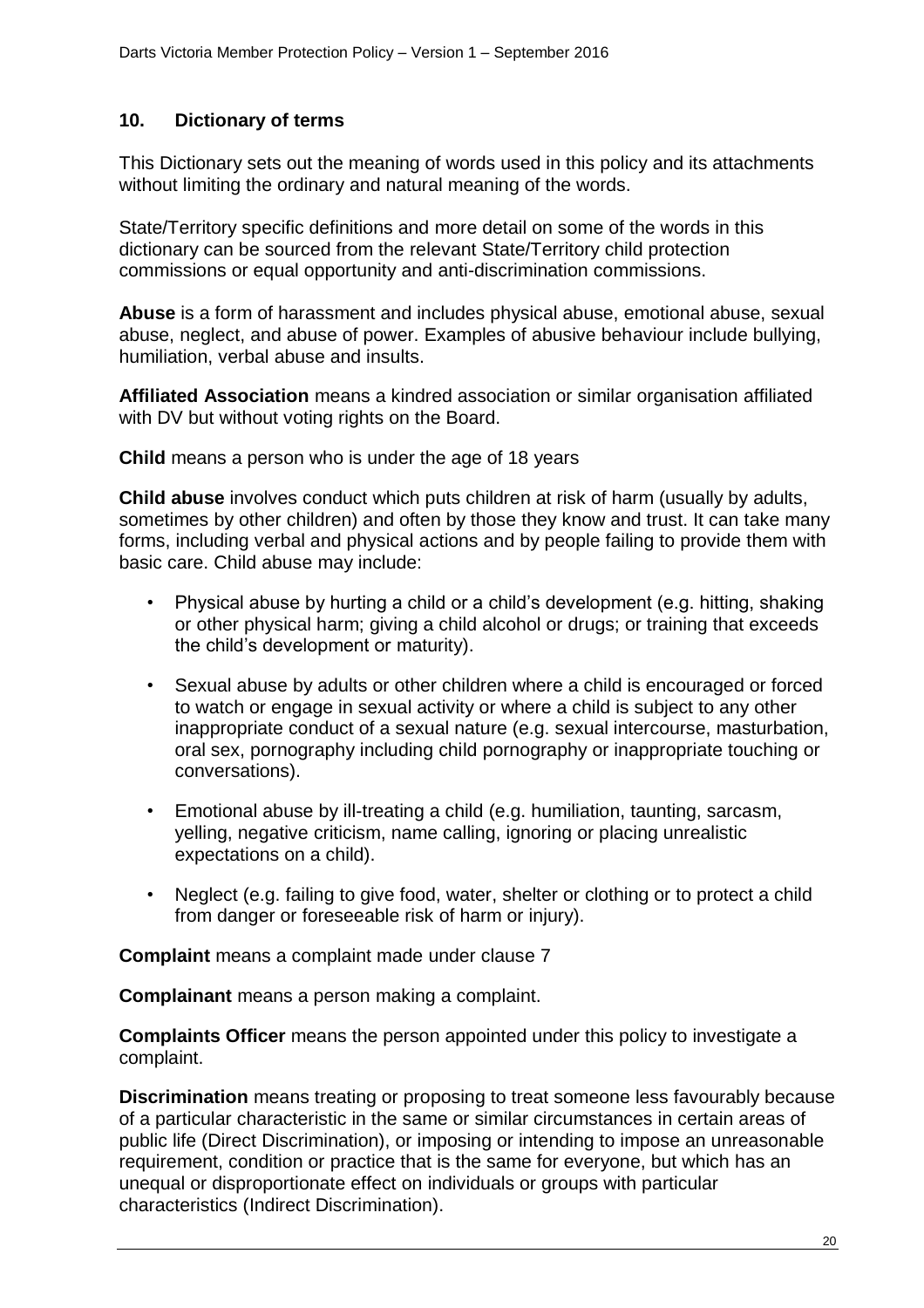The characteristics covered by discrimination law across Australia are:

- Age;
- Disability;
- Family/carer responsibilities;
- Gender identity/transgender status;
- Homosexuality and sexual orientation;
- Irrelevant medical record;
- Irrelevant criminal record;
- Political belief/activity;
- Pregnancy and breastfeeding;
- Race;
- Religious belief/activity;
- Sex or gender;
- Social origin;
- Trade union membership/activity.

(Some States and Territories include additional characteristics such as physical features or association with a person with one or more of the characteristics listed above).

## **Examples of Discrimination**

• **Age:** A club refuses to allow an older person to coach a team simply because of age.

• **Breastfeeding:** A member of the club who is breastfeeding a baby in the club rooms is asked to leave.

• **Disability:** A junior player is overlooked because of mild epilepsy.

• **Family responsibilities:** A club decides not to promote an employee because he has a child with a disability even though the employee is the best person for the job.

• **Gender Identity:** A transgender contract worker is harassed when employees refuse to call her by her female name.

• **Homosexuality:** An athlete is ostracised from her team after it becomes known that she is a lesbian.

• **Marital Status:** A player is deliberately excluded from team activities and social functions because she is single

• **Pregnancy:** A woman is dropped from a squad when she becomes pregnant.

• **Race:** An Italian referee is not permitted to referee games with a high proportion of Italian players on one team because of his race.

• **Sex:** Specialist coaching is only offered to male players in a mixed team.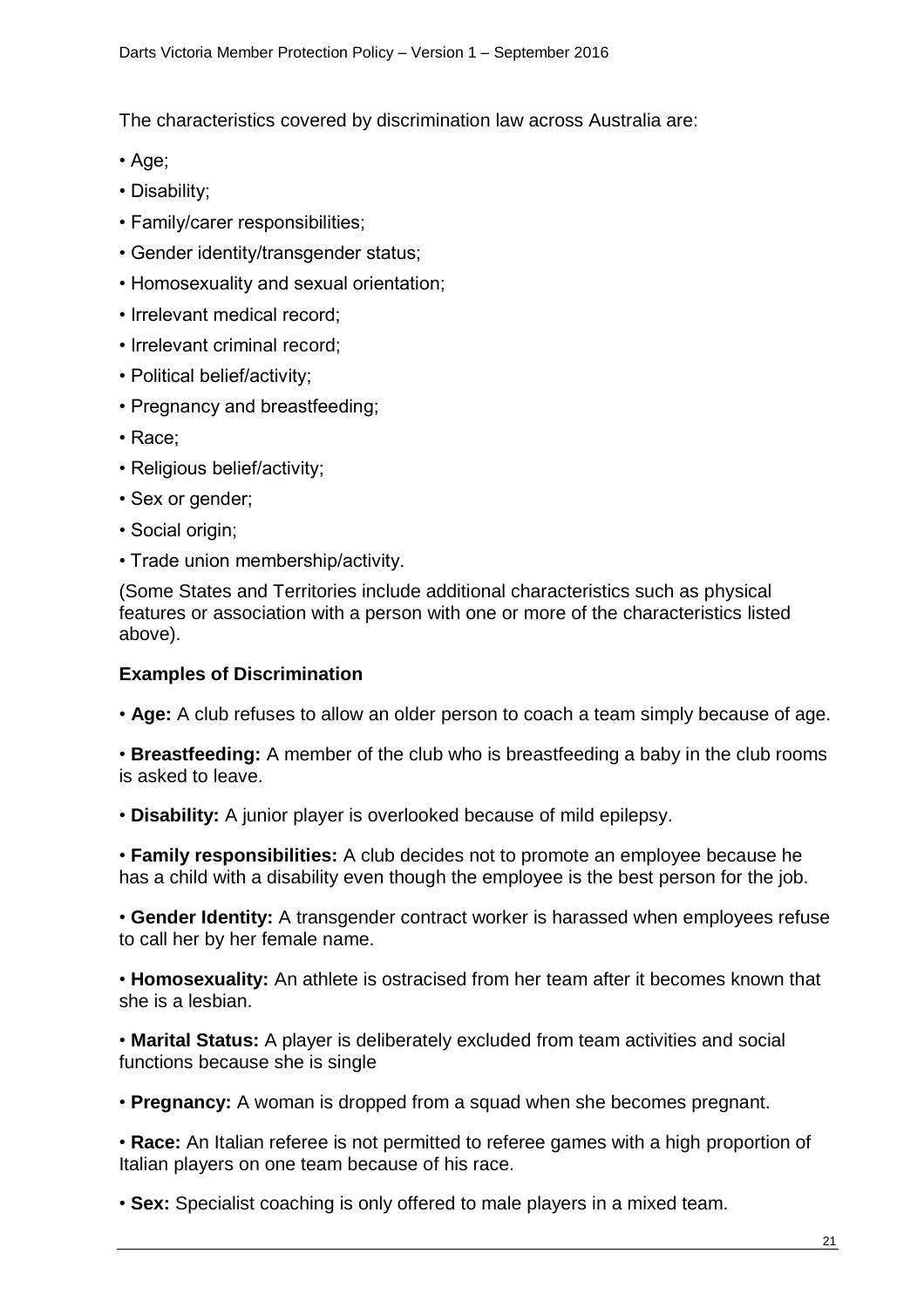**Harassment** is any type of behaviour that the other person does not want and that is offensive, abusive, belittling or threatening. The behaviour is unwelcome and a reasonable person would recognise it as being unwelcome and likely to cause the recipient to feel offended, humiliated or intimidated. Unlawful harassment is sexual or targets a person because of their race, sex, pregnancy, marital status, sexual orientation or some other characteristic (see characteristic list under discrimination). It does not matter whether the harassment was intended: the focus is on the impact of the behaviour. The basic rule is if someone else finds it harassing then it could be harassment.

Harassment may be a single incident but is usually repeated.

It may be explicit or implicit, verbal or non-verbal.

Discrimination and harassment are not permitted in employment (including volunteer and unpaid employment);

when providing sporting goods and services including access to sporting facilities; when providing education and accommodation:

the selection or otherwise of any person for competition or a team (domestic or international); the entry or otherwise of any player or other person to any competition and the obtaining or retaining membership of clubs and organisations (including the rights and privileges of membership).

Some exceptions to state and federal anti-discrimination law apply. Examples include:

- holding a competitive sporting activity for females only who are under 12 years of age or of any age where strength, stamina or physique is relevant or
- not selecting a participant if the person's disability means he or she is not reasonably capable of performing the actions reasonably required for that particular sporting activity.

Requesting, assisting, instructing, inducing or encouraging another person to engage in discrimination or harassment may also be against the law.

It is also a breach of discrimination law to victimise a person who is involved in making a complaint of discrimination or harassment. Example: a player is ostracised by her male coach for complaining about his sexist behaviour or for supporting another player who has made such a complaint.

Public acts of racial hatred which are reasonably likely to offend, insult, humiliate or intimidate are also prohibited. This applies to spectators, participants or any other person who engages in such an act in public. Some states and territories also prohibit public acts that vilify on other grounds such as homosexuality, gender identity, HIV/AIDS, religion and disability – see vilification.

**Mediator** means an impartial/neutral person appointed to mediate Complaints.

**Member** means a member of Darts Victoria namely Active Member, Affiliated Association, Life Member, Representative Member and Player Member.

**Member Protection Policy** means a person trained to be the first point of contact for a person reporting a complaint under, or a breach of, this Policy.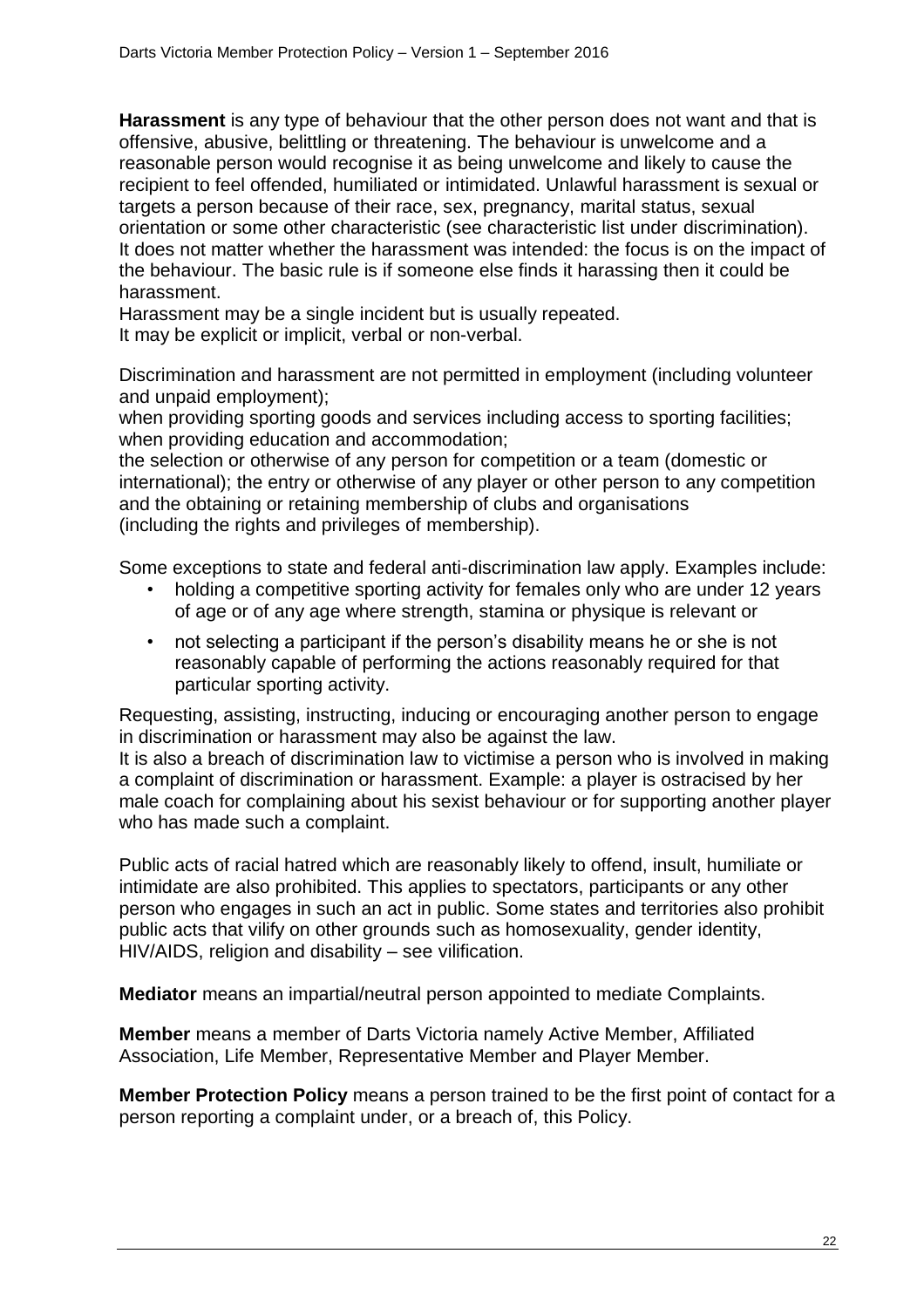**Natural justice (also referred to as procedural fairness)** incorporates the following principles:

- both the Complainant and the Respondent must know the full details of what is being said against them and have the opportunity to respond;
- all relevant submissions must be considered;
- no person may judge their own case;
- the decision maker/s must be unbiased, fair and just;
- the penalties imposed must be fair.

**Police check** means a national criminal history record check conducted as a preemployment, pre-engagement or current employment background check on a person.

**This policy** means this Member Protection Policy.

**Respondent** means the person who is being complained about.

**Role-specific codes of conduct (or behaviour)** means standards of conduct required of certain roles (e.g. coaches).

**Sexual harassment** means unwanted, unwelcome or uninvited behaviour of a sexual nature which makes a person feel humiliated, intimidated or offended. Sexual harassment can take many different forms and may include unwanted physical contact, verbal comments, jokes, propositions, display of pornographic or offensive material or other behaviour that creates a sexually hostile environment. Sexual harassment is not behaviour based on mutual attraction, friendship and respect. If the interaction is between consenting adults, it is not sexual harassment.

**Sexual offence** means a criminal offence involving sexual activity or acts of indecency including but not limited to (due to differences under state/territory legislation):

- Rape
- Indecent assault
- Sexual assault
- Assault with intent to have sexual intercourse
- Incest
- Sexual penetration of child under the age of 16
- Indecent act with child under the age of 16
- Sexual relationship with child under the age of 16
- Sexual offences against people with impaired mental functioning
- Abduction and detention
- Procuring sexual penetration by threats or fraud
- Procuring sexual penetration of child under the age of 16
- Bestiality
- Soliciting acts of sexual penetration or indecent acts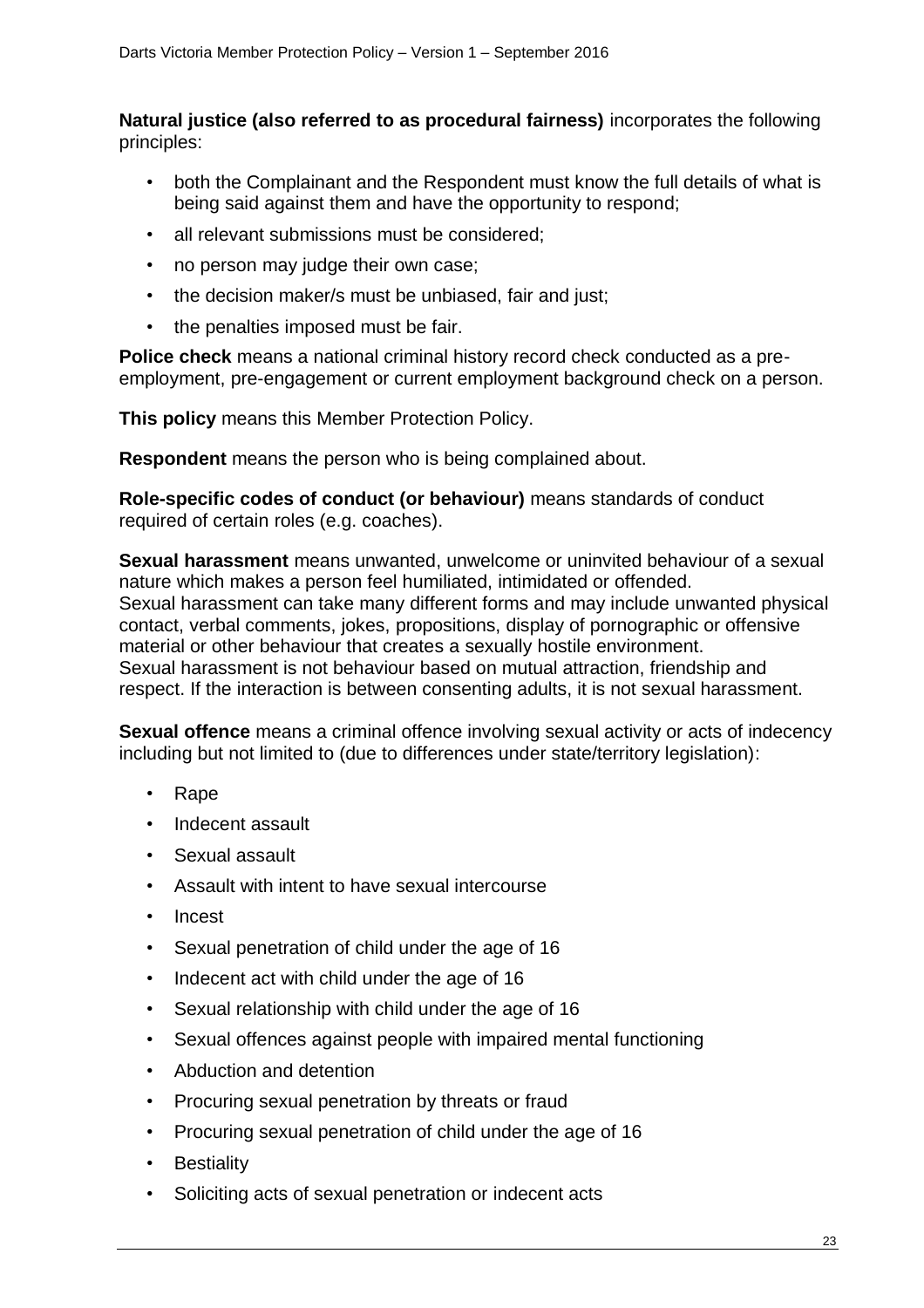- Promoting or engaging in acts of child prostitution
- Obtaining benefits from child prostitution
- Possession of child pornography
- Publishing child pornography and indecent articles.

**Transgender** is a general term applied to individuals and behaviours that differ from the gender role commonly, but not always, assigned at birth. It does not imply any specific form of sexual orientation.

**Victimisation** means subjecting a person or threatening to subject a person to any detriment or unfair treatment because that person has or intends to pursue their rights to make a complaint under government legislation (e.g. anti-discrimination) or under this Policy, or for supporting such a person.

**Vilification** involves a person or organisation doing public acts to incite hatred towards, serious contempt for, or severe ridicule of a person or group of persons having any of the attributes or characteristics within the meaning of discrimination. Public acts that may amount to vilification include any form of communication to the public and any conduct observable by the public.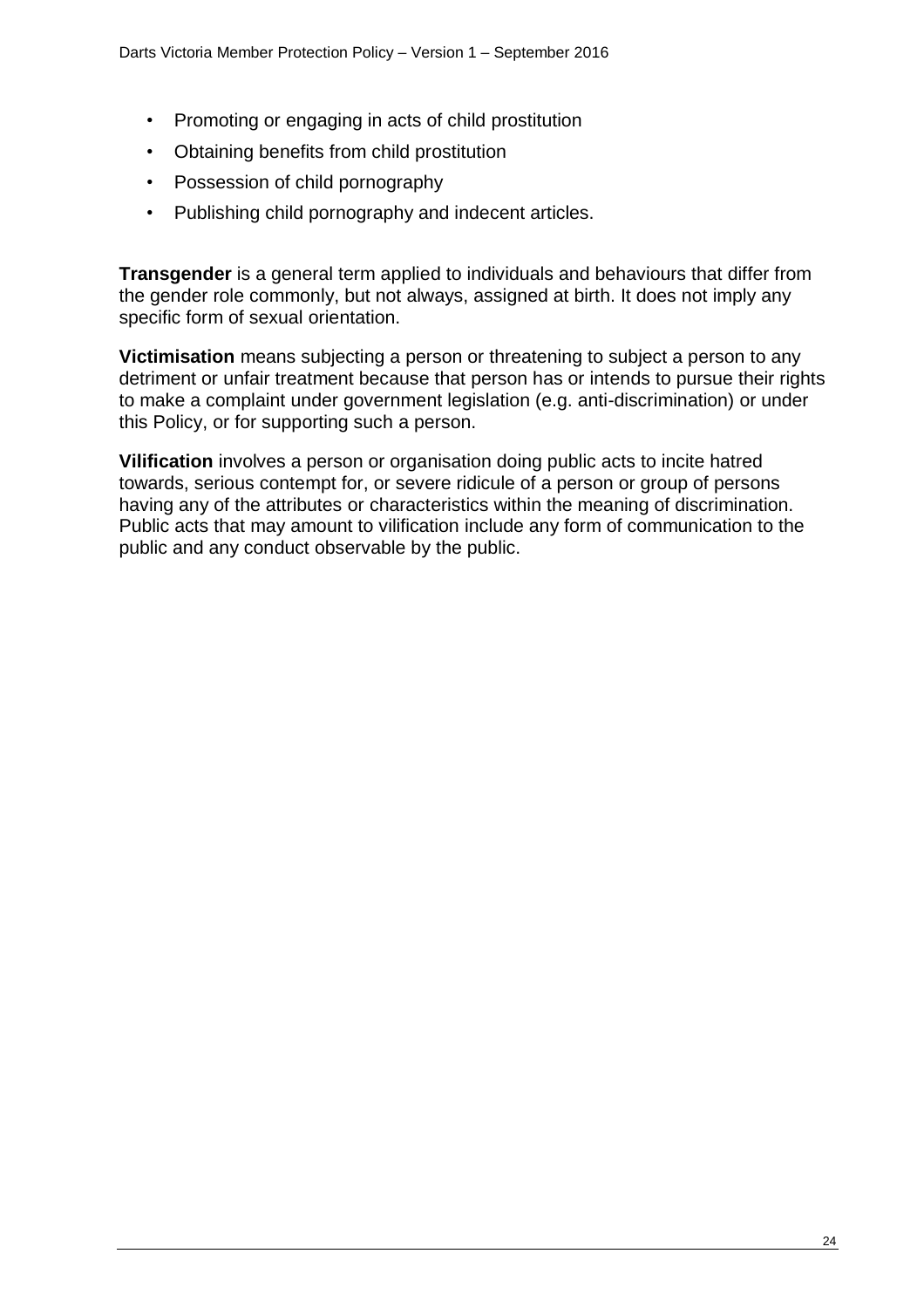## **PART B**: **CODES OF BEHAVIOUR**

We seek to provide a safe, fair and inclusive environment for everyone involved in our organisation and in our sport.

To achieve this, we require certain standards of behaviour by players/players, coaches, officials, administrators, parents/guardians (of child participants) and spectators.

Our codes of behaviour are underpinned by the following core values.

- To act within the rules and spirit of our sport.
- To display respect and courtesy towards everyone involved in our sport and prevent discrimination and harassment.
- To prioritise the safety and well-being of children and young people involved in our sport.
- To encourage and support opportunities for participation in all aspects of our sport.

Regardless of the nature of a person's involvement in sport, *The Essence of Australian Sport*  provides four guiding principles that lead to appropriate behaviour: *Fairness, Respect, Responsibility and Safety.*

- *Fairness*  operating in the spirit of the rules, never taking an unfair advantage and making informed and honourable decisions at all times.
- *Respect* recognising the contribution people make to sport, treating them with dignity and consideration, as well as caring for the property and equipment they use.
- *Responsibility* taking responsibility for own actions and being a positive role model at all times.
- *Safety*  encouraging healthy and safe procedures and preventing and reporting dangerous behaviour, while demonstrating concern for others.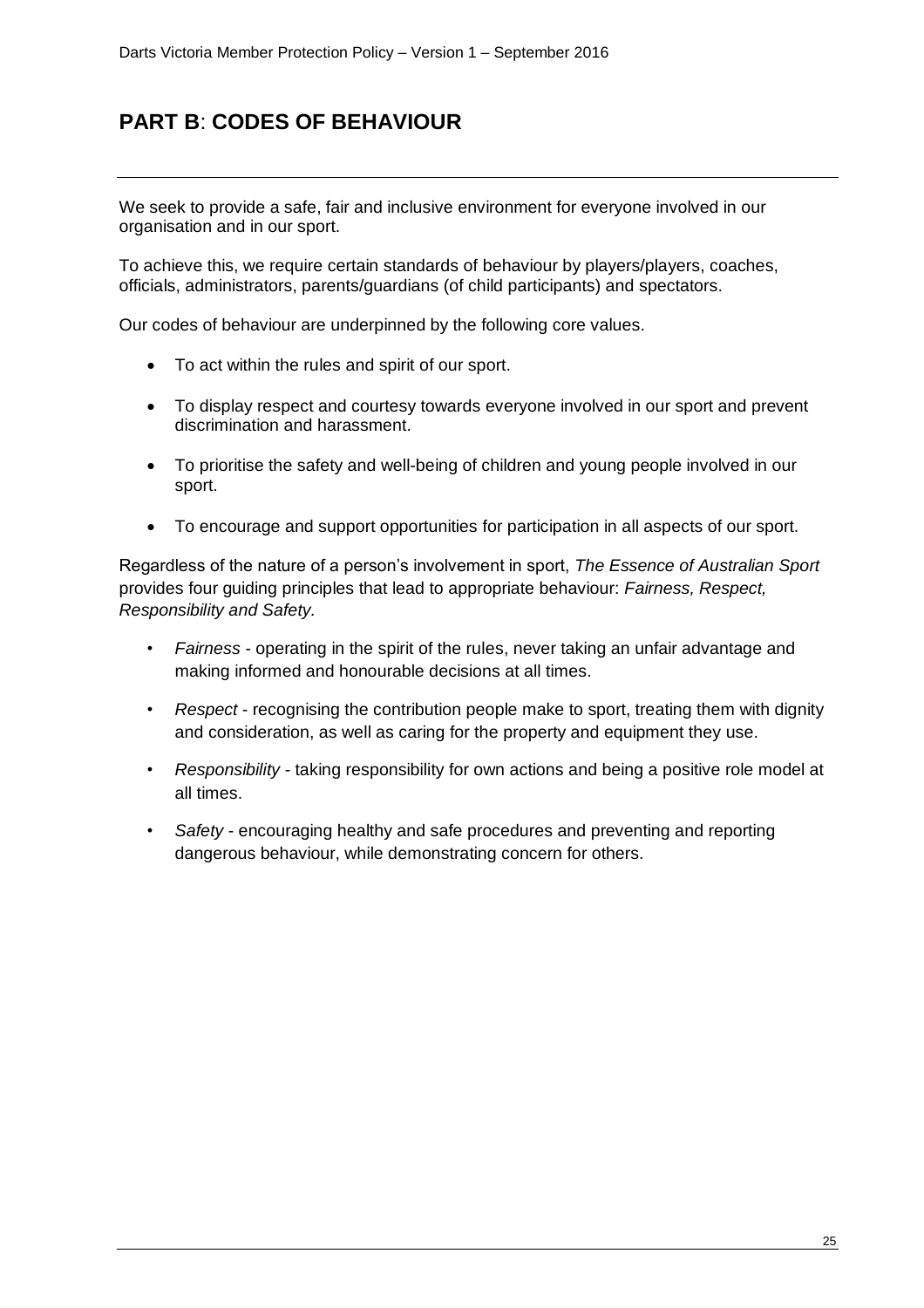## **1. General Code of Behaviour**

As a member of Darts Victoria, a member association or an affiliated association or a person required to comply with Darts Victoria's Member Protection Policy*,* you must meet the following requirements in regard to your conduct during any activity held or sanctioned by Darts Victoria, a member association or an affiliated association and in any role you hold within Darts Victoria, a member association or an affiliated association:

- a. Respect the rights, dignity and worth of others.
- b. Be fair, considerate and honest in all dealing with others.
- c. Be professional in, and accept responsibility for, your actions.
- d. Make a commitment to providing quality service.
- e. Be aware of, and maintain an uncompromising adhesion to, Darts Victoria's standards, rules, regulations and policies.
- f. Operate within the rules of the sport including national and international guidelines which govern Darts Victoria, the member associations and the affiliated clubs.
- g. Do not use your involvement with Darts Victoria, a member association or an affiliated club to promote your own beliefs, behaviours or practices where these are inconsistent with those of Darts Victoria, a member association or an affiliated association.
- h. Demonstrate a high degree of individual responsibility especially when dealing with persons under 18 years of age, as your words and actions are an example.
- i. Avoid unaccompanied and unobserved activities with persons under 18 years of age, wherever possible.
- j. Refrain from any form of harassment of others.
- k. Refrain from any behaviour that may bring Darts Victoria, a member association or an affiliated association into disrepute.
- l. Provide a safe environment for the conduct of the activity.
- m. Show concern and caution towards others who may be sick or injured.
- n. Be a positive role model.
- o. Understand the repercussions if you breach, or are aware of any breaches of, this code of behaviour.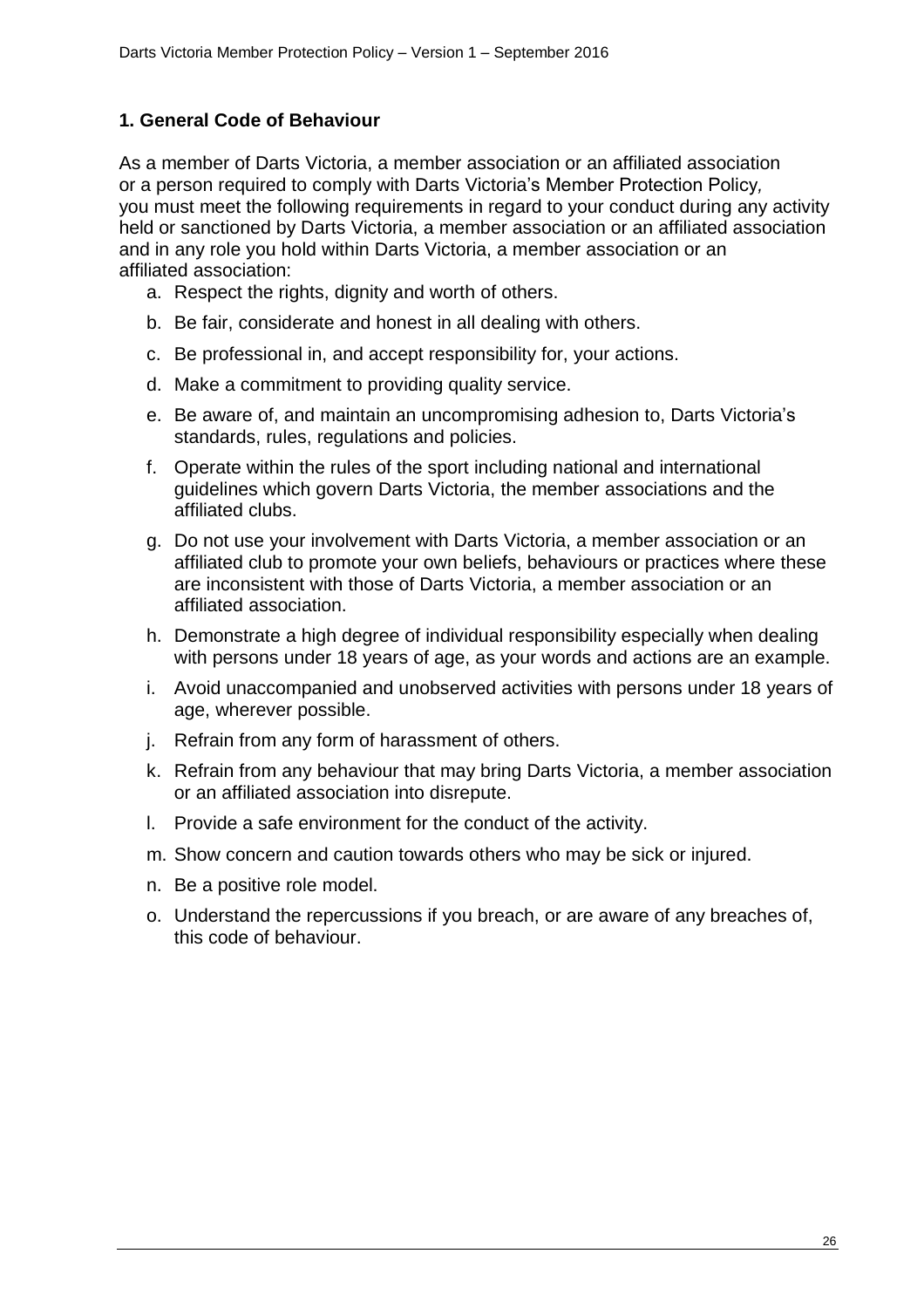## **2. Administrator (volunteer) Code of Behaviour**

In addition to Darts Victoria's General Code of Conduct, you must meet the following requirements in regard to your conduct during any activity held or sanctioned by Darts Victoria, a member association or an affiliated association and in your role as a player/participant in any activity held by or under the auspices of darts Victoria, a member association or an affiliated association.

- a. Be fair, considerate and honest in all dealings with others. Act honestly, in good faith and in the best interests of the sport as a whole.
- b. Be professional in, and accept responsibility for your actions. Your language, presentation, manners and punctuality should reflect high standards.
- c. Resolve conflicts fairly and promptly through established procedures.
- d. Maintain strict impartiality.
- e. Be aware of your legal responsibilities.
- f. Keep up to date with the latest trends in administration and the principles of growth and development of the sport of darts
- g. Involve young people in planning, leadership, evaluation and decision making related to junior activities.
- h. Ensure that rules, equipment, length of games and training schedules are modified to suit the age, ability and maturity level of young players.
- i. Provide quality supervision and instruction for junior players.
- j. Remember young people participate for their enjoyment and benefit. Do not overemphasise awards.
- k. Help coaches and officials highlight appropriate behaviour and skill development, and help improve the standards of coaching and officiating.
- l. Modify rules and regulations to match the skill levels and needs of young people.
- m. Ensure that everyone involved in junior darts emphasises fair play and not winning at all costs.
- n. Provide a Code of Conduct sheet to spectators, officials, parents, coach's players and the media, and encourage them to follow it.
- o. Remember that you set an example. Your behaviour and comments should be positive and supportive.
- p. Make it clear that abusing young people in any way is unacceptable and will result in disciplinary action being taken by Darts Victoria Judicial Committee.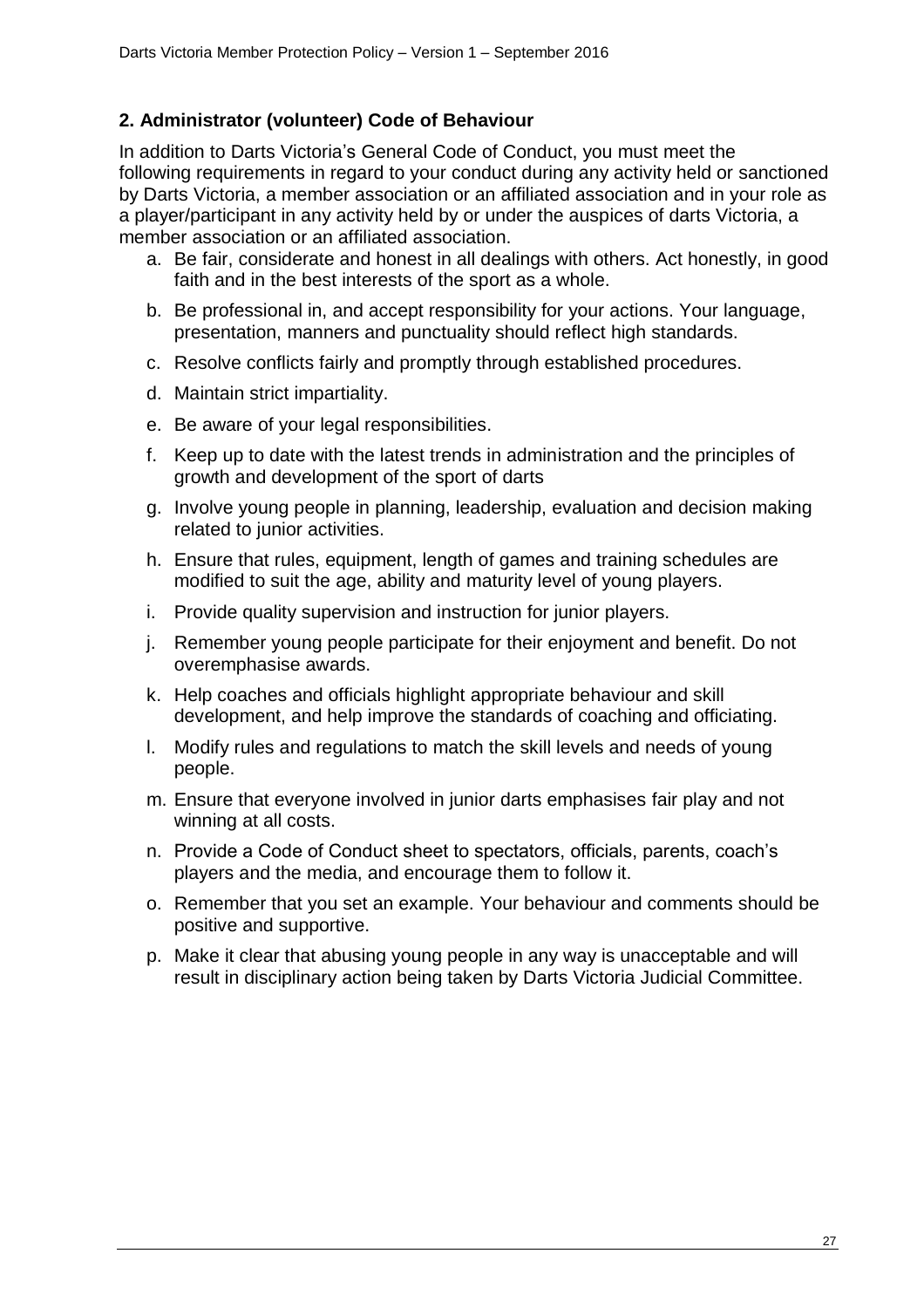## **3. Coach Code of Behaviour**

In addition to Darts Victoria's General Code of Conduct, you must meet the following requirements in regard to your conduct during any activity held or sanctioned by Darts Victoria, a member association or an affiliated association and in your role as a coach appointed by Darts Victoria, a member association or an affiliated association:

- a. Do not tolerate acts of aggression.
- b. Provide feedback to players and other participants in a manner sensitive to their needs. Avoid overly negative feedback. Help each athlete and complement and encourage with positive and supportive feedback.
- c. Recognise players' rights to consult with other coaches and advisers. Cooperate fully with other specialists (for example, sports scientists, doctors and physiotherapists).
- d. Treat all players fairly within the context of their sporting activities, regardless of gender, race, place of origin, athletic potential, colour, sexual orientation, religion, political beliefs, socioeconomic status and other conditions. Ensure that your actions contribute to a harassment free environment.
- e. Encourage and facilitate players' independence and responsibility for their own behaviour, performance, decisions and actions.
- f. Involve the players in decisions that affect them.
- g. Encourage players to respect one another and to expect respect for their worth as individuals regardless of their level of play.
- h. Ensure that the tasks and/or training set are suitable for age, experience, ability, and physical and psychological conditions of the players. Ensure that your actions contribute to a safe environment.
- i. Ensure any physical contact with players is appropriate to the situation and necessary for the player's skill development.
- j. Be acutely aware of the power that you as a coach develop with your players in the coaching relationship and avoid any sexual intimacy with players that could develop as a result. Refrain from any form of sexual harassment towards athletes. Any physical contact with a person should be appropriate to the situation and necessary for the player's skill development.
- k. Avoid situations with your players that could be construed as compromising. Ensure interaction with persons under the age of 18 years is appropriate and that unaccompanied and unobserved activities are avoided wherever practical.
- l. Actively discourage the use of performance enhancing drugs, and the use of alcohol, tobacco and illegal substances. Adopt appropriate behaviour in relation to the use of alcohol and recreational and performance enhancing drugs.
- m. Do not exploit any coaching relationship to further personal, political or business interests at the expense of the best interest of your players.
- n. Accept and respect the role of officials in ensuring that competitions are conducted fairly and according to established rules. Respect officials' decisions.
- o. Know and abide by rules, regulations and standards, and encourage players to do likewise. Accept both the letter and the spirit of the rules. Operate within the rules and spirit of your sport, promoting fair play over winning at any cost.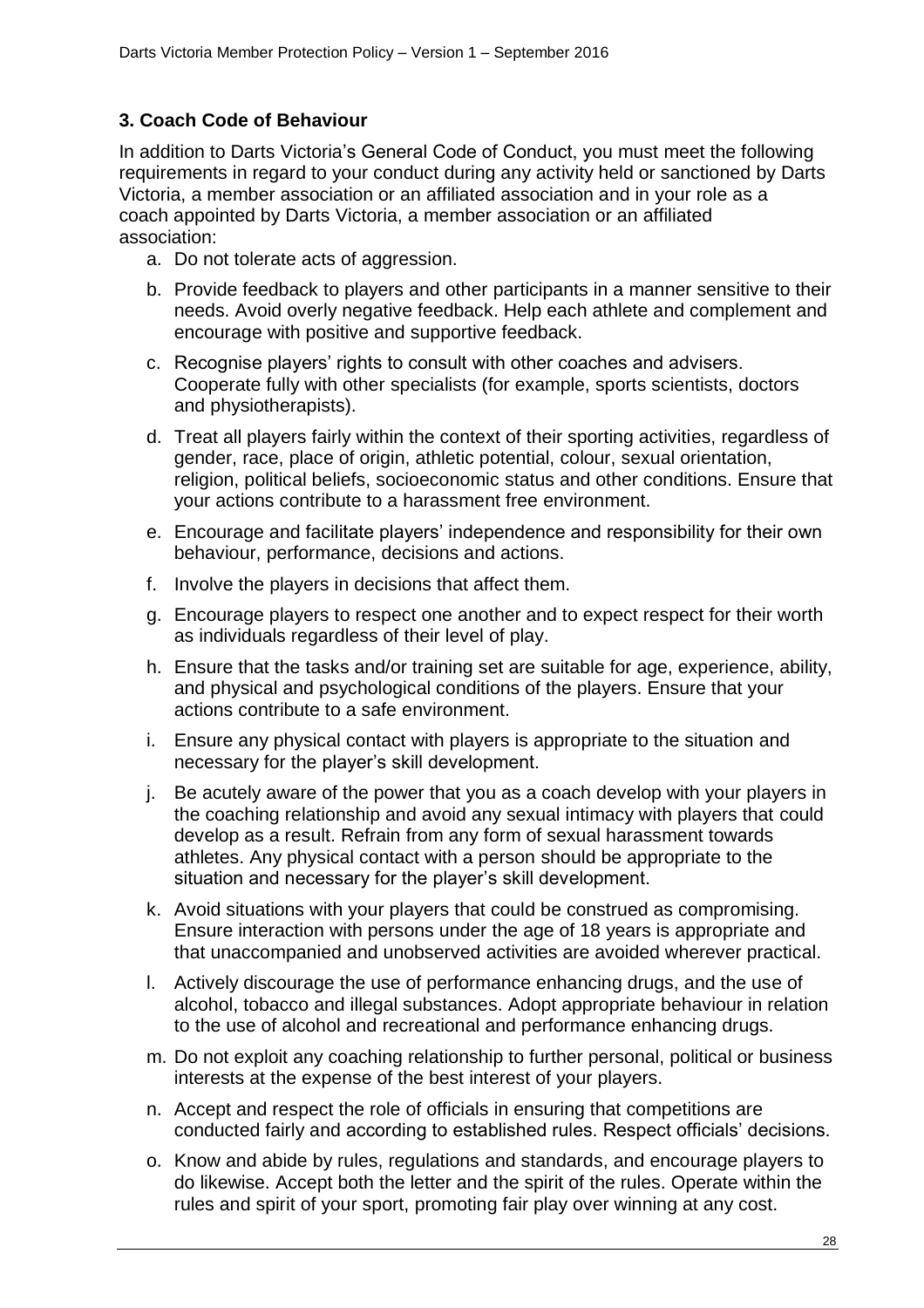- p. Be honest and ensure that qualifications are not misrepresented.
- q. Treat all players with respect at all times. Be fair, considerate, honest and consistent with them. Treat each person as an individual.
- r. Refrain from conduct, which could be regarded as harassment towards your players and other coaches, officials and parents. Display control, tolerance and courtesy to all involved with the sport.
- s. Encourage opportunities for participants to learn appropriate behaviours and skills.
- t. Encourage participation in all aspects of the sport.
- u. Act with integrity and accept responsibility for your actions.
- v. Coaches Code of Behaviour Agreement Form. All Coaches are to sign the Code of Behaviour Agreement from (see Attachment B1) for accreditation to the National Coaching Accreditation Scheme. Signing the agreement form binds coaches to confirm to Darts Victoria's Code of Behaviour requirements.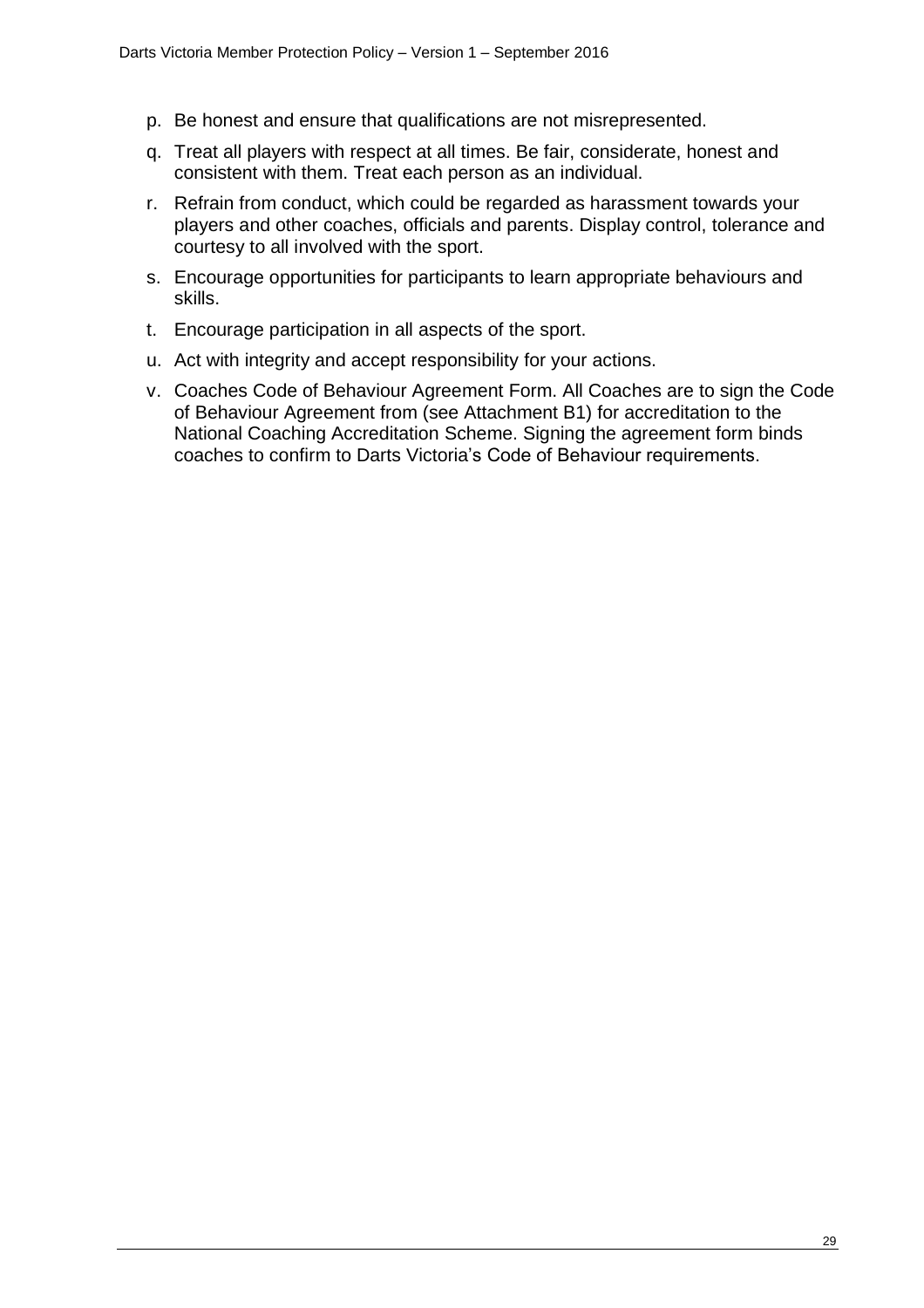## **4. Officials' Code of Behaviour**

In addition to Darts Victoria's General Code of Conduct, you must meet the following requirements in regard to your conduct during any activity held or sanctioned by Darts Victoria, a member association or an affiliated association and in your role as an official appointed by Darts Victoria, a member association or an affiliated association:

- a. Place the safety and welfare of the players/participants above all else.
- b. Accept responsibility for all actions taken.
- c. Be impartial.
- d. Avoid any situation which may lead to a conflict of interest.
- e. Be courteous, respectful and open to discussion and interaction.
- f. Value the individual in sport.
- g. Condemn unsporting behaviour and promote respect for all opponents.
- h. Encourage and promote rule changes that will make participation more enjoyable.
- i. Place the safety and welfare of the participants above all else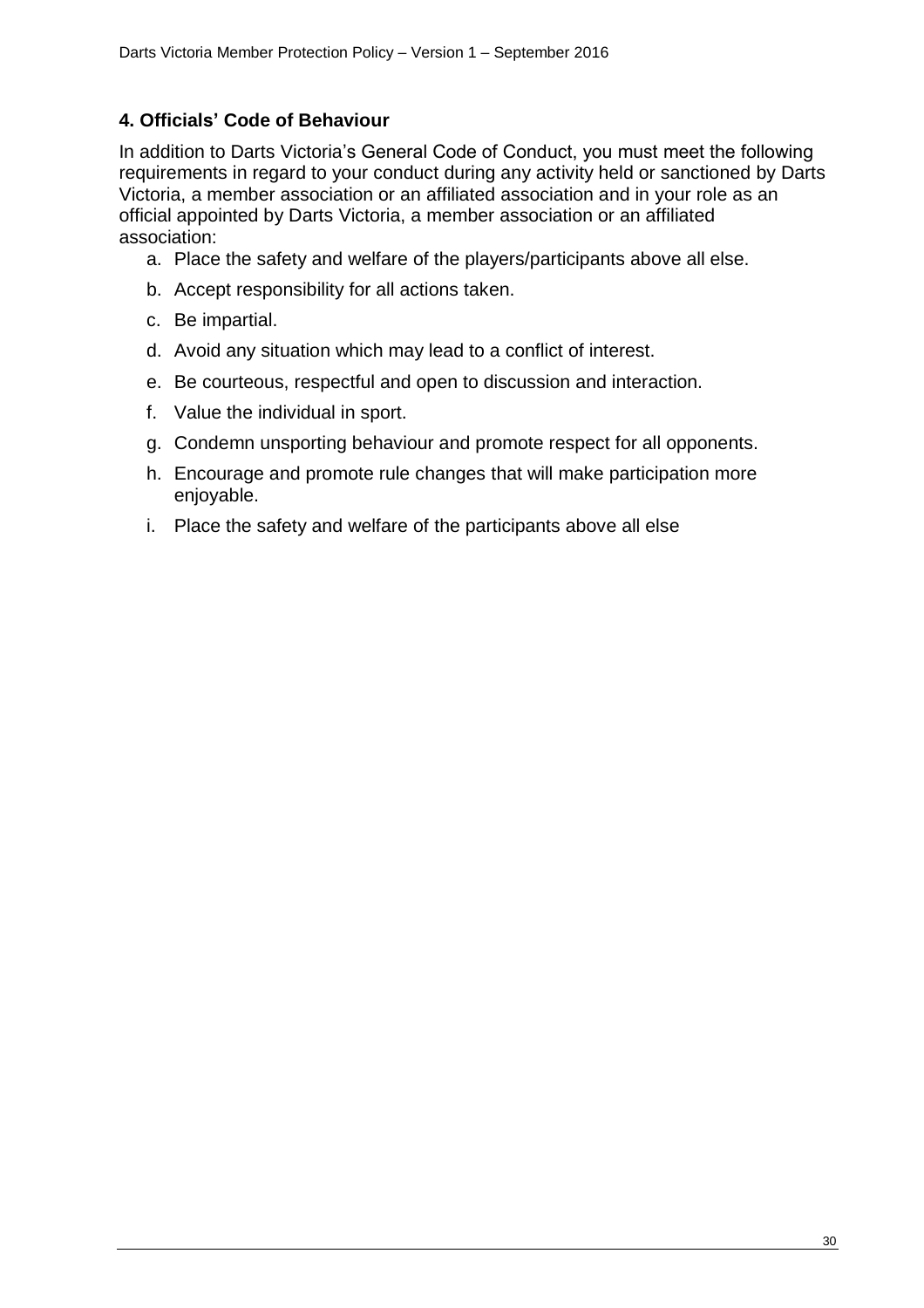## **5. Player Code of Behaviour**

In addition to Darts Victoria General Code of Conduct, you must meet the following requirements in regard to your conduct during any activity held or sanctioned by Darts Victoria, a member association or an affiliated association and in your role as a player/participant in any activity held by or under the auspices of Darts Victoria, a member association or an affiliated association.

- a. Respect the rights, dignity and worth of fellow players, coaches, official and spectators.
- b. Do not tolerate acts of aggression or abusive behaviours.
- c. Respect the talent, potential and development of fellow players and competitors. Value the rights, dignity and worth of every person regardless of their gender, ability, cultural background or religion.
- d. Care for and respect the equipment provided to you as part of your program.
- e. Be frank and honest with your coach concerning illness and injury and your ability to train fully within the program requirements.
- f. At all times avoid intimate relationships with your coach.
- g. Conduct yourself in a professional manner relating to language temper and punctuality. Display control, tolerance and courtesy to all involved with the sport.
- h. Maintain high personal behaviour standards at all times.
- i. Abide by the rules and respect the decision of the official, making all appeals through the formal process and respective the final decision. Operate within the rules and spirit of your sport, promoting fair play over winning at any cost.
- j. Be honest in your attitude and preparation to training. Work equally hard for yourself and your team. Give your best at all times.
- k. Cooperate with coaches and officials in development of programs to adequately prepare you for competition at the highest level. Respect the decisions of officials, coaches and administrators.
- l. Refrain from conduct, which could be regarded as harassment towards fellow players, coaches and referees. Participate for your own enjoyment and benefit.
- m. Encourage opportunities for participants to learn appropriate behaviours and skills.
- n. Encourage participation in all aspects of the sport.
- o. Threat each person as an individual.
- p. Ensure interaction with persons under the age of 18 years is appropriate and that unaccompanied and unobserved activities are avoided wherever practical.
- q. Adopt appropriate behaviour in relation to the use of alcohol and recreational and performance enhancing drugs.
- r. Ensure your actions contribute to the safe environment.
- s. Ensure your actions contribute to a harassment fee environment.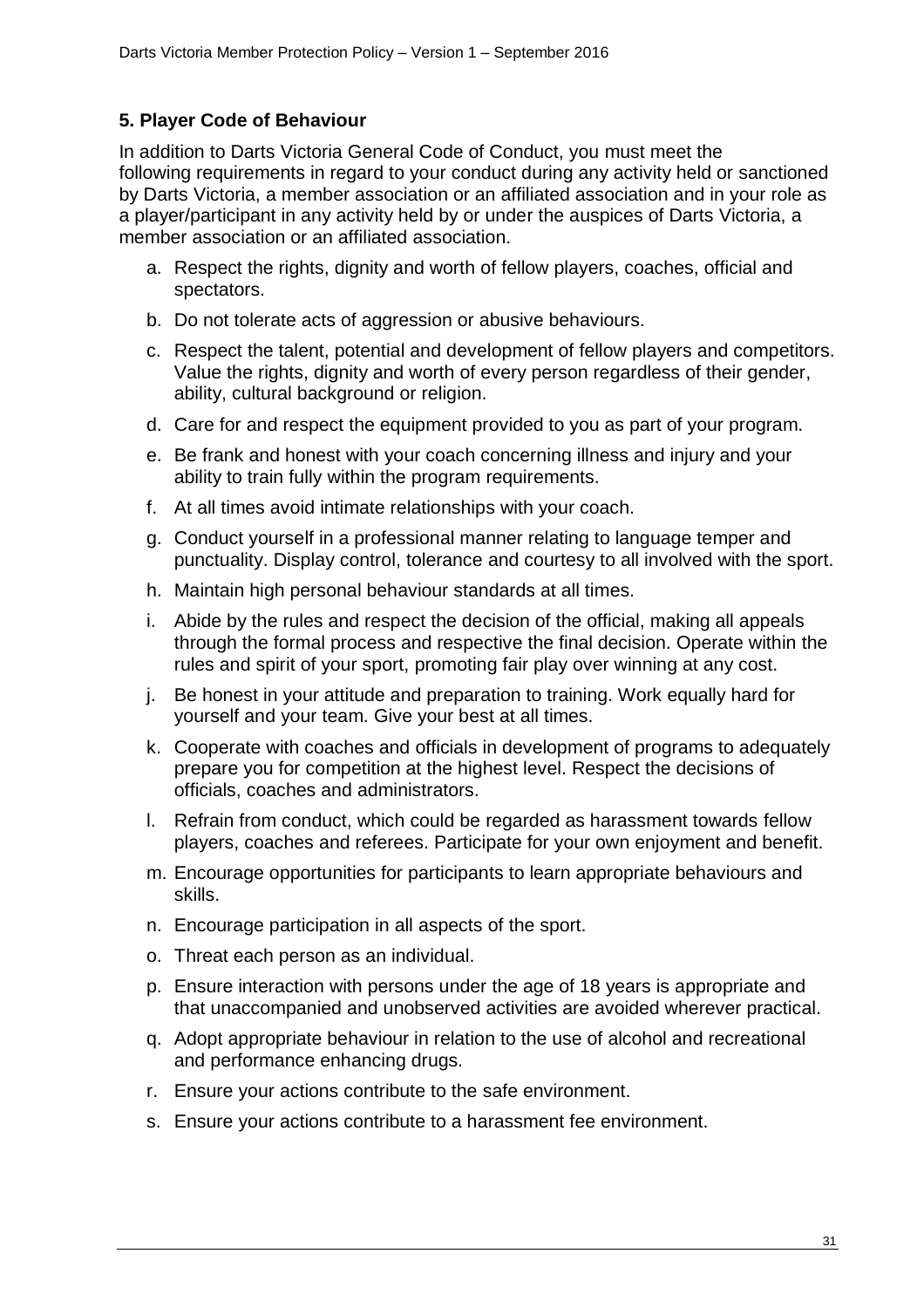## **6. Parent/Guardian Code of Behaviour**

As a parent/guardian of a player/participant in any activity held by or under the auspices of Darts Victoria, a member association or an affiliated association, you must meet the following requirements in regard to your conduct during any such activity or event.

- a. Respect the rights, dignity and worth of others.
- b. Remember that your child participates in sport for their own enjoyment, not yours.
- c. Focus on your child's efforts and performance rather than winning or losing.
- d. Never ridicule or yell at your child and other children for making a mistake or losing a competition. Encourage children to participate and have fun. Focus on the child's effort and performance rather than winning or losing.
- e. Show appreciation for good performance and skilful plays by all players (including opposing players).
- f. Demonstrate a high degree of individual responsibility especially when dealing with or in the vicinity of persons under 18 years of age, as your words and actions are an example.
- g. Respect officials' decisions and teach children to do likewise.
- h. Do not physically or verbally abuse or harass anyone associated with the sport (players, coach, official and so on).
- i. Respect the rights, dignity and worth of every young person regardless of their gender, ability, cultural background or religion.
- j. Be a positive role model.
- k. Understand the repercussions if you breach, or are aware of any breaches of, this code of behaviour.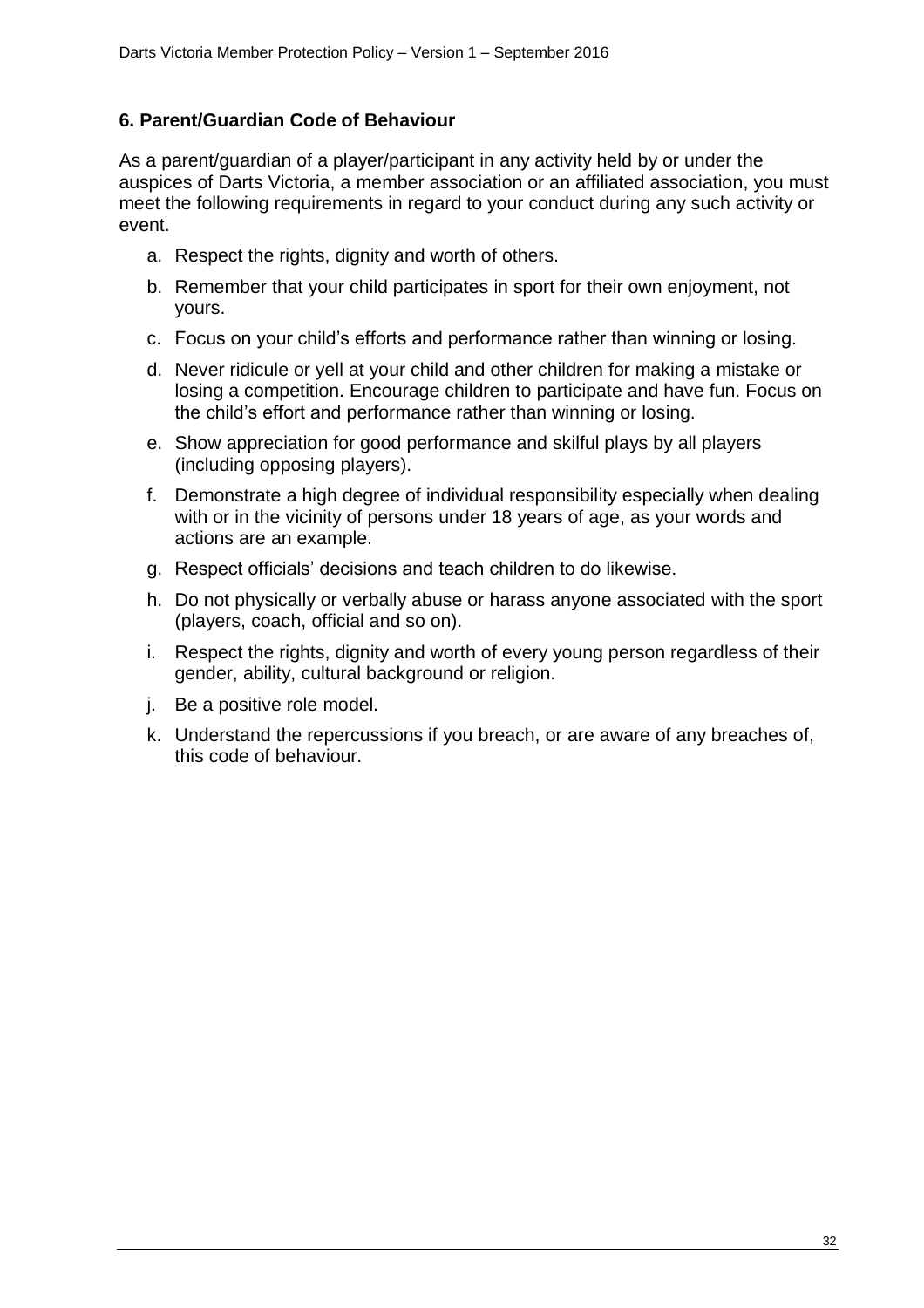## **7. Spectator Code of Behaviour**

As a spectator in any activity held by or under the auspices of Darts Victoria, a member association or an affiliated association, you must meet the following requirements in regard to your conduct during any such activity or event:

- a. Respect the decisions of officials and teach young people to do the same.
- b. Never ridicule or scold a young player for making a mistake. Positive comments are
- a. motivational.
- b. Condemn the use of violence in any form, whether it is by other spectators, coaches, officials or players.
- c. Show respect for your team's opponents. Without them there would be no game.
- d. Do not use violence, harassment or abuse in any form (that is, do not use foul language, sledge or harass players, coaches, officials or other spectators).
- e. Respect the rights, dignity and worth of every person regardless of their gender, ability, cultural background or religion.
- f. Applaud good performance and efforts from all players and teams. Congratulate all players' efforts of all individuals and teams.
- g. Encourage players to follow the rules and accept the official's decisions.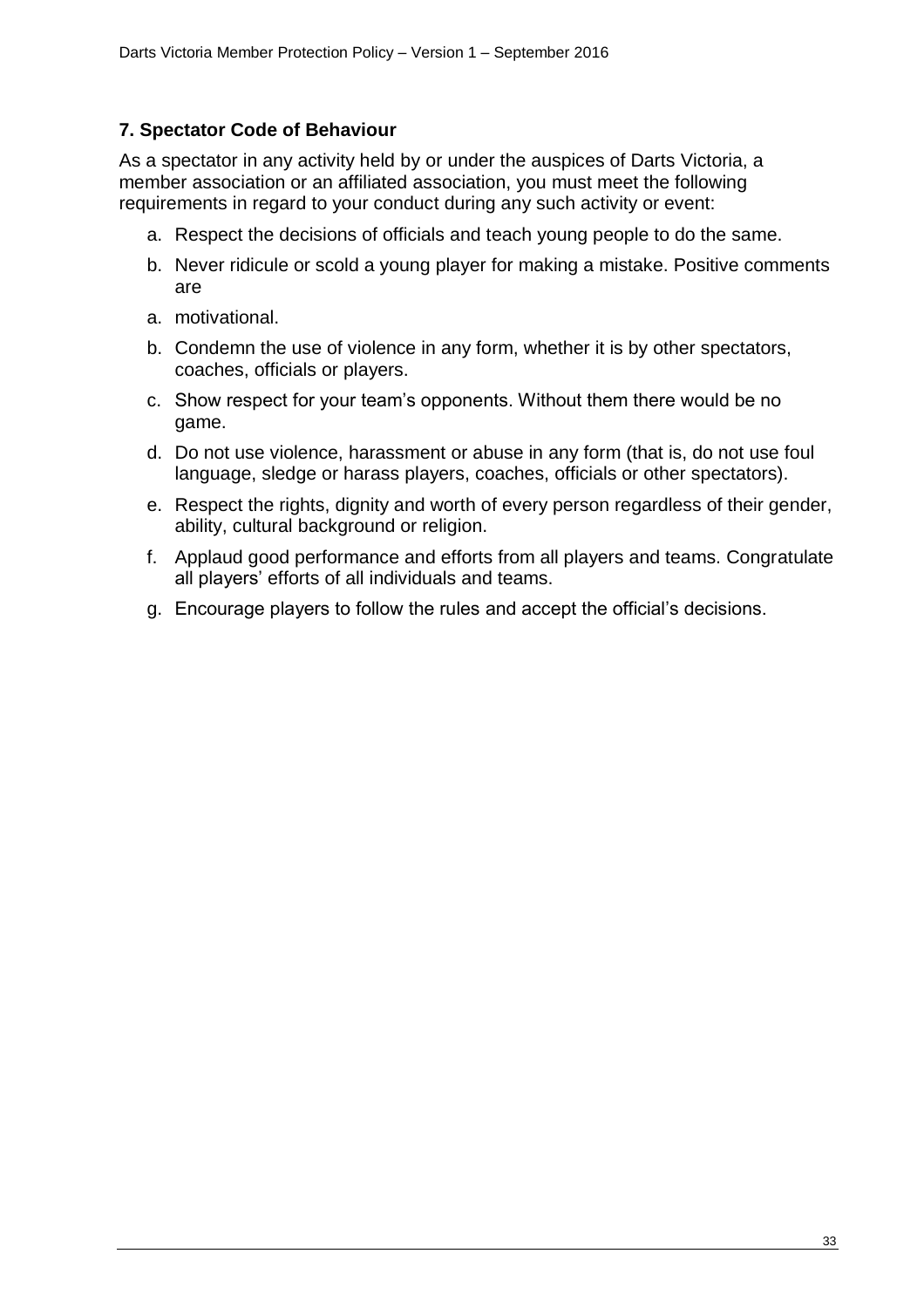## **ATTACHMENT B1**

## **Coaches Code of Behaviour Agreement Form**

**(**For Accreditation or Re-accreditation to the National Coach Accreditation Scheme)

## **TO:** DARTS VICTORIA

| Of |           |
|----|-----------|
|    |           |
|    | Post code |

Am seeking: Accreditation / Re-accreditation (please circle) for the following Victorian Sports Commission (VSC) qualification:

**DARTS** Level One / Level Two (please circle)

## *I agree to the following terms:*

1. I agree to abide by Darts Victoria Coaches Code of Behaviour overleaf.

2. I acknowledge that Darts Victoria may take disciplinary action against me if I breach the Code of Behaviour. I understand that Darts Victoria are required to implement a complaints handling procedure in accordance with the principles of natural justice, in the event of an allegation against me.

3. I acknowledge that disciplinary action against me may include de-accreditation from the National Coaching Accreditation Scheme/National Officiating Accreditation Scheme.

Signature

(If under 18, parent / guardian to sign)

Date  $/$  /  $/$ 

Please refer to Darts Victoria Member Protection Policy for further information.

## **(NOTE: COPY OF COACHES CODE OF BEHAVIOUR IS TO BE PRINTED ON BACK OF THIS FORM.)**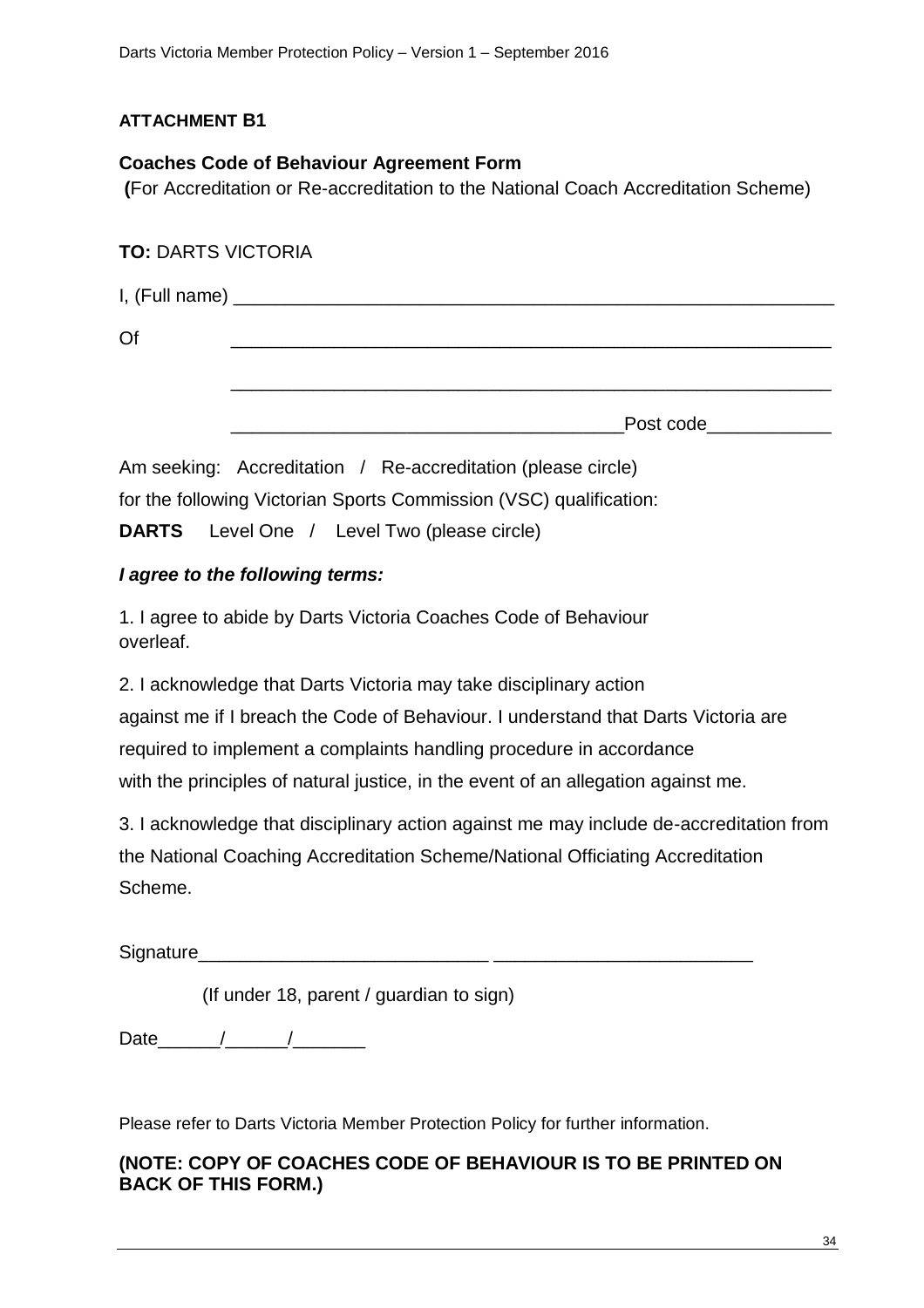## **PART C: EMPLOYMENT SCREENING / WORKING WITH CHILDREN CHECK REQUIREMENTS**

We are committed to providing a safe environment for children. As part of this, we will recruit staff and volunteers who do not pose a risk to children.

Employment screening and Working with Children Checks can involve criminal history checks, signed declarations, referee checks and other appropriate checks that assess a person's suitability to work with children and young people.

Working with Children Check laws are currently in place in New South Wales, Queensland, Western Australia, Victoria, the Northern Territory, the Australian Capital Territory, and South Australia. Working with Children Check laws are currently being introduced in Tasmania.

Darts Victoria*,* including our state associations and clubs, will meet the requirements of the relevant state or territory Working with Children Check laws.

Individuals travelling with children and young people to another state or territory in a workrelated capacity must comply with the screening requirements of that particular state or territory.

## **ATTACHMENTS**

- Attachment C1: Screening requirements (for Tasmania)
- Attachment C2: Member Protection Declaration
- Attachment C3: Working with Children Check requirements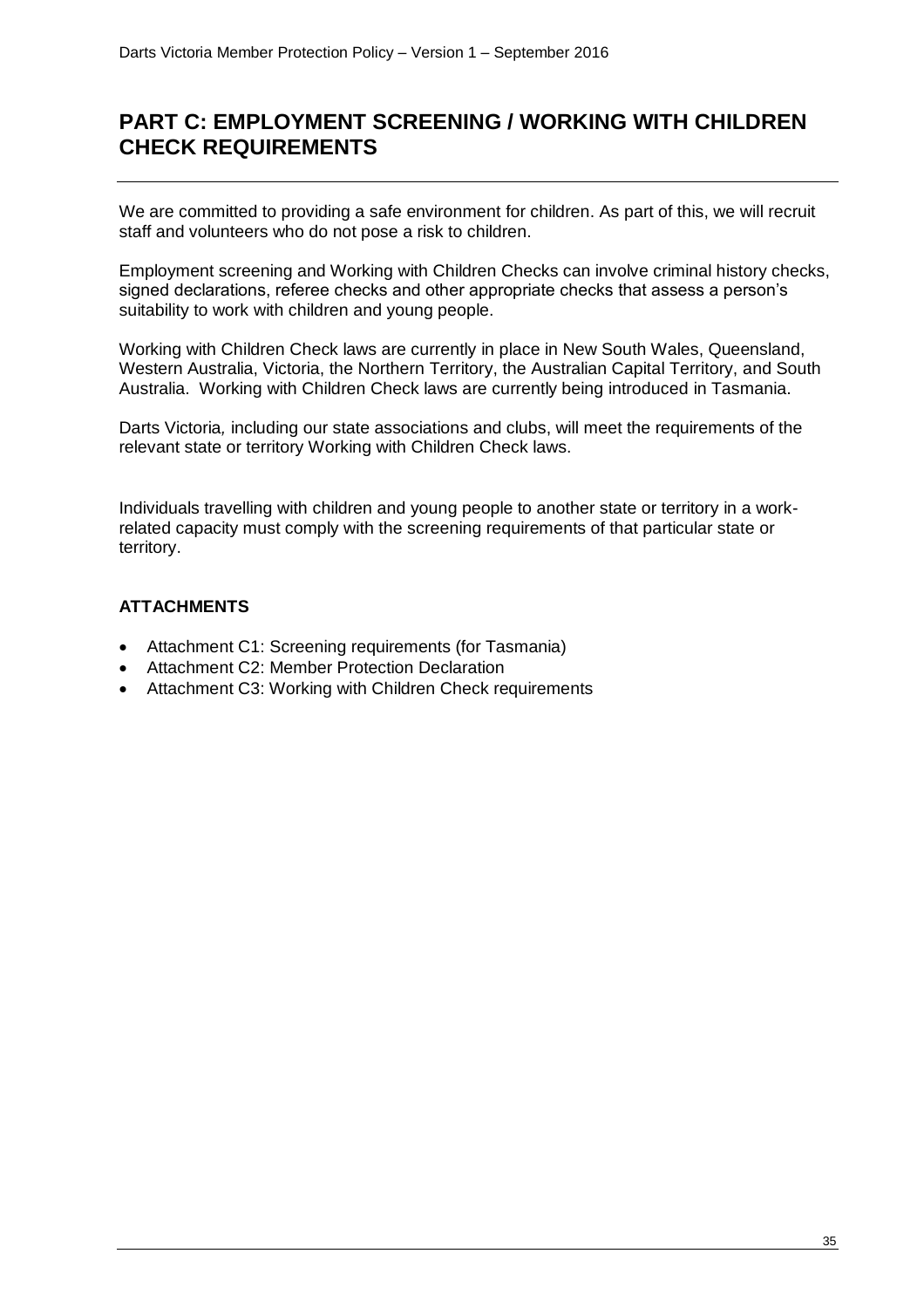## **Attachment C1: EMPLOYMENT SCREENING REQUIREMENTS**

(for **Tasmania only**. All other States and Territories refer to C3)

\_\_\_\_\_\_\_\_\_\_\_\_\_\_\_\_\_\_\_\_\_\_\_\_\_\_\_\_\_\_\_\_\_\_\_\_\_\_\_\_\_\_\_\_\_\_\_\_\_\_\_\_\_\_\_\_\_\_\_\_\_\_\_\_\_\_\_\_\_\_\_\_\_ Under the *Registration to Work with Vulnerable People Act 2013* (Tas) it will be mandatory for all people working or volunteering in the sport and recreation sector in Tasmania to hold a Working with Children Registration by 1 April 2015.

This attachment explains the procedures we will use up until 1 April 2015 to screen the people associated with our organisation who work, coach or have regular unsupervised contact with children and young people under the age of 18 years. We require our state associations and clubs to follow this procedure.

- 1. We will identify all positions where people work, coach or have regular unsupervised contact with children and young people under the age of 18 years.
- 2. Before a person is offered such a position, we will ask him or her to complete a Member Protection Declaration *("*MPD") (see Attachment C2).
- 3. If a person is unable to provide a MPD, or if he or she cannot satisfactorily answer the questions in the MPD, we will ask that person to provide an explanation. We will then make an assessment about the person's suitability to work with children and young people. If we are not satisfied of the person's suitability to work with children and young people, we will not appoint them to the position.
- 4. Where possible, we will check a person's referees (verbal or written) about his or her suitability for the position.
- 5. We will ask each person to sign a consent form for a national police check and explain why our policy requires a police check to be undertaken.
- 6. If a person does not agree to a national police check, we will make an assessment about his or her suitability to work with children and young people.
- 7. If the national police check indicates that a "relevant offence" has been recorded, we will ask the person to provide an explanation. We will then make an assessment about the person's suitability to work with children and young people. If we are not satisfied of the person's suitability to work with children and young people, we will not appoint them to the position.
- 8. We will protect the privacy of each person who undertakes the screening process and keep all information we obtain strictly confidential.
- 9. We will return all the information collected as part of the screening process (e.g. completed MPD forms, national police checks and referee reports) to the relevant person if he or she is not appointed to the position. Alternatively, all records will be destroyed within 28 days of the date of the decision or the expiry of any appeal period unless, within that time, the person requests the documents to be returned to him or her. The records of all people appointed to our organisation will be kept on file in a secure location.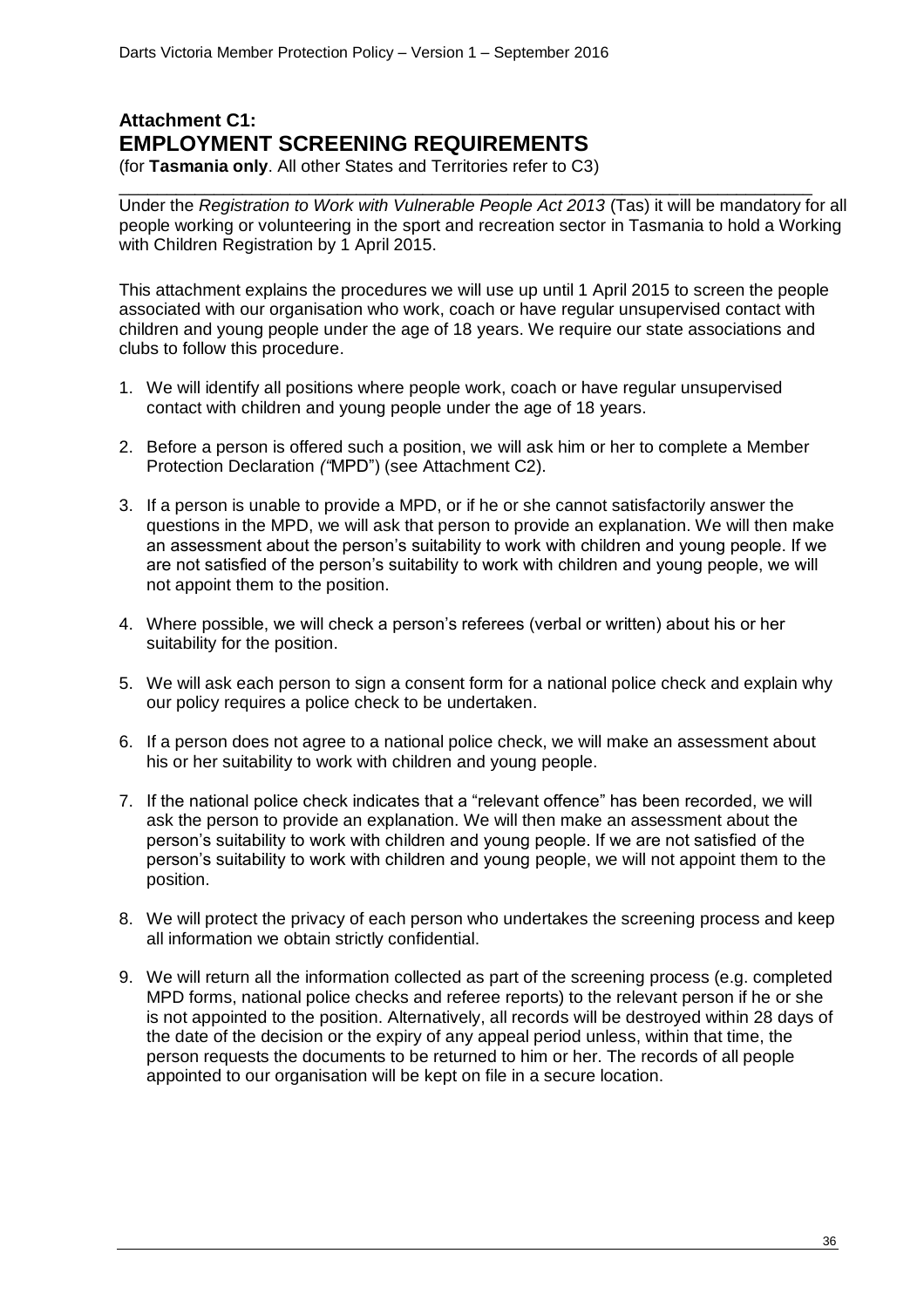## **Attachment C2: MEMBER PROTECTION DECLARATION**

Darts Victoria has a duty of care to all those associated with our organisation and to the individuals and organisations to whom this policy applies. It is a requirement of our Member Protection Policy that we check the background of each person who volunteers, coaches or has regular unsupervised contact with children and young people under the age of 18 years.

I ……………………………………………………..…….. (name) of ……………………………………...…………………………………………………….. (address) born ….……/….……/…..…………

sincerely declare:

- 1. I do not have any criminal charge pending before the courts.
- 2. I do not have any criminal convictions or findings of guilt for sexual offences, offences related to children, acts of violence or narcotic convictions.
- 3. I have not had any disciplinary proceedings brought against me by an employer, sporting organisation or similar body involving child abuse, sexual misconduct or harassment, other forms of harassment, acts of violence or use or dealings with narcotics*.*
- 4. I am not currently serving a sanction for an anti-doping rule violation under an Australian Sports Anti-Doping Authority (ASADA) approved anti-doping policy applicable to me.
- 5. I will not participate in, facilitate or encourage any practice prohibited by the World Anti-Doping Agency Code or any other ASADA approved anti-doping policy applicable to me.
- 6. To my knowledge, there is no other matter that Darts Victoria may consider to constitute a risk to its members, volunteers, players or reputation by engaging me.
- 7. I will notify the President of Darts Victoria immediately upon becoming aware that any matter set out above has changed.

Declared in the state/territory of ……………………………………….………………………….

on ….….../…..…./……..….(date)

Signature ………………………………………………………….

## **Consent of parent/guardian (on behalf of a person under the age of 18 years)**

I have read and understood the declaration provided by my child. I confirm and warrant that the contents of the declaration provided by my child are true and correct in every particular.

Name: ……………………………………………….……. Signature: ………………………………………………… Date: ……………………………………………………….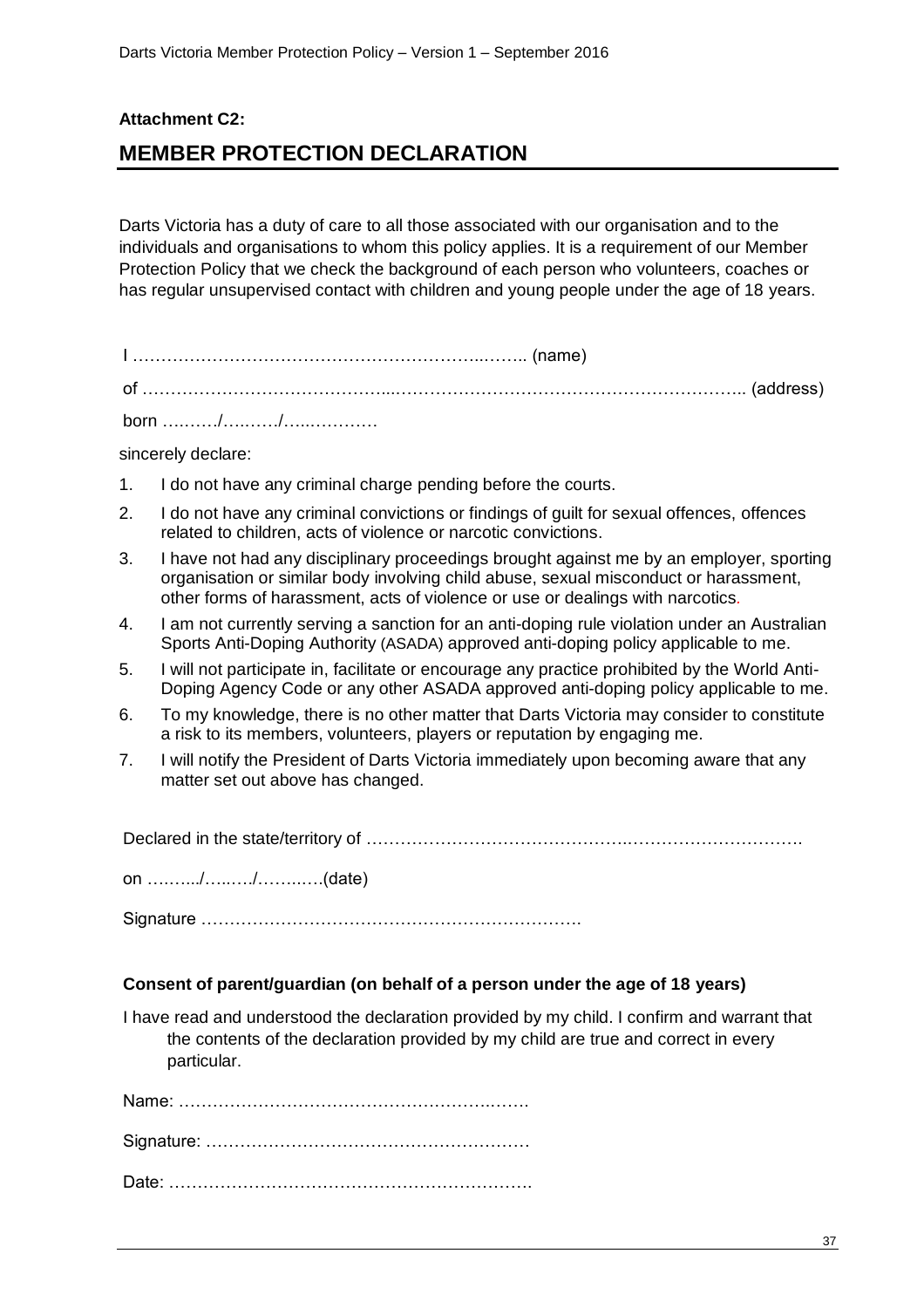## **Attachment C3: WORKING WITH CHILDREN CHECK REQUIREMENTS**

Working with Children Checks aim to create a child-safe environment and to protect children and young people involved in our sport from physical and sexual harm.

They assess the suitability of people to work with children and young people and can involve:

- criminal history checks:
- signed declarations:
- referee checks; and
- other relevant background checks to assess a person's suitability to work with children and young people.

Working with Children Check requirements vary across Australia. [Fact Sheets](http://www.playbytherules.net.au/legal-stuff/child-protection/child-protection-laws-explained/screening) for each state and territory are available on the Play by the Rules website: [www.playbytherules.net](http://www.playbytherules.net/)

Detailed information, including the forms required to complete a Working with Children Check, are available from the relevant agencies in each state and territory.

#### **Australian Capital Territory**

Contact the Office of Regulatory Services Website: www.ors.act.gov.au/community/working\_with\_vulnerable\_people\_wwvp Phone: 02 6207 3000

#### **New South Wales**

Contact the Office of the Children's Guardian Website: [www.kidsguardian.nsw.gov.au/](http://www.kidsguardian.nsw.gov.au/)check Phone: 02 9286 7276

## **Northern Territory**

Contact the Northern Territory Screening Authority Website: [www.workingwithchildren.nt.gov.au](http://www.workingwithchildren.nt.gov.au/) Phone: 1800 SAFE NT (1800 723 368)

#### **Queensland**

Contact the Public Safety Business Agency about the "Blue Card" system. Website: [www.ccypcg.qld.gov.au](http://www.ccypcg.qld.gov.au/) Phone: 1800 113 611

## **South Australia**

Contact the Department for Education and Child Development for information Website: [www.families](http://www.families/) .sa.gov.au/childsafe Phone : 08 8463 6468. National Police Check: [www.police.sa.gov.au/services-and-events/apply-for-a-police-record](http://www.police.sa.gov.au/services-and-events/apply-for-a-police-record-check)[check](http://www.police.sa.gov.au/services-and-events/apply-for-a-police-record-check) DCSI Child Related Work Screening: http://www.dcsi.sa.gov.au/services/screening

## **Tasmania**

Contact the Department of Justice about the working with children registration system that is being phased in Website: [www.justice.tas.gov.au/working\\_with\\_children](http://www.justice.tas.gov.au/working_with_children) Phone: 1300 13 55 13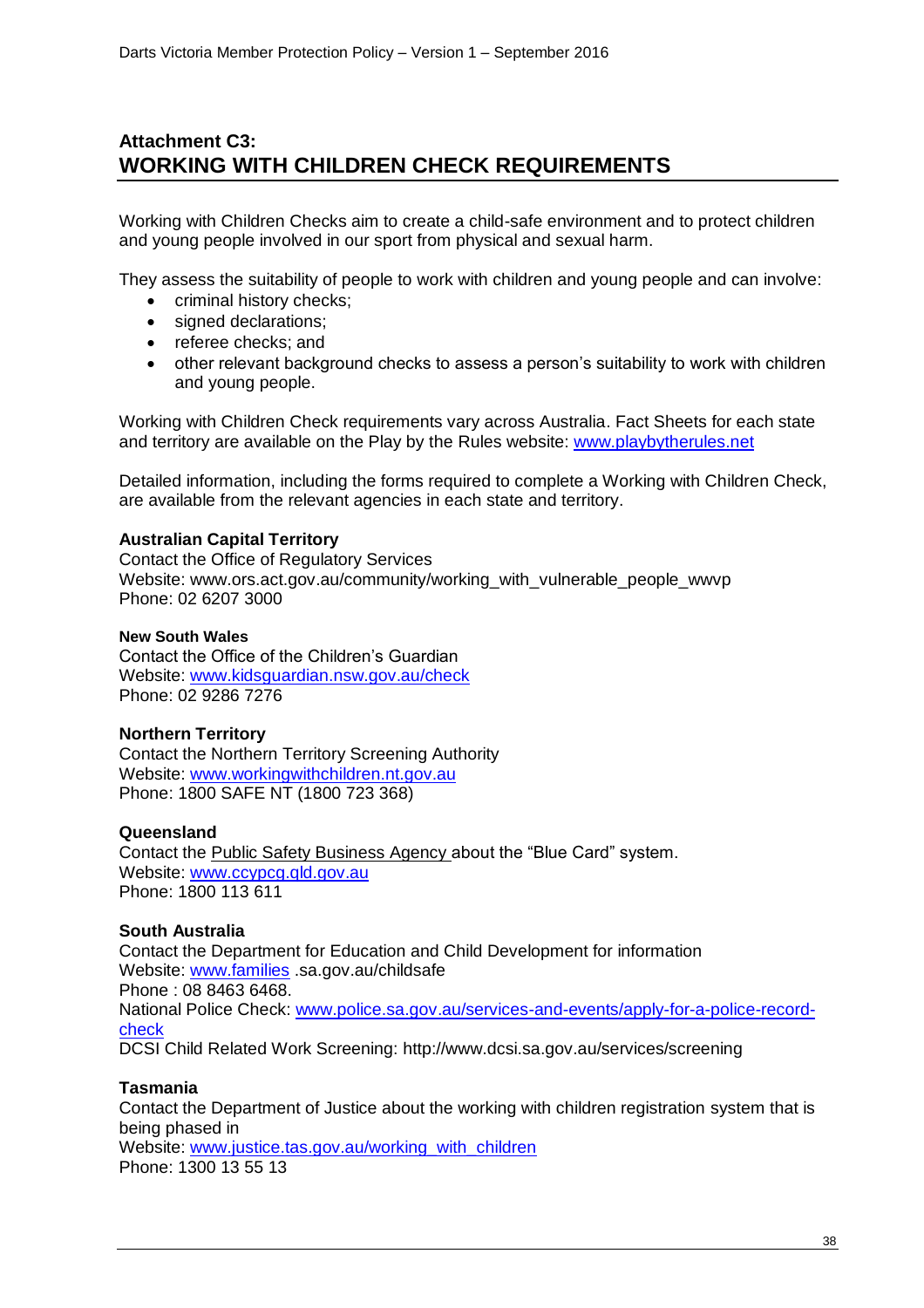## **Victoria**

Contact the Department of Justice Website: [www.workingwithchildren.vic.gov.au](http://www.workingwithchildren.vic.gov.au/) Phone: 1300 652 879

#### **Western Australia**

Contact the Department for Child Protection Website: [www.checkwwc.wa.gov.au](http://www.checkwwc.wa.gov.au/) Phone: 1800 883 979**Travelling to other states or territories**

It is important to remember that when travelling to other states or territories, representatives of sporting organisations must comply with the legislative requirements of that particular state or territory.

In certain jurisdictions, temporary, time limited exemptions from working with children checks may be available for interstate visitors with a Working with Children Check in their home state.

The laws providing interstate exemptions are not consistent across Australia.

If an employee or volunteer for your organisation is travelling interstate to do work that would normally require a working for children check, you will need to check the relevant requirements of that state or territory.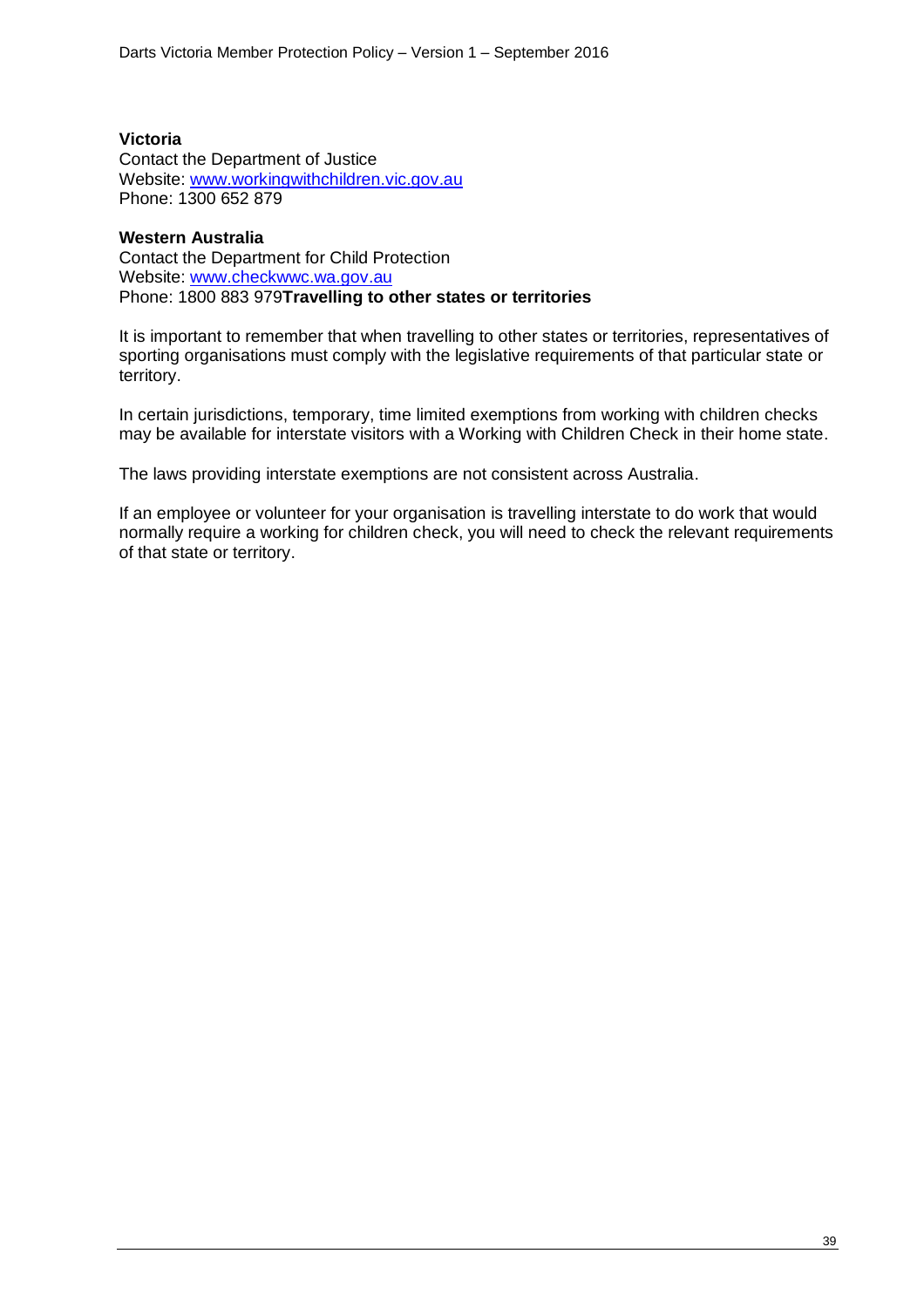## **PART D: COMPLAINT HANDLING PROCEDURES**

We will deal with all complaints in a fair, timely and transparent manner. All complaints will be treated seriously.

We will provide individuals with an informal and informal process to resolve the matter, along with access to an external complaint handling body, based on the nature of the complaint and our rules and regulations.

We also provide an appeals process for those matters.

We will maintain confidentiality where possible and as provided in this policy and seek to ensure that no one is victimised for making, supporting or providing information about a complaint.

## **ATTACHMENTS**

- Attachment D1: Complaints procedure
- Attachment D2. Mediation
- Attachment D3. Investigation procedure
- Attachment D4. Tribunal procedure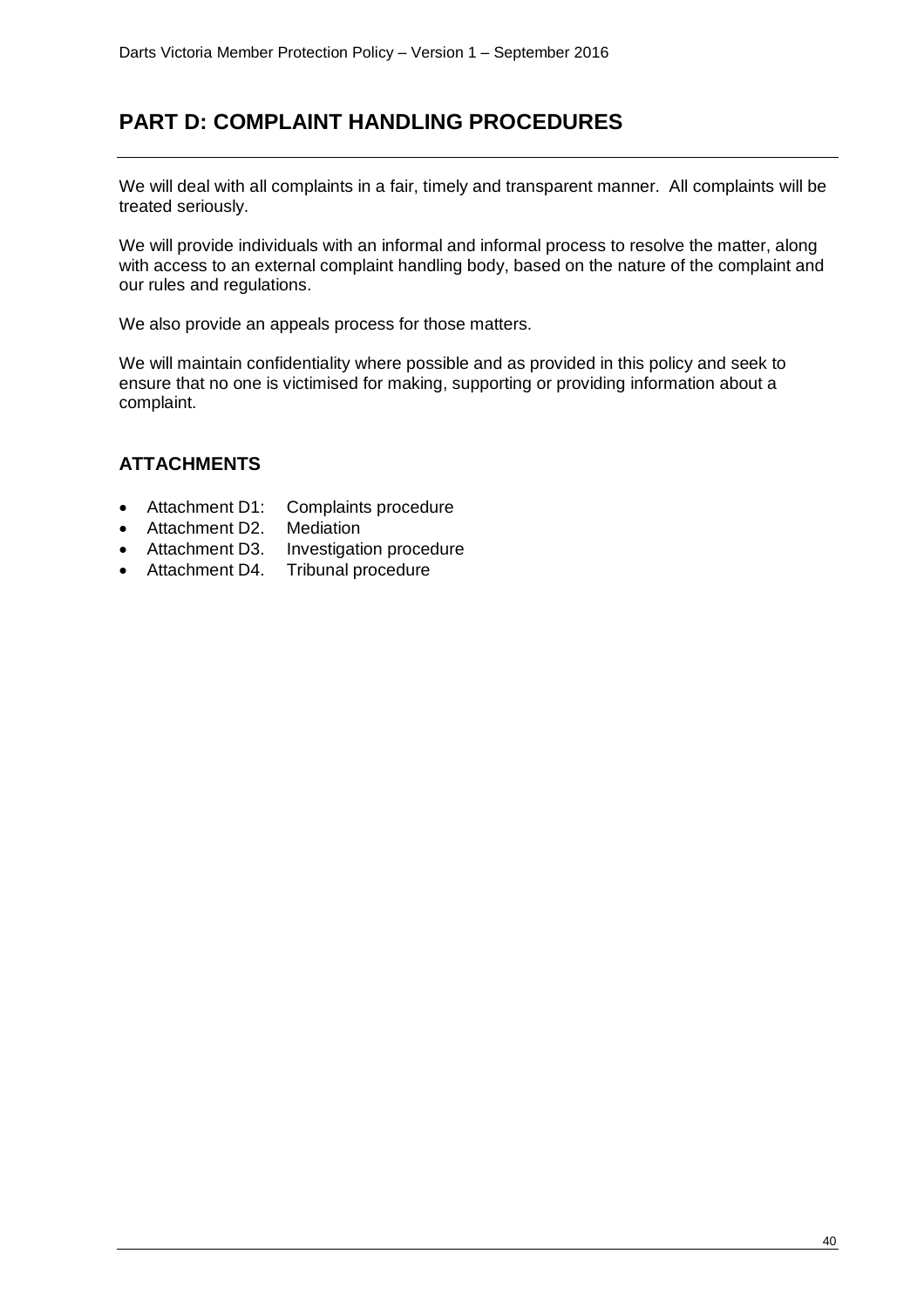## **Attachment D1: COMPLAINTS PROCEDURE**

Darts Victoria is committed to supporting people associated with our sport to make and resolve any complaints they may have in a fair, timely and effective way.

**We will endeavour to deal with complaints on a confidential basis**. We will not provide information about the complaint to another person without the complainant's consent, except if the law requires us disclose this information or it is necessary to properly deal with the complaint. To ensure fairness for everyone involved, we will provide the full details of the complaint to the person or people against whom the complaint has been made and ask for their response. As a result, it may be difficult for us to resolve complaints made anonymously.

We will provide **informal and formal procedures** to deal with complaints. Individuals and organisations can also make **complaints to external organisations** under anti-discrimination, child protection and other relevant laws.

## **Informal approaches**

#### **Step 1: Talk with the other person** (if safe, reasonable and appropriate)

If you feel confident and comfortable to do so, you can approach the other person to discuss the issues and try and resolve the problem directly.

## **Step 2: Contact a Member Protection Information Officer**

We encourage you to talk with one of our Member Protection Officers if:

- step 1 (above) is not appropriate;
- you are not sure how to handle the problem by yourself;
- you want to talk confidentially with someone and find out what options are available to address your concern; or
- the concern continues after you approached the other person.

The names and contact details for our Member Protection Complaints are available at [www.dartsvictoria.org.au](http://www.dartsvictoria.org.au/)

The Member Protection Officer will:

- ask how you would like your concern to be resolved and if you need support
- seek to provide different options for you to address your concern
- act as a support person, if you wish
- refer you to an appropriate person (e.g. a mediator) to help you address your concern, if appropriate
- inform the relevant government authorities and/or police, if required by law to do so
- where possible and appropriate, maintain confidentiality.

## **Step 3: Decide how to address your concern**

After talking with the Member Protection Officer, you may decide:

- there is no problem;
- the problem is minor and you do not wish to take the matter forward;
- to try and resolve the problem yourself, with or without a support person;
- to resolve the problem with the help of someone impartial, such as a mediator; or
- to resolve the matter through a formal process.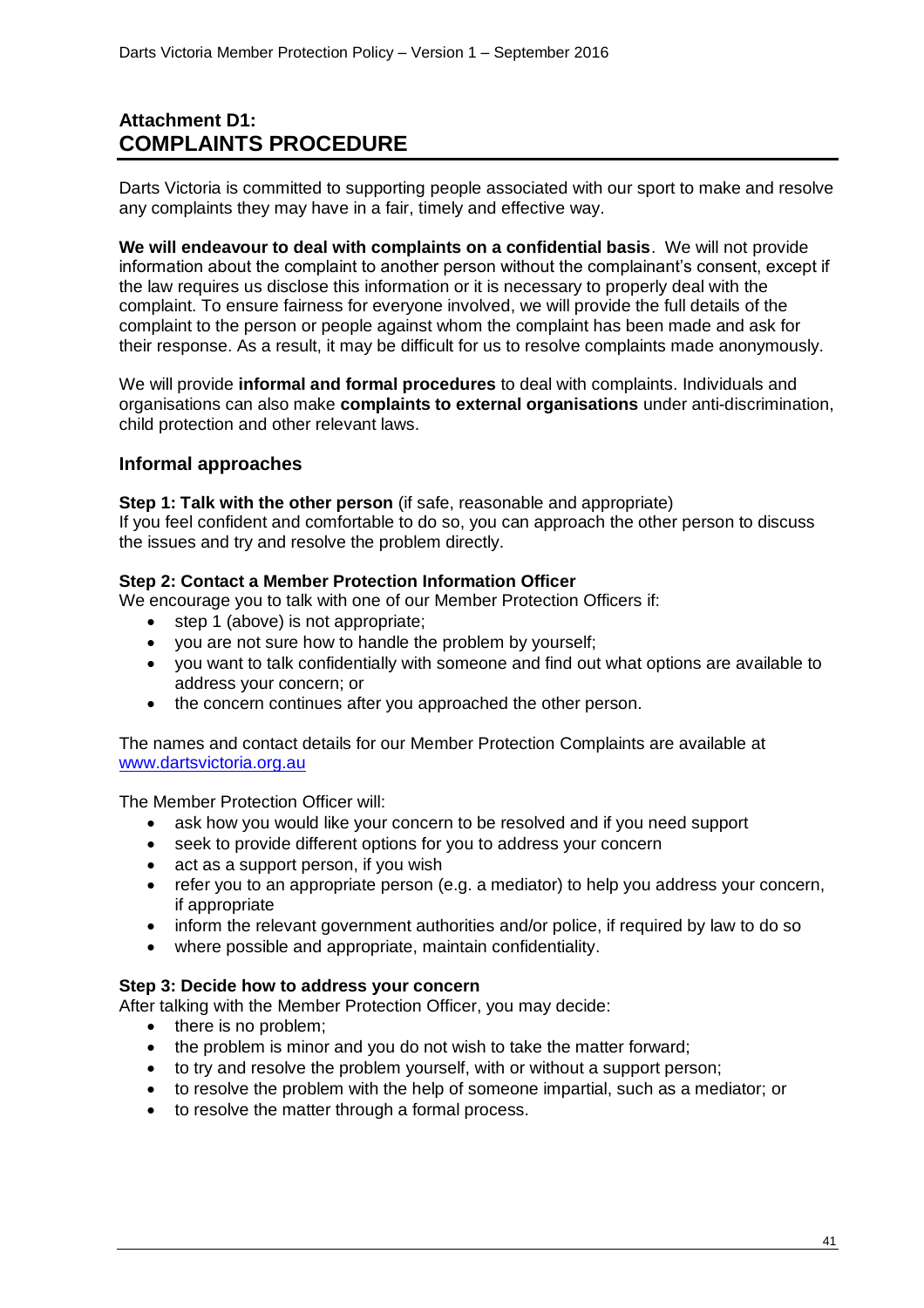## **Formal approaches**

## **Step 4: Making a formal complaint**

If it is not possible or appropriate to resolve your complaint through an informal process, you may:

- make a formal complaint in writing to the Secretary of Darts Victoria, or
- approach a relevant external agency, such as an anti-discrimination or equal opportunity commission, for advice and assistance.

After receiving a formal complaint, and based on the material you provide, the Darts Victoria Secretary will decide whether:

- he or she is the most appropriate person to receive and handle the complaint;
- the nature and seriousness of the complaint requires a formal resolution procedure;
- to refer the complaint to **mediation;**
- to appoint a person to **investigate** the complaint;
- to refer the complaint to a **tribunal hearing;**
- to refer the matter to the **police or other appropriate authority**; and/or
- to implement any interim arrangements that will apply until the complaint process is completed.

In making this decision, the Secretary will take into account:

- whether he or she has had any personal involvement in the circumstances and if so, whether it is appropriate someone else should handle the complaint;
- your wishes, and the wishes of the respondent, regarding how the complaint should be handled;
- the relationship between you and the respondent (e.g. an actual or perceived power imbalance between you and the respondent);
- whether the facts of the complaint are in dispute; and
- the urgency of the complaint, including the possibility that you might face further unacceptable behaviour while the complaint process is underway.

If the Secretary is the appropriate person to handle the complaint, he or she will, where appropriate and/or necessary:

- provide the information received from you to the other person(s) involved and ask for a response;
- decide if there is enough information to determine whether the matter alleged in your complaint did or did not occur; and/or
- determine what, if any, further action to take, including referring the matter for investigation or disciplinary action in accordance with this policy.

#### **Step 5: Investigating the complaint**

In some cases, an investigation may be required to determine the facts surrounding the complaint. Our investigations procedure is outlined in Attachment D3.

Following the investigation, a written report will be provided to the Secretary of Darts Victoria.

- If the complaint is referred to **mediation**, we will follow the steps outlined in Attachment D<sub>2</sub> or as agreed by you, the respondent and the mediator.
- If the complaint is referred to a **tribunal hearing**, the hearing will be conducted according to the steps outlined in Attachment D4.
- If the complaint is referred to the **police or another external agency**, we will endeavour to provide all reasonable assistance required by the police or the agency.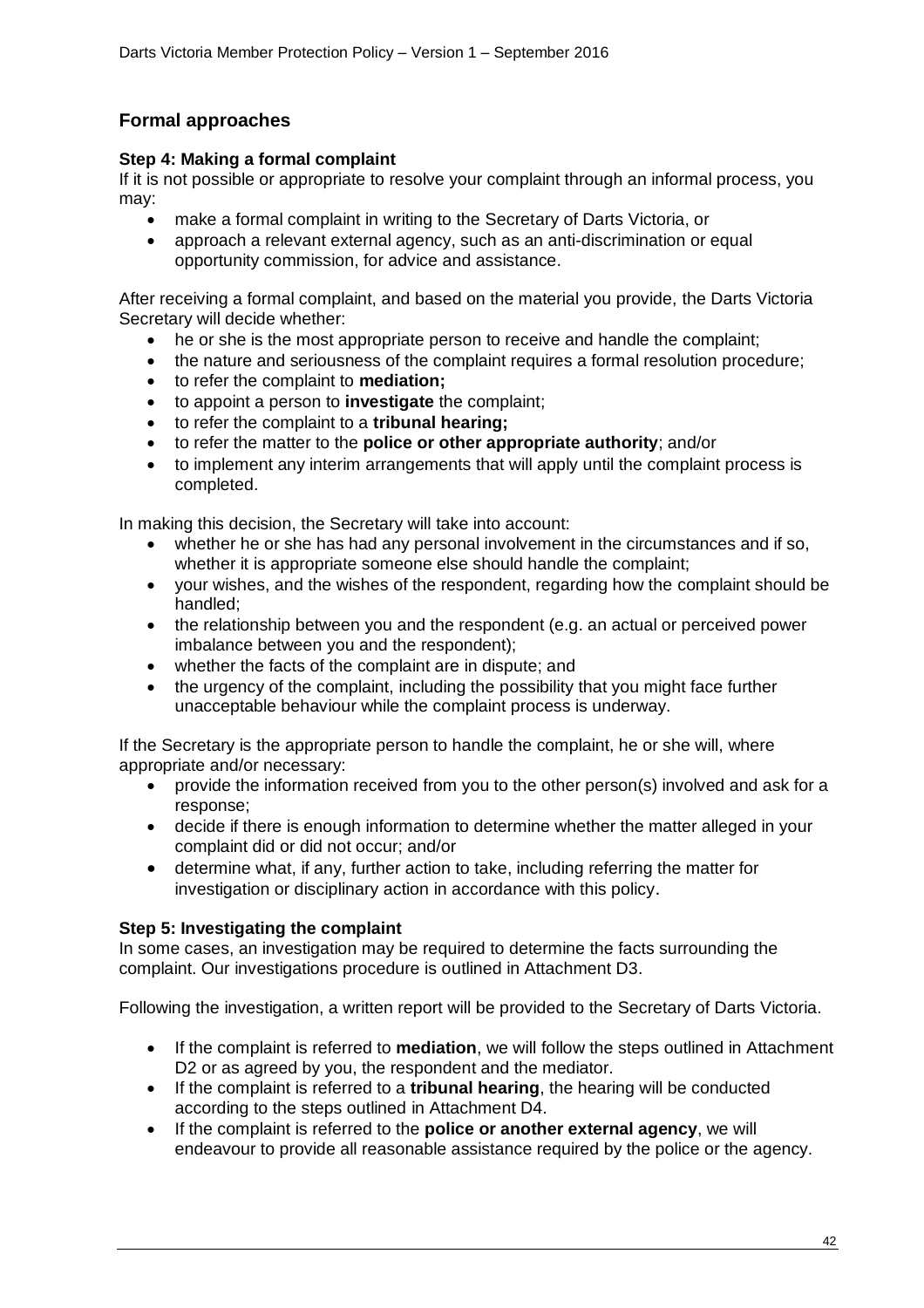Any costs incurred by us relating to the complaint process set out in this policy (e.g. investigation, mediation and/or a tribunal hearing) are to be met by Darts Victoria, unless otherwise stated.

#### **Step 6: Reconsidering a complaint or appealing a decision**

If the matter is referred to mediation and is not resolved at mediation, you may request that the Secretary reconsider the complaint in accordance with Step 3.

The complainant or the respondent(s) may also appeal a decision made at a tribunal hearing. The grounds and process for appeals are set out in Attachment D4.

#### **Step 7: Documenting the resolution**

The Secretary will record the complaint, the steps taken to resolve it and the outcome. This information will be stored in a confidential and secure place. If the complaint was dealt with at association level, the information will be stored by the relevant association. If the matter is of a serious nature, or if it was dealt with at the national level, the information will be stored by Darts Australia and a copy stored by Darts Victoria.

## **Approaching external organisations**

If you feel that you have been harassed or discriminated against, you can seek advice from your state or territory anti-discrimination or equal opportunity commission. There is no obligation to make a formal complaint. However, if the commission advises you that the issues appear to be within its jurisdiction, you may choose to lodge a formal complaint with the commission.

The commission may investigate your complaint. The commission may also attempt to conciliate the complaint on a confidential basis. If this fails, or if it is not appropriate, the complaint may go to a formal hearing. The tribunal will make a finding and decide what action, if any, will be taken.

If you do lodge a complaint with the commission, an appropriate person from our organisation (e.g. an MPIO) will be available to support you during the process. You may also wish to have a legal representation, particularly if the complaint goes to a formal hearing.

**Contact details for the state and territory anti-discrimination and equal opportunity commissions** are available on the Play by the Rules website: [http://www.playbytherules.net.au/resources/quick-reference-guide.](http://www.playbytherules.net.au/resources/quick-reference-guide)

Serious incidents, such as assault or sexual assault, should be reported to the police.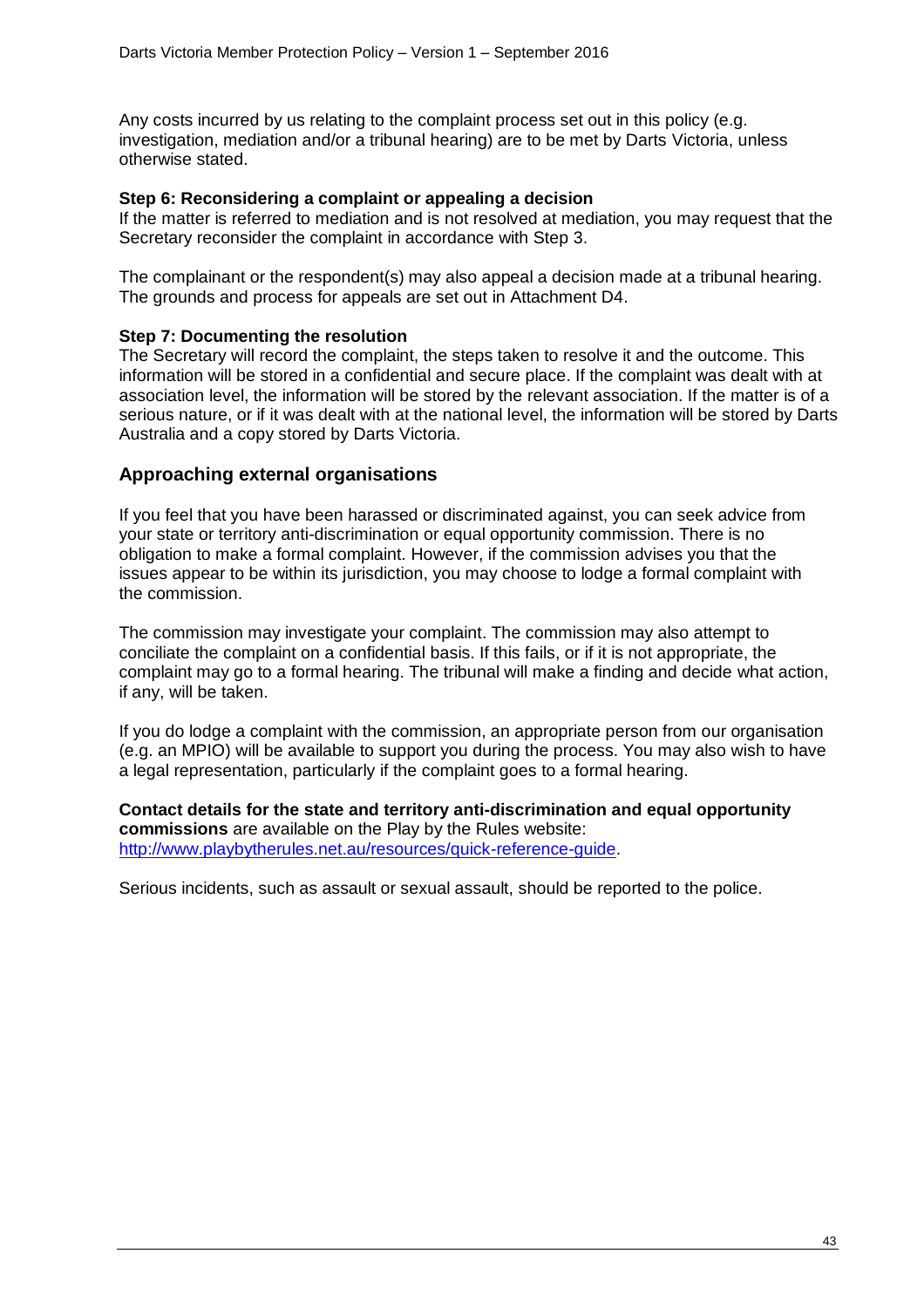## **Attachment D2: MEDIATION**

Mediation is a process that seeks to resolve complaints with the assistance of an impartial person – the mediator.

The mediator does not decide who is right or wrong and does not tell either side what they must do. Instead, he or she helps those involved to discuss the issues and seeks to facilitate a mutually agreeable solution.

Our approach to mediation follows the steps set out below*.*

- 1. The Secretary will appoint an appropriate mediator to help resolve the complaint. This will be done under the direction of Darts Victoria and in consultation with the complainant and the respondent(s). The mediator will be an independent person in the context of the complaint, however this does not preclude a person with an association with Darts Victoria acting as mediator.
- 2. The mediator will talk with the complainant and respondent(s) about how the mediation will take place and who will participate. At a minimum, the mediator will prepare an agenda of issues to be discussed.
- 3. All issues raised during mediation will be treated confidentially. We also respect the rights of the complainant and the respondent(s) to pursue an alternative process if the complaint is not resolved.
- 4. If the complaint is resolved by mediation, where appropriate the mediator may seek to ensure the parties execute a document that sets out the agreement that has been reached. This agreement will be signed by the complainant and the respondent(s). We expect the parties involved to respect and comply with the terms of the agreement.
- 5. If the complaint is not resolved by mediation, the complainant may:
	- write to Secretary to request that the complaint be reconsidered; and
	- approach any relevant external agency, such as an anti-discrimination or equal opportunity commission, to resolve the matter.

We recognise that there are some **situations where mediation may not be appropriate**, including:

- when the people involved have completely different versions of the incident;
- when one or both parties are unwilling to attempt mediation;
- when there is a real or perceived power imbalance between the people involved;
- matters that involve serious allegations.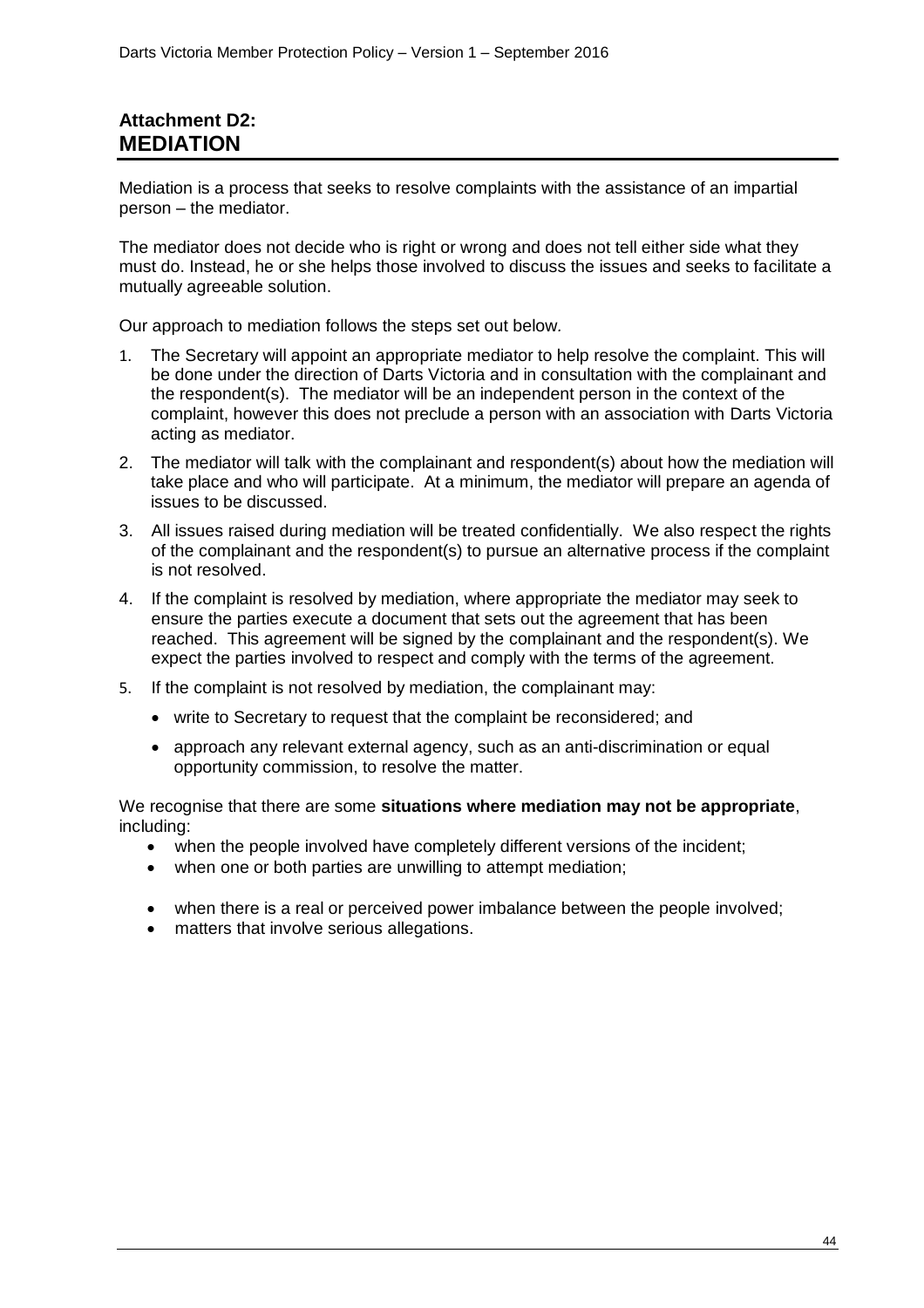## **Attachment D3: INVESTIGATION PROCESS**

There will be times when a complaint will need to be investigated and information gathered.

An investigation helps determine the facts relating to the incident, if requested, recommendations as to possible findings and next steps.

Any investigation we conduct will be fair to all people involved. The investigation process will be undertaken by an unbiased person.

If we decide that a complaint should be investigated, we will follow the steps outlined below.

- 1. We will provide a written brief to the investigator that sets out the terms of engagement and his or her roles and responsibilities.
- 2. The investigator may:
	- interview the complainant and record the interview in writing;
	- provide full details of the complaint to the respondent(s) so that they can respond
	- interview the respondent(s) to allow them to answer the complaint and record the interview in writing;
	- obtain statements from witnesses and collect other relevant evidence;
	- make a finding as to whether the complaint is:
		- **substantiated** (there is sufficient evidence to support the complaint)
		- **inconclusive** (there is insufficient evidence either way);
		- **unsubstantiated** (there is sufficient evidence to show that the complaint is unfounded);
		- **mischievous, vexatious or knowingly untrue**.
	- provide a report to the Secretary documenting the complaint, the investigation process, the evidence,) and, if requested, any findings and recommendations.
- 3. We will provide a report to the complainant and the respondent(s) documenting the complaint, the investigation process and summarising key points from the investigation.
- 4. The complainant and the respondent(s) will be entitled to support throughout this process from their chosen support person or adviser (e.g. complaints officer).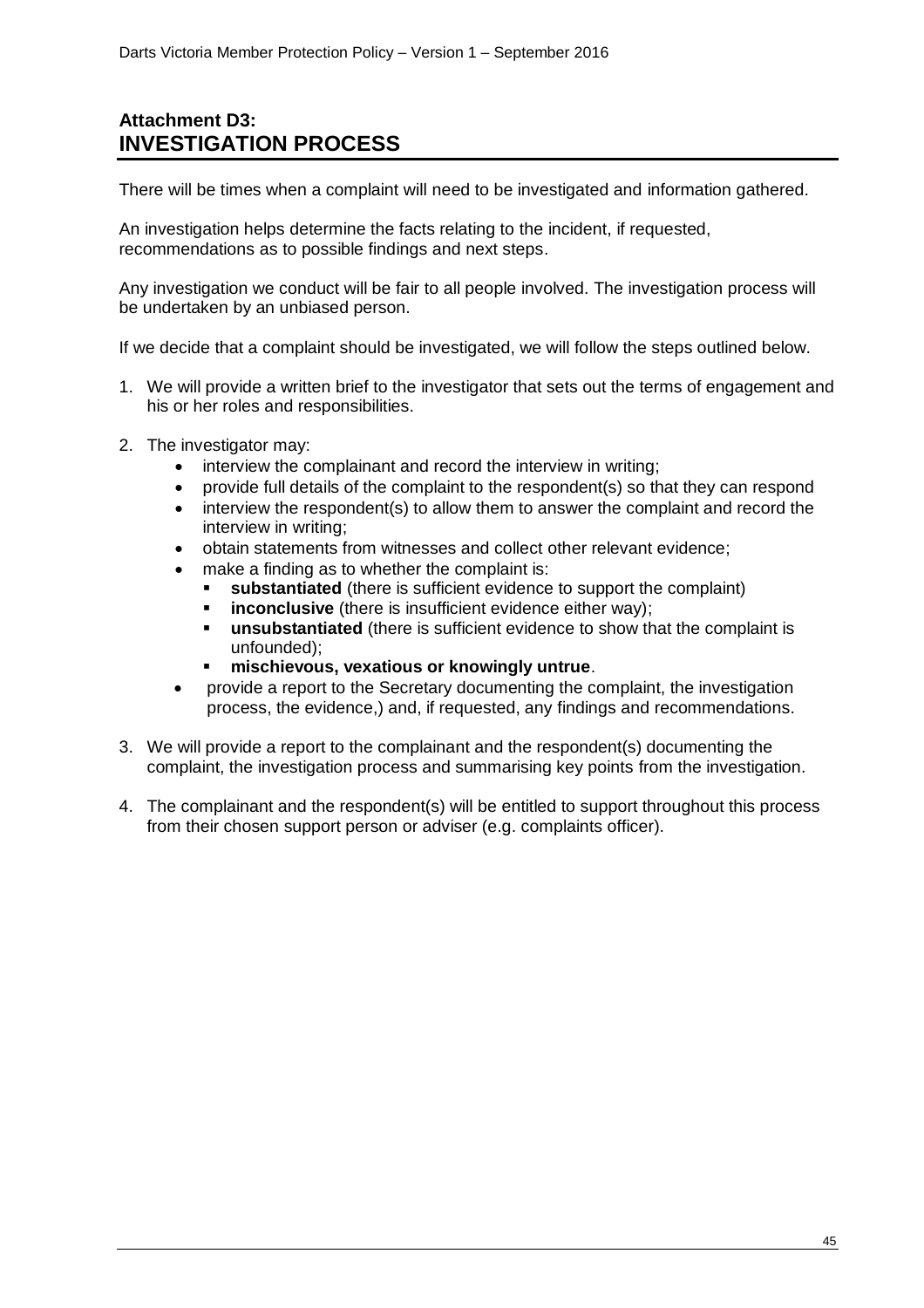## **Attachment D4: TRIBUNAL PROCEDURES**

We will follow the steps set out below to hear formal complaints made under our Member Protection Policy.

## **Preparing for a Tribunal hearing**

- 1. A Tribunal panel will be established, according to the rules set out in our constituent documents, rules and by-laws, to hear a complaint that has been referred to it by the Complaints Officer*.*
- 2. The number of Tribunal panel members required to be present throughout the hearing will be three persons with deputies as outlined in the Constitution*.*
- 3. The Tribunal panel members will be provided with a copy of all the relevant correspondence, reports or information received and sent by the Complaints Officer relating to the complaint/allegations.
- 4. The Tribunal hearing will be held as soon as practicable. However, adequate time must be provided for the respondent(s) to prepare for the hearing.
- 5. The Secretary of Darts Victoria will inform the respondent(s) in writing that a Tribunal hearing will take place. The notice will outline:
	- that the person has a right to appear at the Tribunal hearing to defend the complaint/allegations;
	- the details of the complaint and of all allegations, as well as the provision or clause of any policy, rule or regulation that has allegedly been breached;
	- the date, time and venue of the Tribunal hearing;
	- that verbal and/or written submissions can be presented at the Tribunal hearing;
	- that witnesses may attend the Tribunal hearing to support the position of the respondent/s;
	- an outline of any possible sanctions that may be imposed if the complaint is found to be true;
- That legal representation will not be allowed. [The respondent may be assisted by a support person at a Tribunal hearing. For example, where the respondent is a minor, he or she should have a parent or guardian present. However, a person cannot be a support person if he or she has been admitted to the practise as a lawyer or worked as a trainee lawyer.] A copy of any investigation report findings will be provided to the respondent(s).
- The respondent(s) will be allowed to participate in all Darts Victoria activities and events pending the decision of the Tribunal including any available appeal process unless the Board of Management believes it is necessary to exclude the respondent(s) from all or some Darts Victoria activities and events after considering the nature of the complaint.
- 6. The Secretary of Darts Victoria will notify the complainant in writing that a Tribunal hearing will take place. The notice will outline:
	- that the person has a right to appear at the Tribunal hearing to support their complaint;
	- the details of the complaint, including any relevant rules or regulations the respondent is accused of breaching;
	- the date, time and venue of the Tribunal hearing;
	- that verbal and/or written submissions can be presented at the Tribunal hearing;
	- that witnesses may attend the Tribunal hearing to support the complainant's position;
	- that legal representation will not be allowed. [The respondent may be assisted by a support person at a Tribunal hearing. For example, where the respondent is a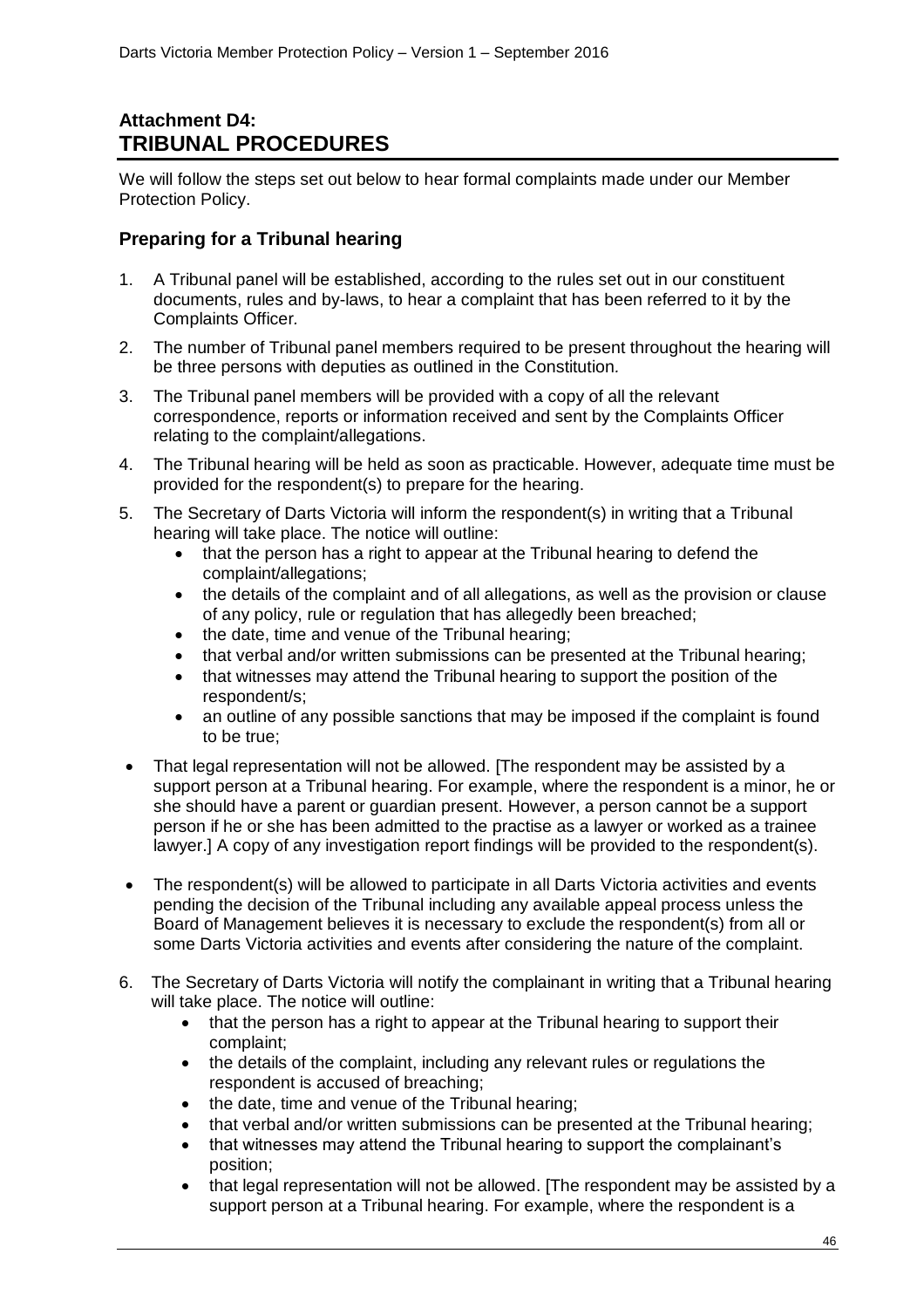minor, he or she should have a parent or guardian present. However, a person cannot be a support person if he or she has been admitted to practice as a lawyer or worked as a trainee lawyer.]

- A copy of the investigation report findings will be provided to the complainant.
- 7. If the complainant believes the details of the complaint are incorrect or insufficient, he or she should inform the Secretary as soon as possible so that the respondent(s) and members of the Tribunal panel can be properly informed of the complaint.
- 8. If possible, the Tribunal panel should include at least one person with knowledge or experience of the relevant laws/rules (e.g. anti-discrimination).

## **Tribunal hearing procedure**

- 9. The following people will be allowed to attend the Tribunal hearing:
	- Tribunal panel members;
	- $\bullet$  the respondent(s):
	- the complainant:
	- any witnesses called by the respondent(s);
	- any witnesses called by the complainant;
	- any parent/guardian or support person required to support the respondent or the complainant.
- 10. If the respondent(s) is not present at the set hearing time and the Tribunal chairperson considers that no valid reason has been presented for this absence, the Tribunal hearing will continue subject to the chairperson being satisfied that all Tribunal notification requirements have been met.
- 11. If the Tribunal chairperson considers that there is a valid reason for the non-attendance of the respondent(s), or the chairperson does not believe the Tribunal notification requirements have been met, then the Tribunal hearing will be rescheduled to a later date.
- 12. If the Tribunal chairperson wishes to reschedule the Tribunal hearing date, the Tribunal chairperson will inform the President of the need to reschedule the hearing and the Secretary will arrange for the Tribunal to be reconvened.
- 13. The Tribunal chairperson will read out the complaint, ask each respondent if he or she understands the complaint and if he or she agrees or disagrees with the complaint.
- 14. If the respondent agrees with the complaint, he or she will be asked to provide any evidence or witnesses that should be considered by the Tribunal when determining any sanctions.
- 15. If the respondent disagrees with the complaint, the complainant will be asked to describe the circumstances that lead to the complaint being made.
	- Reference may be made to brief notes.
	- The complainant may call witnesses.
	- The respondent may question the complainant and any witnesses.
- 16. The respondent will then be asked to respond to the complaint.
	- Reference may be made to brief notes.
	- The respondent may call witnesses.
	- The complainant may ask questions of the respondent and any witnesses.
- 17. The complainant and respondent(s) may be present when evidence is presented to the Tribunal hearing. Witnesses may be asked to wait outside the hearing until they are required.
- 18. The Tribunal may:
	- consider any evidence, and in any form, that it deems relevant;
	- ask questions of any person giving evidence;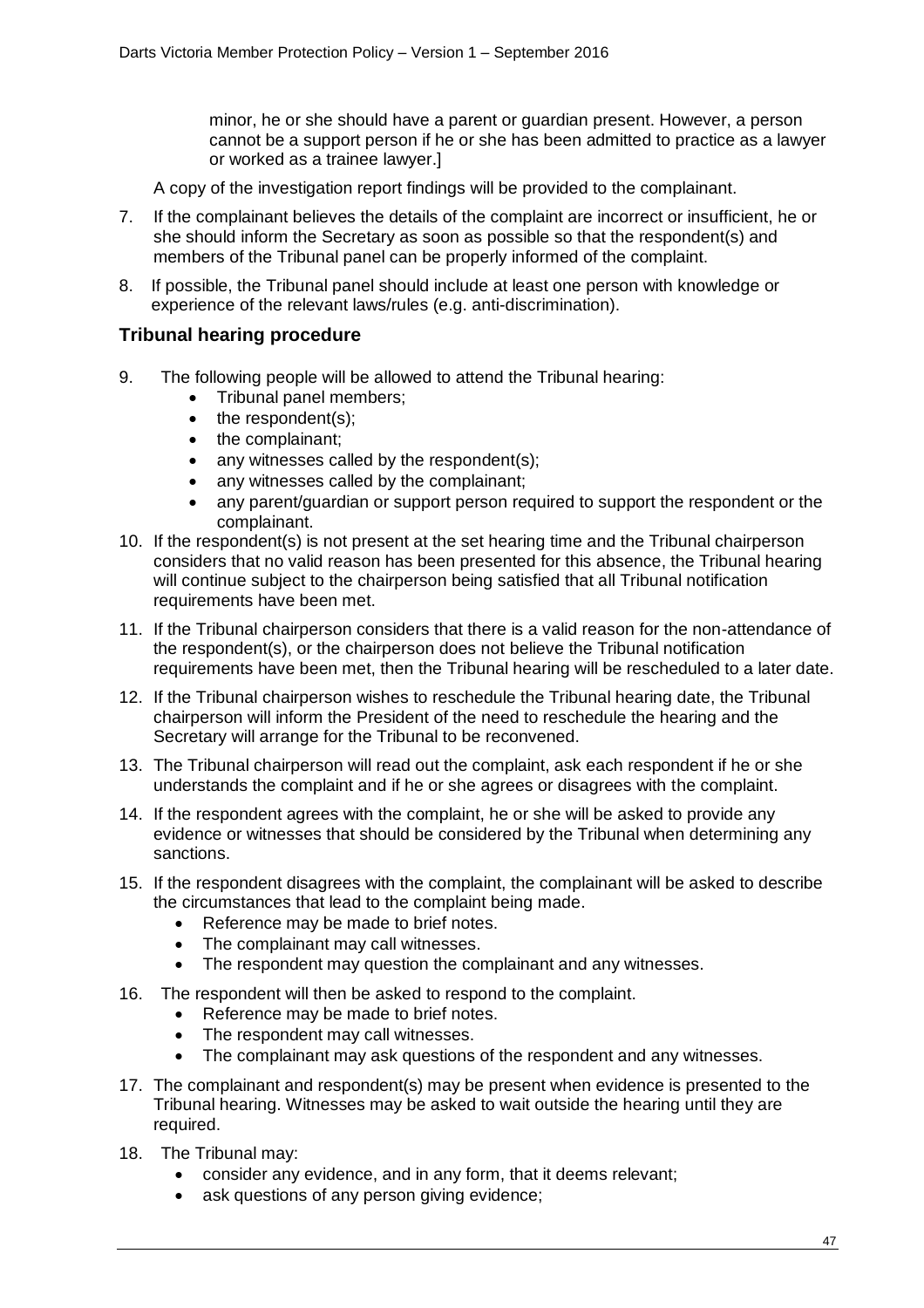- limit the number of witnesses (including limiting witnesses to those persons who only provide new evidence);
- require (to the extent it has power to do so) the attendance of any witness it deems relevant; and
- act in an inquisitorial manner in order to establish the truth of the issue/complaint before it.
- 19. Video evidence, if available, may be presented. Arrangements for the viewing of this evidence must be made entirely by the person(s) wishing to offer this type of evidence.
- 20. If the Tribunal panel considers that at any time during the hearing there is any unreasonable or intimidatory behaviour from anyone, the Tribunal chairperson may deny further involvement of that person in the hearing.
- 21. After all the evidence has been presented, the Tribunal will make its decision in private. The Tribunal must decide whether the complaint has, on the balance of probabilities, been substantiated.
- 22. All Tribunal decisions will be by majority vote.
- 23. The Tribunal chairperson may announce the decision of the Tribunal at the conclusion of the hearing. Alternatively, he or she may reserve the decision of the Tribunal at the conclusion of the hearing and deliver the decision at a later time.
- 24. The respondent(s) will have the opportunity to make submissions to the Tribunal in relation to any sanctions that may be imposed.
- 25. Within 48 hours of the Tribunal delivering its decision, the Tribunal chairperson will:
	- forward a notice of the Tribunal's decision to the Secretary, including details of any sanction imposed.
	- forward a letter reconfirming the Tribunal's decision to the respondent(s), including any sanction imposed. The letter should also outline the process and grounds for an appeal, if allowed.
- 26. The Tribunal does not need to provide written reasons for its decision.

## **Appeals procedure**

- 27. A complainant or a respondent(s) may lodge with Darts Victoria an appeal in relation to the decision of a Tribunal on one or more of the following grounds:
	- 26.1 that a denial of procedural fairness has occurred;
	- 26.2 that the sanction imposed is unjust and/or unreasonable;
	- 26.3 that the decision was not supported by the information/evidence provided at the mediation or to the Tribunal Hearing;
- 28. A person wanting to appeal must lodge a letter setting out the basis for their appeal with the Secretary within 14 days of the decision being made*.*
- 29. If the letter of appeal is not received by the Secretary within this time, the right of appeal will lapse.
- 30. The letter of appeal and the notice of the Tribunal's decision (clause 24) will be forwarded to the Appeals Committee to review and to decide whether there are sufficient grounds for the appeal to proceed. The Appeals Committee may invite any witnesses to the meeting that he or she believes are required to make an informed decision.
- 31. If the appellant has not shown sufficient grounds for an appeal in accordance with clause 26, then the appeal will be rejected. The appellant will be notified in writing, including the reasons for the decision.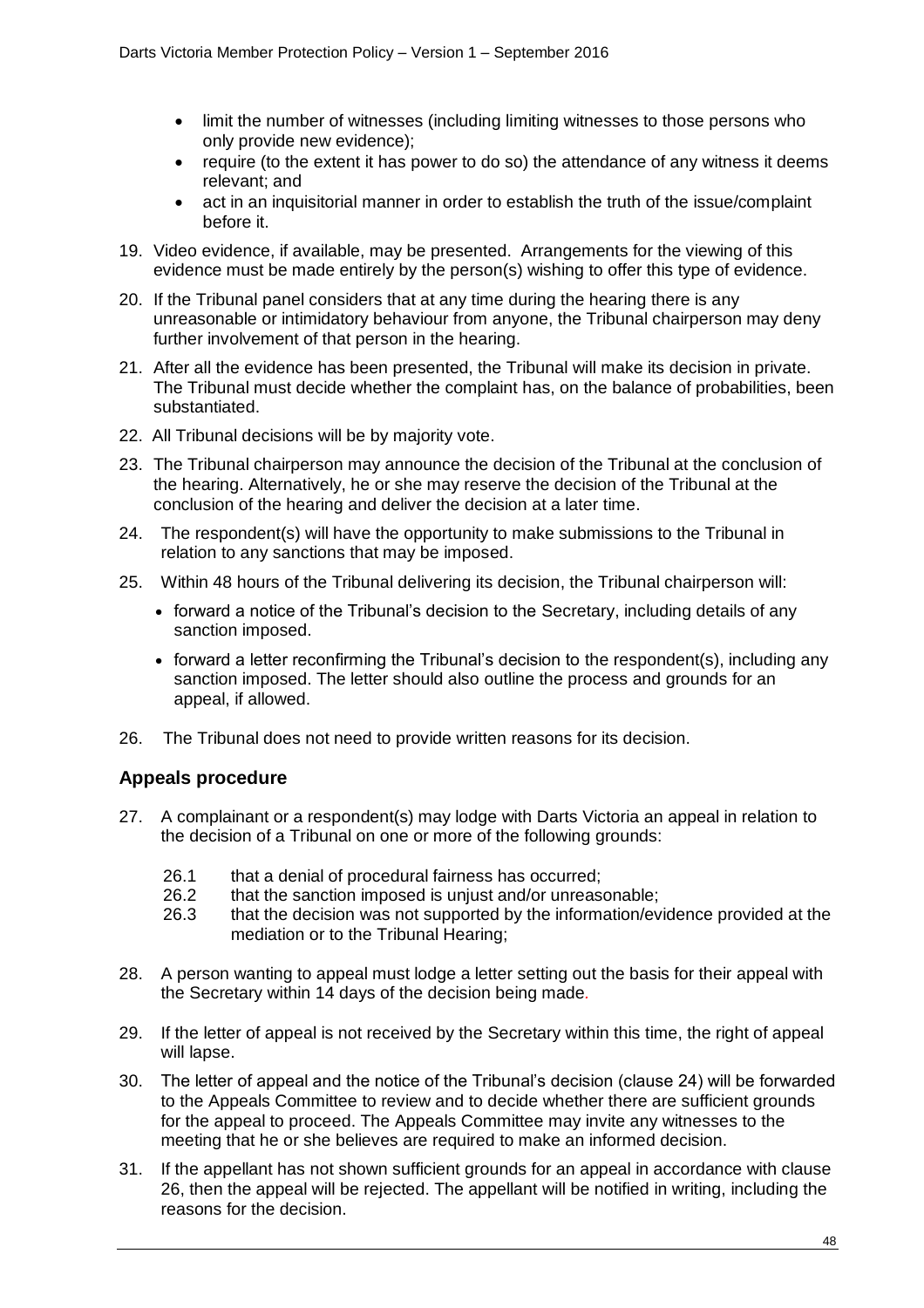- 32. If the appeal is accepted, an Appeal Tribunal with new panel members will be convened to rehear the complaint.
- 33. The Tribunal hearing procedure shall be followed for the Appeal Tribunal.
- 34. The decision of the Appeal Tribunal will be final and binding.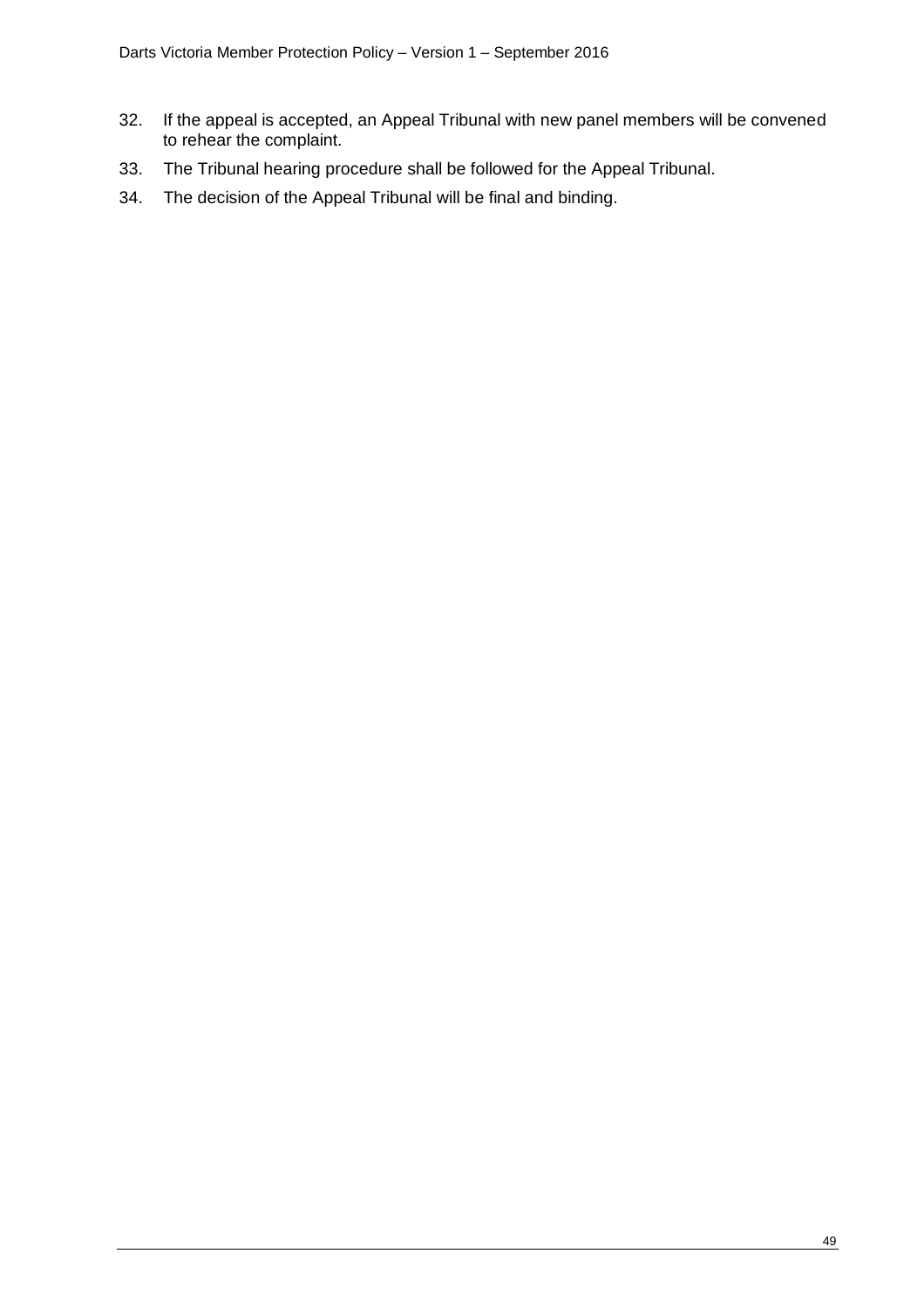## **PART E: REPORTING REQUIREMENTS AND DOCUMENTS/FORMS**

We will ensure that all the complaints we receive, both formal and informal, are properly documented. This includes recording how the complaint was resolved and the outcome of the complaint.

This information, and any additional records and notes, will be treated confidentially (subject to disclosure required by law or permitted under this policy) and stored in a secure place.

We will treat any allegation of child abuse or neglect promptly, seriously and with a high degree of sensitivity.

We will ensure that everyone who works with our organisation in a paid or unpaid capacity understands how to appropriately receive and record allegations of child abuse and neglect and how to report those allegations to the relevant authorities in their state or territory.

## **ATTACHMENTS**

- Attachment E1: Record of informal complaint
- Attachment E2: Record of formal complaint
- Attachment E3: Handling an allegation of child abuse
- Attachment E4: Confidential record of child abuse allegation
- Attachment E5: Record of Mediation
- Attachment F6: Record of Tribunal Decision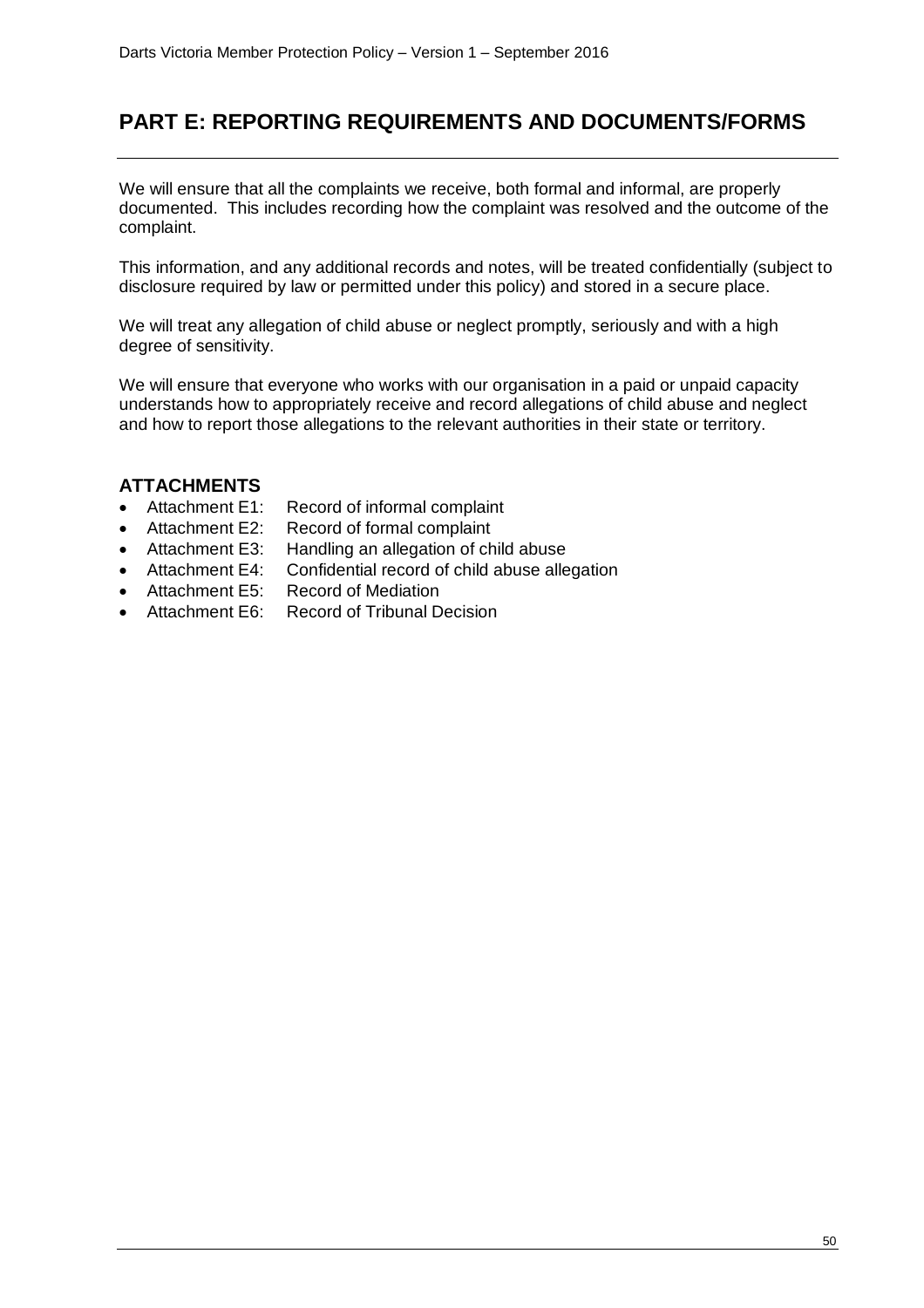## **Attachment E1: RECORD OF INFORMAL COMPLAINT**

| Name of person receiving<br>complaint                                        |                                       |                     |                     | Date:<br>$\prime$<br>$\sqrt{ }$ |
|------------------------------------------------------------------------------|---------------------------------------|---------------------|---------------------|---------------------------------|
| Complainant's Name                                                           |                                       |                     |                     |                                 |
|                                                                              | $\Box$ Over 18                        |                     | $\Box$ Under 18     |                                 |
| Role/status                                                                  | □ Administrator (volunteer)           |                     | <b>D</b> Parent     |                                 |
|                                                                              | □ Player/player                       |                     | □ Spectator         |                                 |
|                                                                              | Coach/Assistant Coach<br>O.           |                     | □ Support Personnel |                                 |
|                                                                              | Employee (paid)<br>$\Box$<br>Official |                     | Other<br>$\Box$     |                                 |
| When/where did the                                                           |                                       |                     |                     |                                 |
| incident take place?                                                         |                                       |                     |                     |                                 |
| What are the facts relating<br>to the incident, as stated by<br>complainant? |                                       |                     |                     |                                 |
| What is the nature of the                                                    | □ Harassment<br>or                    | Discrimination      |                     |                                 |
| complaint?<br>(category/basis/grounds)                                       | □ Sexual/sexist                       | □ Selection dispute |                     | □ Coaching methods              |
|                                                                              | Sexuality                             | □ Personality clash |                     | □ Verbal abuse                  |
| Tick more than one box if                                                    | Race                                  | <b>Bullying</b>     |                     | □ Physical abuse                |
| necessary                                                                    | Religion                              | Disability          |                     | □ Victimisation                 |
|                                                                              | Pregnancy                             | □ Child Abuse       |                     | □ Unfair decision               |
|                                                                              |                                       |                     |                     |                                 |
| What does the complainant<br>want to happen to resolve<br>the issue?         |                                       |                     |                     |                                 |
| What other information has<br>the complainant provided?                      |                                       |                     |                     |                                 |
| What is the complainant<br>going to do now?                                  |                                       |                     |                     |                                 |

**This record and any notes must be kept confidential and secure.** If the issue becomes a formal complaint, this record is to be given to President or Secretary of Darts Victoria.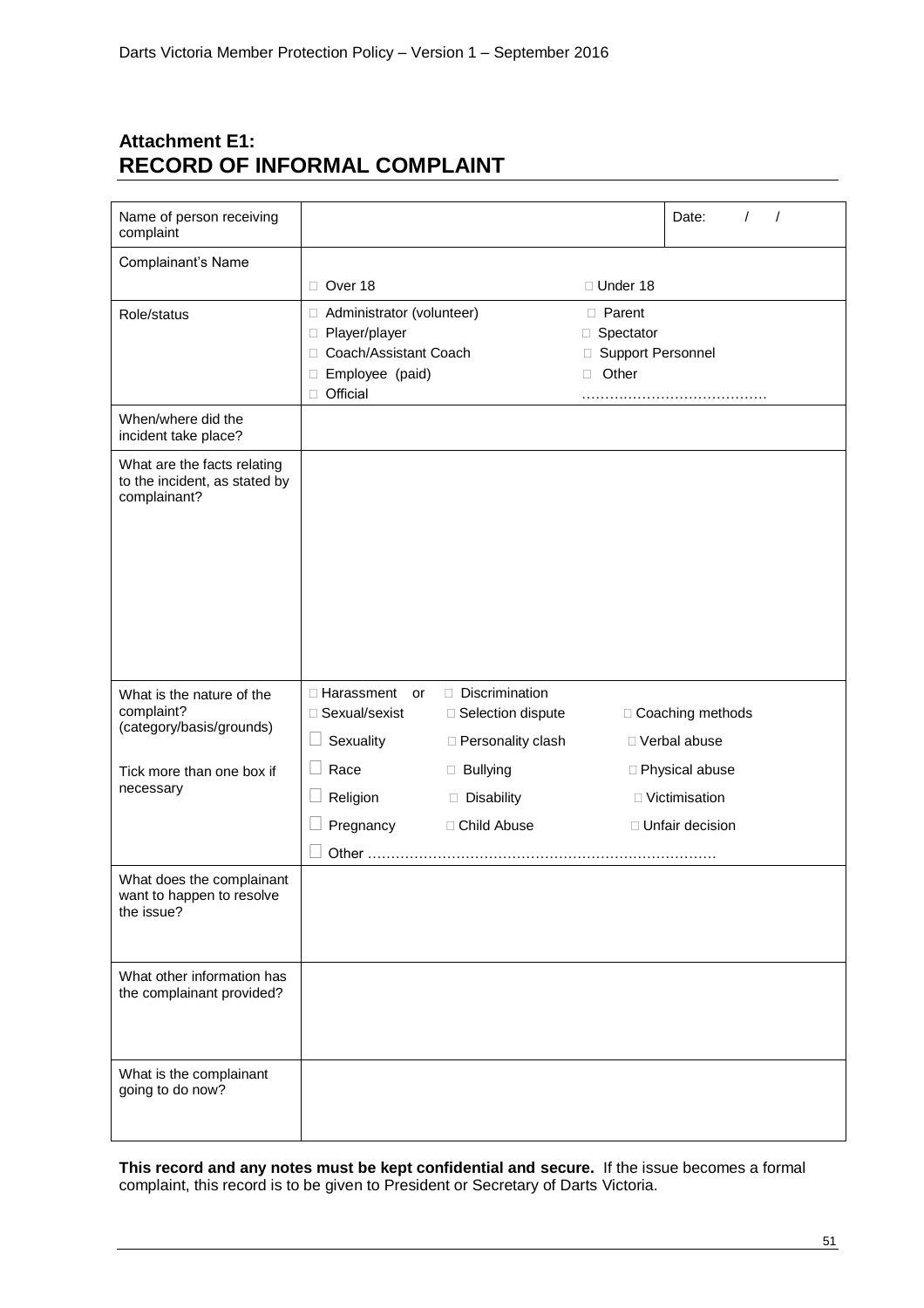## **Attachment E2: RECORD OF FORMAL COMPLAINT**

| Complainant's Name                                      |                                                                                                                                  |                                                                       |                                            | Date Formal Complaint                                                      |  |
|---------------------------------------------------------|----------------------------------------------------------------------------------------------------------------------------------|-----------------------------------------------------------------------|--------------------------------------------|----------------------------------------------------------------------------|--|
|                                                         | Over 18<br>П.                                                                                                                    | □ Under 18                                                            |                                            | Received:<br>$\prime$<br>$\prime$                                          |  |
| Complainant's contact<br>details                        | Phone:<br>Email:                                                                                                                 |                                                                       |                                            |                                                                            |  |
| Complainant's<br>role/position                          | □ Administrator (volunteer)<br>Player/player<br>□<br>Coach/Assistant Coach<br>П<br>Employee (paid)<br>Official<br>П              |                                                                       | <b>D</b> Parent<br>Spectator<br>Other<br>П | <b>Support Personnel</b>                                                   |  |
| Name of person<br>complained about<br>(respondent)      | Over 18<br>$\Box$                                                                                                                |                                                                       | □ Under 18                                 |                                                                            |  |
| Respondent's<br>role/position                           | Administrator (volunteer)<br>□<br>Player/player<br>Ш<br>Coach/Assistant Coach<br>П<br>Employee (paid)<br>П<br>□<br>Official<br>П |                                                                       |                                            | $\Box$ Parent<br>Spectator<br><b>Support Personnel</b><br>Other            |  |
| Location/event of alleged<br>incident                   |                                                                                                                                  |                                                                       |                                            |                                                                            |  |
| Description of alleged<br>incident                      |                                                                                                                                  |                                                                       |                                            |                                                                            |  |
| Nature of complaint<br>(category/basis/grounds)         | □ Harassment<br>or<br>□ Sexual/sexist                                                                                            | Discrimination<br>□ Selection dispute                                 |                                            | □ Coaching methods                                                         |  |
| Tick more than one box<br>if necessary                  | Sexuality<br>Race<br>$\Box$<br>Religion<br>Pregnancy                                                                             | □ Personality clash<br><b>Bullying</b><br>Disability<br>□ Child Abuse |                                            | □ Verbal abuse<br>□ Physical abuse<br>□ Victimisation<br>□ Unfair decision |  |
| Methods (if any) of<br>attempted informal<br>resolution |                                                                                                                                  |                                                                       |                                            |                                                                            |  |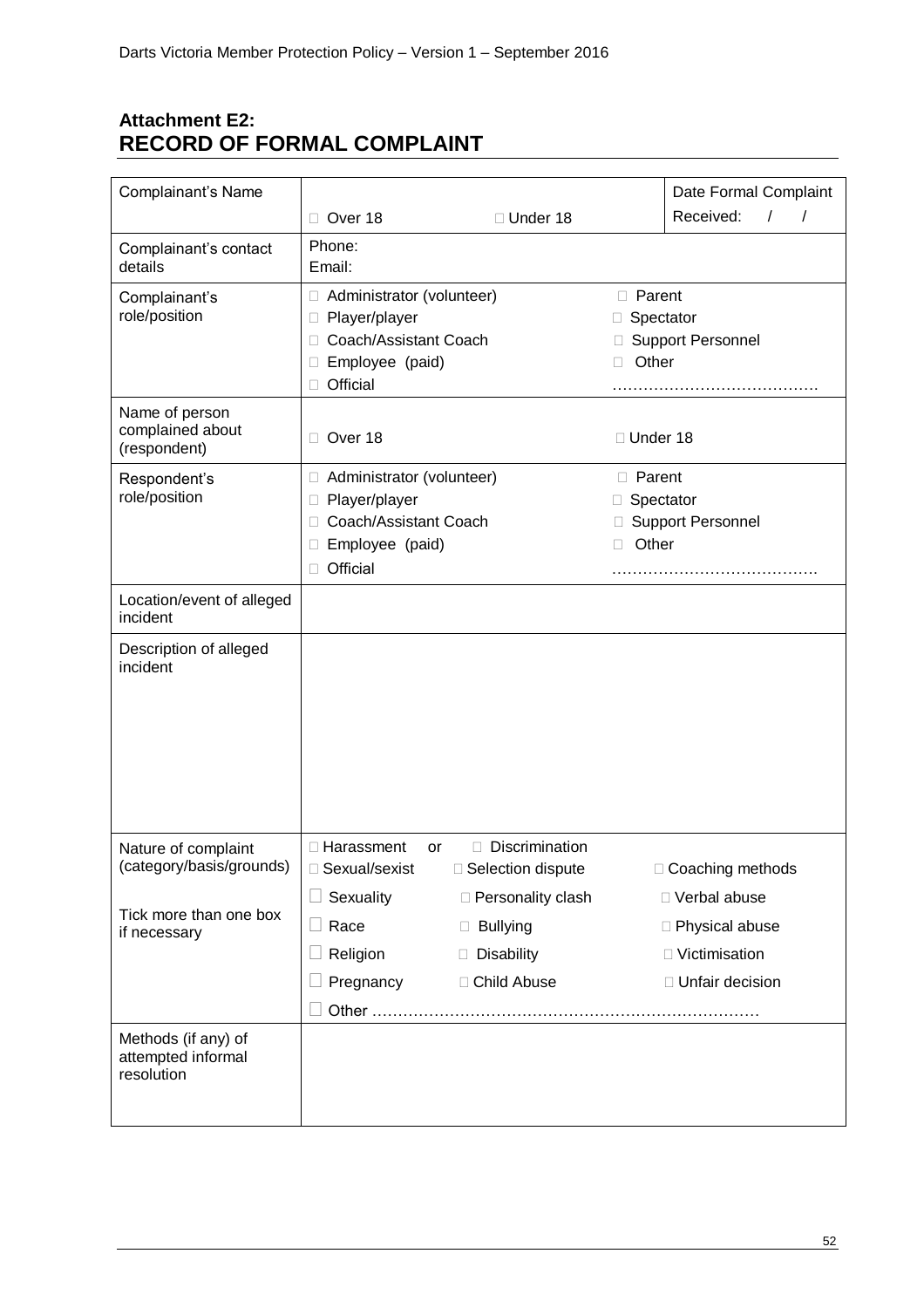| Formal resolution<br>procedures followed<br>(outline) |                                      |
|-------------------------------------------------------|--------------------------------------|
|                                                       |                                      |
| If investigated:                                      | Finding                              |
| If heard by Tribunal:                                 | Decision                             |
|                                                       | Action recommended                   |
| If mediated:                                          | Date of mediation:                   |
|                                                       | Both/all parties present             |
|                                                       | Agreement                            |
|                                                       | Any other action taken               |
| If decision was appealed                              | Decision                             |
|                                                       | Action recommended                   |
| Resolution                                            | $\Box$ Less than 3 months to resolve |
|                                                       | Between $3 - 8$ months to resolve    |
|                                                       | More than 8 months to resolve        |
| Completed by                                          | Name:<br>Position:                   |
|                                                       | Signature:<br>Date<br>$\frac{1}{2}$  |
| Signed by:                                            | Complainant:                         |
|                                                       | Respondent:                          |

**This record and any notes must be kept confidential and secure.** If the complaint is of a serious nature, or if it is taken to and/or dealt with at the national level, the original record must be provided to Darts Australia and a copy kept with Darts Victoria.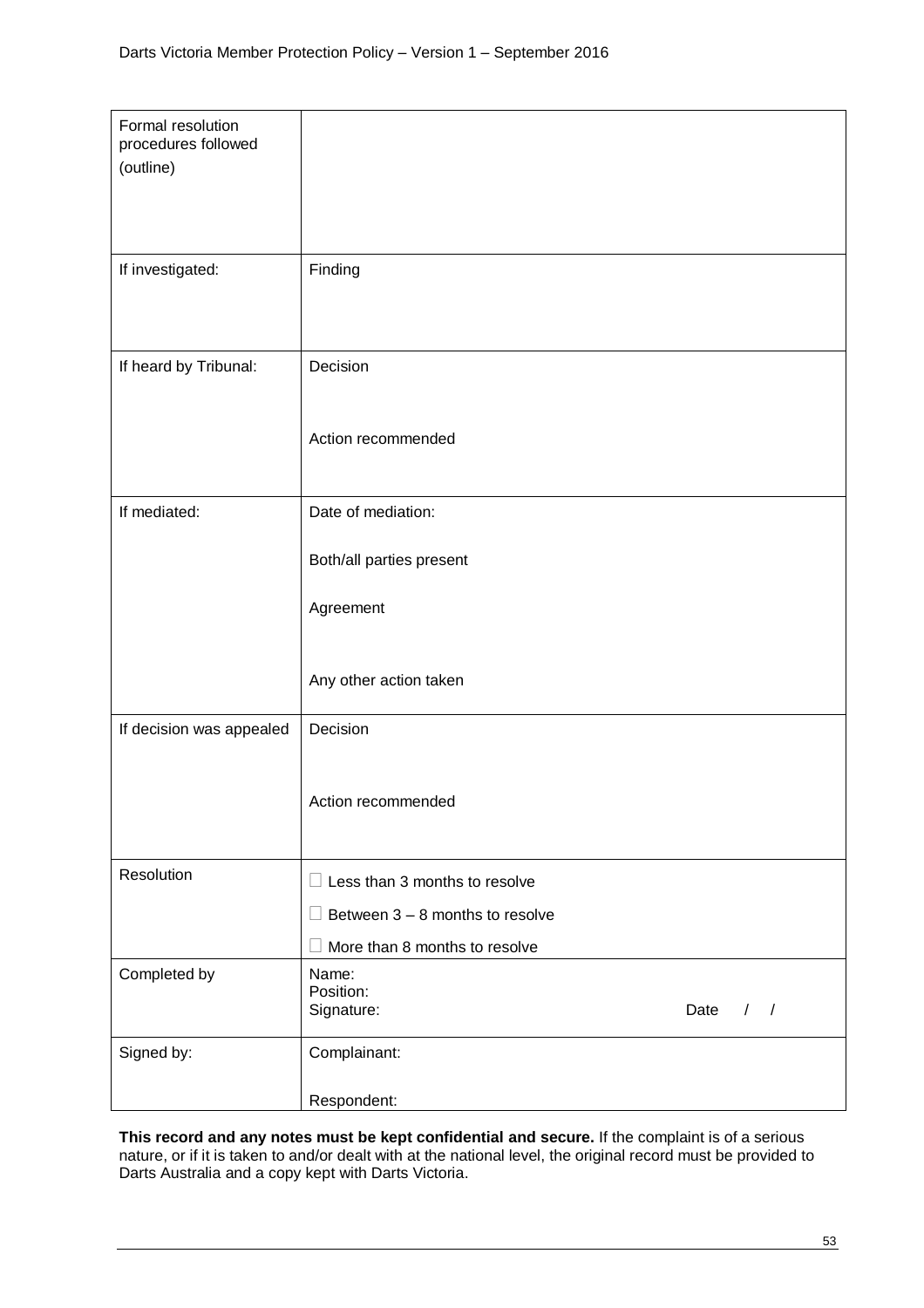## **Attachment E3: PROCEDURE FOR HANDLING ALLEGATIONS OF CHILD ABUSE**

**If you believe a child is in immediate danger or a life-threatening situation**, **contact the Police immediately on 000**.

Fact sheets on reporting allegations of child abuse in different states and territories are available at [www.playbytherules.net.au](http://www.playbytherules.net.au/)

We will treat any allegation of child abuse or neglect promptly, seriously and with a high degree of sensitivity.

All people working with Darts Victoria in a paid or unpaid capacity have a duty to report any concerns to the appropriate authorities, following the steps outlined below.

#### **Step 1: Receive the allegation**

If a child or young person raises with you an allegation of child abuse or neglect that relates to them or to another child, it is important that you listen, stay calm and be supportive.

| Do                                                                                   | Don't                                                                                           |
|--------------------------------------------------------------------------------------|-------------------------------------------------------------------------------------------------|
| Make sure you are clear about what the child<br>has told you                         | Do not challenge or undermine the child                                                         |
| Reassure the child that what has occurred is<br>not his or her fault                 | Do not seek detailed information, ask leading<br>questions or offer an opinion.                 |
| Explain that other people may need to be<br>told in order to stop what is happening. | Do not discuss the details with any person<br>other than those detailed in these<br>procedures. |
| Promptly and accurately record the<br>discussion in writing.                         | Do not contact the alleged offender.                                                            |

## **Step 2: Report the allegation**

- Immediately report any allegation of child abuse or neglect, or any situation involving a child at risk of harm, to the police and/or the relevant child protection agency. You may need to make a report to both.
- Contact the relevant child protection agency or police for advice if there is **any** doubt about whether the allegation should be reported.
- If the allegation involves a person to whom this policy applies, then also report the allegation to the President of Darts Victoria so that he or she can manage the situation.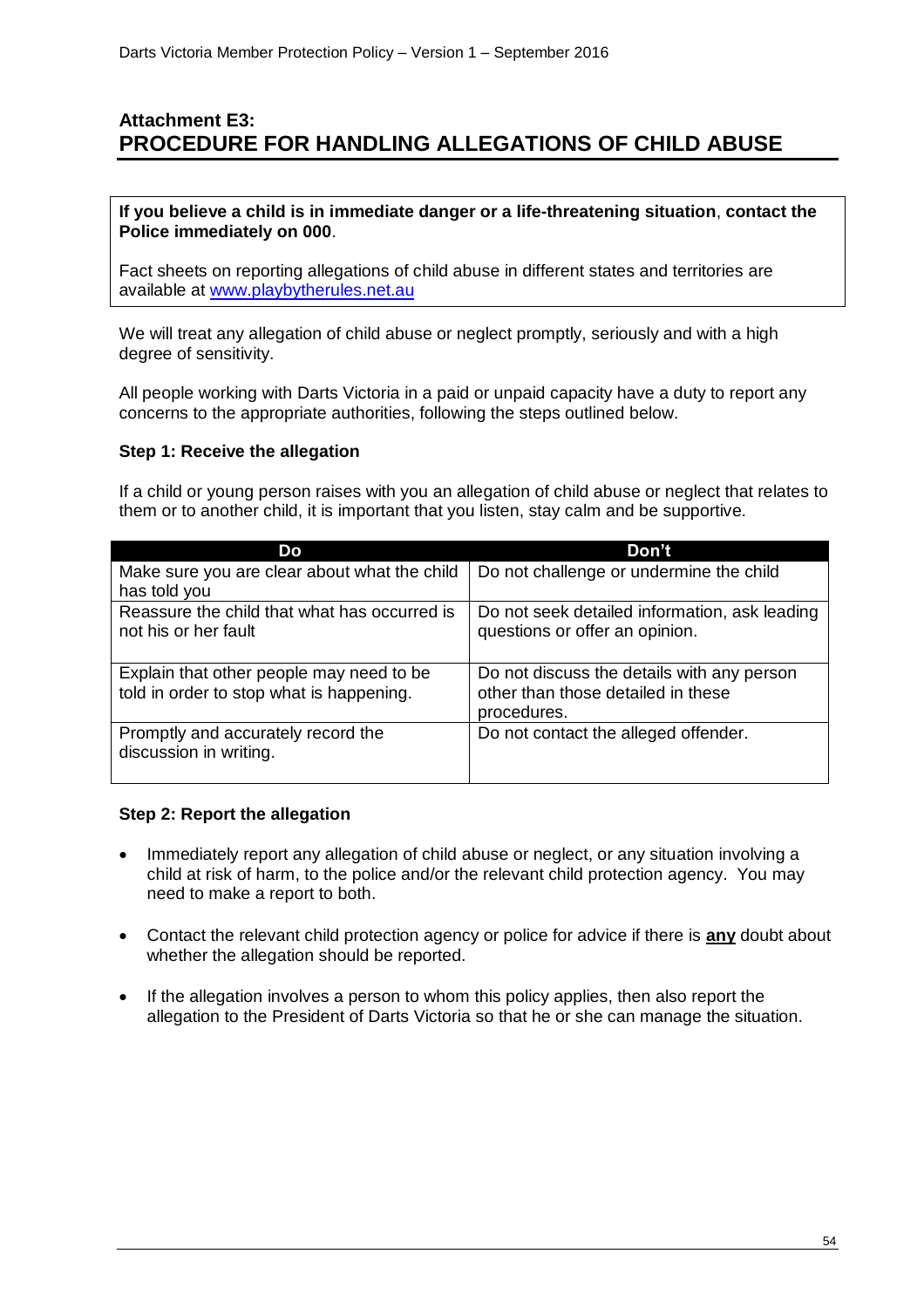## **Step 3: Protect the child and manage the situation**

- The President will assess the immediate risks to the child and take interim steps to ensure the child's safety and the safety of any other children. This may include redeploying the alleged offender to a position where there is no unsupervised contact with children, supervising the alleged offender or removing/suspending him or her until any investigations have been concluded. Legal advice should be sought before any interim steps are made if the person is an employee of Darts Victoria*.*
- The President will consider what services may be most appropriate to support the child and his or her parent/s.
- The President will consider what support services may be appropriate for the alleged offender.
- The President will seek to put in place measures to protect the child and the alleged offender from possible victimisation and gossip.

## **Step 4: Take internal action**

- At least three different investigations could be undertaken to examine allegations that are made against a person to whom this policy applies, including:
	- a criminal investigation (conducted by the police)
	- a child protection investigation (conducted by the relevant child protection agency)
	- a disciplinary or misconduct inquiry/investigation (conducted by Darts Victoria).
- Darts Victoria will assess the allegations and determine what action should be taken in the circumstances. Depending on the situation, action may include considering whether the alleged offender should return to his or her position, be dismissed, banned or suspended or face other disciplinary action.
- If disciplinary action is undertaken, we will follow the procedures set out in Clause 9 of our Member Protection Policy.
- Where required we will provide the relevant government agency with a report of any disciplinary action we take.
- **Contact details for advice or to report an allegation of child abuse**

| <b>Australian Capital Territory</b> |                                                        |
|-------------------------------------|--------------------------------------------------------|
| <b>ACT Police</b>                   | Office for Children, Youth and Family Services         |
| Non-urgent police assistance        | www.dhcs.act.gov.au/ocyfs/services/care_and_protection |
| Ph: 131 444                         | Ph: 1300 556 729                                       |
| www.afp.gov.au                      |                                                        |
|                                     |                                                        |
| <b>New South Wales</b>              |                                                        |
| New South Wales Police              | Department of Family and Community Services            |
| Non-urgent police assistance        | www.community.nsw.gov.au                               |
| Ph: 131 444                         | Ph: 132 111                                            |
| www.police.nsw.gov.au               |                                                        |
|                                     |                                                        |
| <b>Northern Territory</b>           |                                                        |
| <b>Northern Territory Police</b>    | Department of Children and Families                    |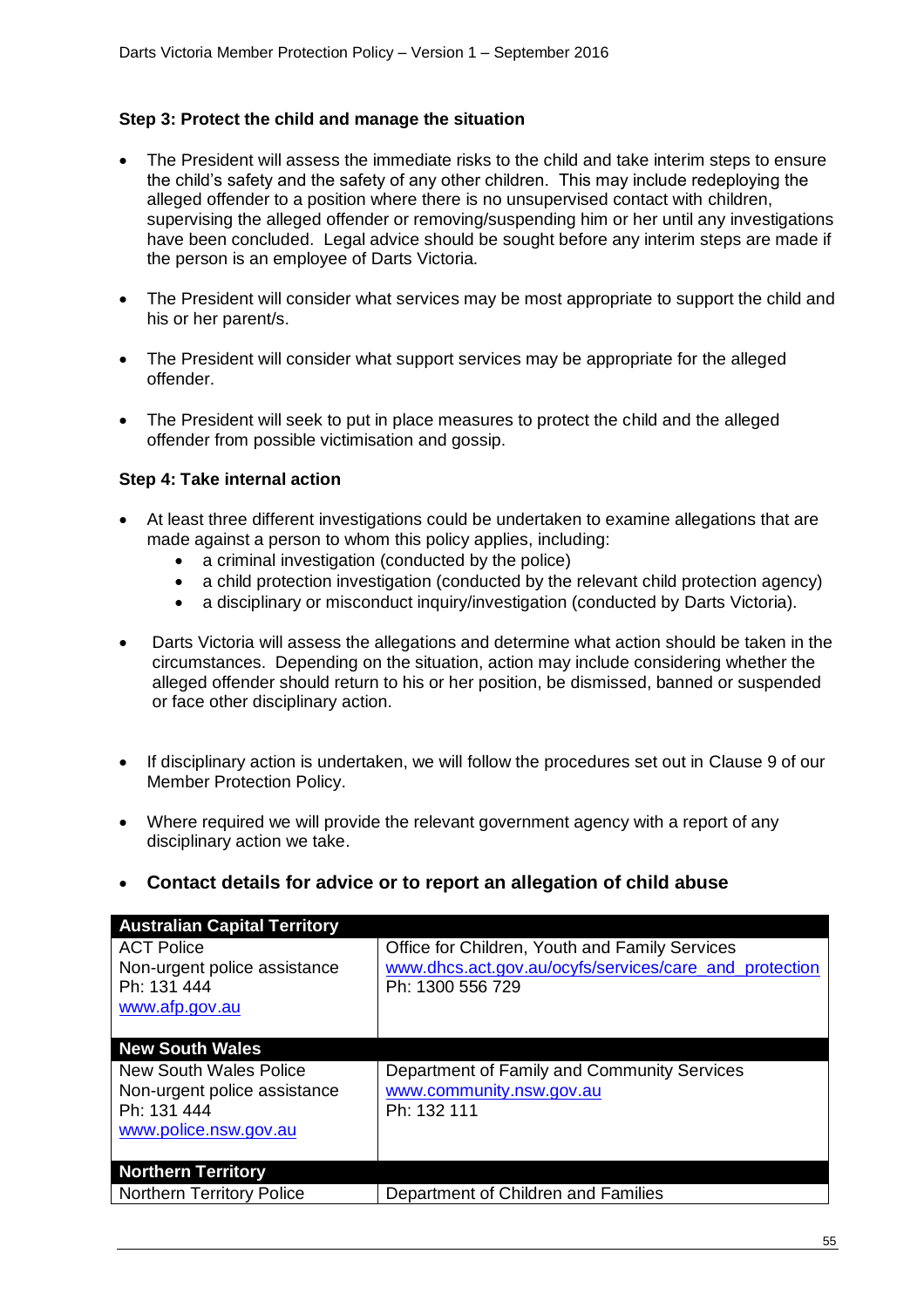| Non-urgent police assistance<br>Ph: 131 444<br>www.pfes.nt.gov.au                                     | www.childrenandfamilies.nt.gov.au<br>Ph: 1800 700 250                                                                                   |
|-------------------------------------------------------------------------------------------------------|-----------------------------------------------------------------------------------------------------------------------------------------|
| Queensland                                                                                            |                                                                                                                                         |
| Queensland Police<br>Non-urgent police assistance<br>Ph: 131 444<br>www.police.qld.gov.au             | Department of Communities, Child Safety and Disability<br><b>Services</b><br>www.communities.gld.gov.au/childsafety<br>Ph: 1800 811 810 |
| <b>South Australia</b>                                                                                |                                                                                                                                         |
| South Australia Police<br>Non-urgent police assistance<br>Ph: 131 444<br>www.sapolice.sa.gov.au       | Department for Education and Child Development<br>www.families.sa.gov.au/childsafe<br>Ph: 131 478                                       |
| <b>Tasmania</b>                                                                                       |                                                                                                                                         |
| <b>Tasmania Police</b><br>Non-urgent police assistance<br>Ph: 131 444<br>www.police.tas.gov.au        | Department of Health and Human Services<br>www.dhhs.tas.gov.au/children<br>Ph: 1300 737 639                                             |
| <b>Victoria</b>                                                                                       |                                                                                                                                         |
| <b>Victoria Police</b><br>Non-urgent police assistance<br>Ph: (03) 9247 6666<br>www.police.vic.gov.au | <b>Department of Human Services</b><br>www.dhs.vic.gov.au<br>Ph: 131 278                                                                |
| <b>Western Australia</b>                                                                              |                                                                                                                                         |
| Western Australia Police<br>Non-urgent police assistance<br>Ph: 131 444<br>www.police.wa.gov.au       | Department for Child Protection and Family Support<br>www.dcp.wa.gov.au<br>Ph: (08) 9222 2555 or 1800 622 258                           |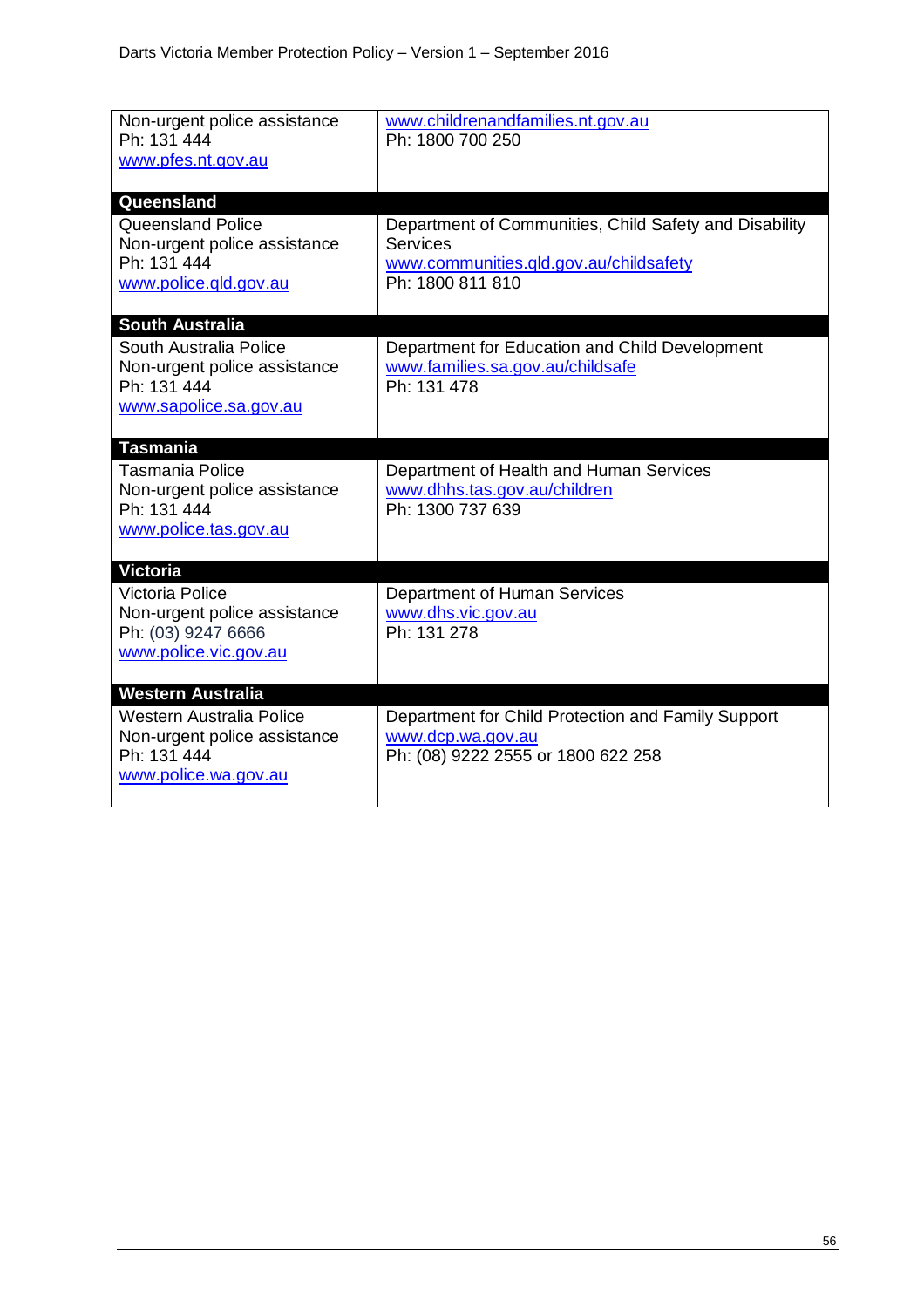## **Attachment E4: CONFIDENTIAL RECORD OF CHILD ABUSE ALLEGATION**

| Complainant's Name<br>(If other than the child)    |                                                                                                                                       |                                                                | Date Formal Complaint<br>Received:<br>$\prime$<br>$\prime$ |
|----------------------------------------------------|---------------------------------------------------------------------------------------------------------------------------------------|----------------------------------------------------------------|------------------------------------------------------------|
| Complainant's contact<br>details                   | Phone:<br>Email:                                                                                                                      |                                                                |                                                            |
| Complainant's<br>role/position                     | Administrator (volunteer)<br>Player/player<br>□<br>П<br>Coach/Assistant Coach<br>$\Box$<br>Employee (paid)<br>П<br>ш<br>Official<br>П | <b>D</b> Parent<br>Spectator<br>Other                          | □ Support Personnel                                        |
| Child's Name                                       |                                                                                                                                       |                                                                | Age                                                        |
| Child's Address                                    |                                                                                                                                       |                                                                |                                                            |
| Person's reason for<br>suspecting the abuse        |                                                                                                                                       |                                                                |                                                            |
| (e.g. observation, injury,<br>disclosure)          |                                                                                                                                       |                                                                |                                                            |
| Name of person<br>complained about<br>(respondent) | Over 18<br>$\Box$                                                                                                                     | □ Under 18                                                     |                                                            |
| Respondent's<br>role/position                      | Administrator (volunteer)<br>□ Player/player                                                                                          | <b>D</b> Parent<br>□ Spectator<br>□ Support Personnel<br>Other |                                                            |
|                                                    | Coach/Assistant Coach<br>$\Box$<br>Employee (paid)<br>L<br>□ Official                                                                 |                                                                |                                                            |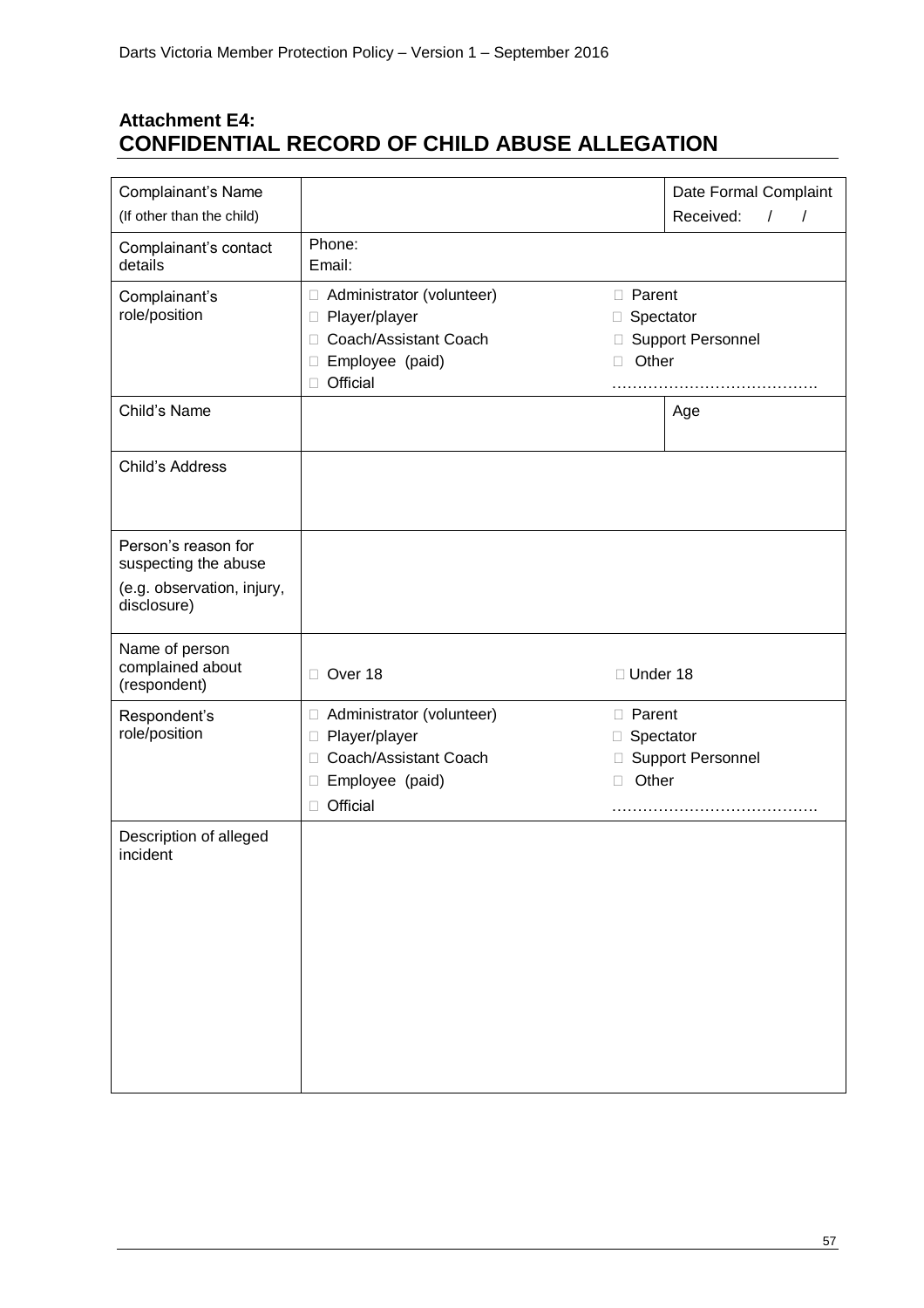| Witnesses<br>(if more than 3 witnesses<br>attach details to this<br>form)                                               |                  |
|-------------------------------------------------------------------------------------------------------------------------|------------------|
|                                                                                                                         |                  |
|                                                                                                                         |                  |
| Interim action (if any)<br>taken (to ensure child's<br>safety and/or to support<br>needs of person<br>complained about) |                  |
| Police contacted<br>Yes / No                                                                                            | Advise provided: |
|                                                                                                                         |                  |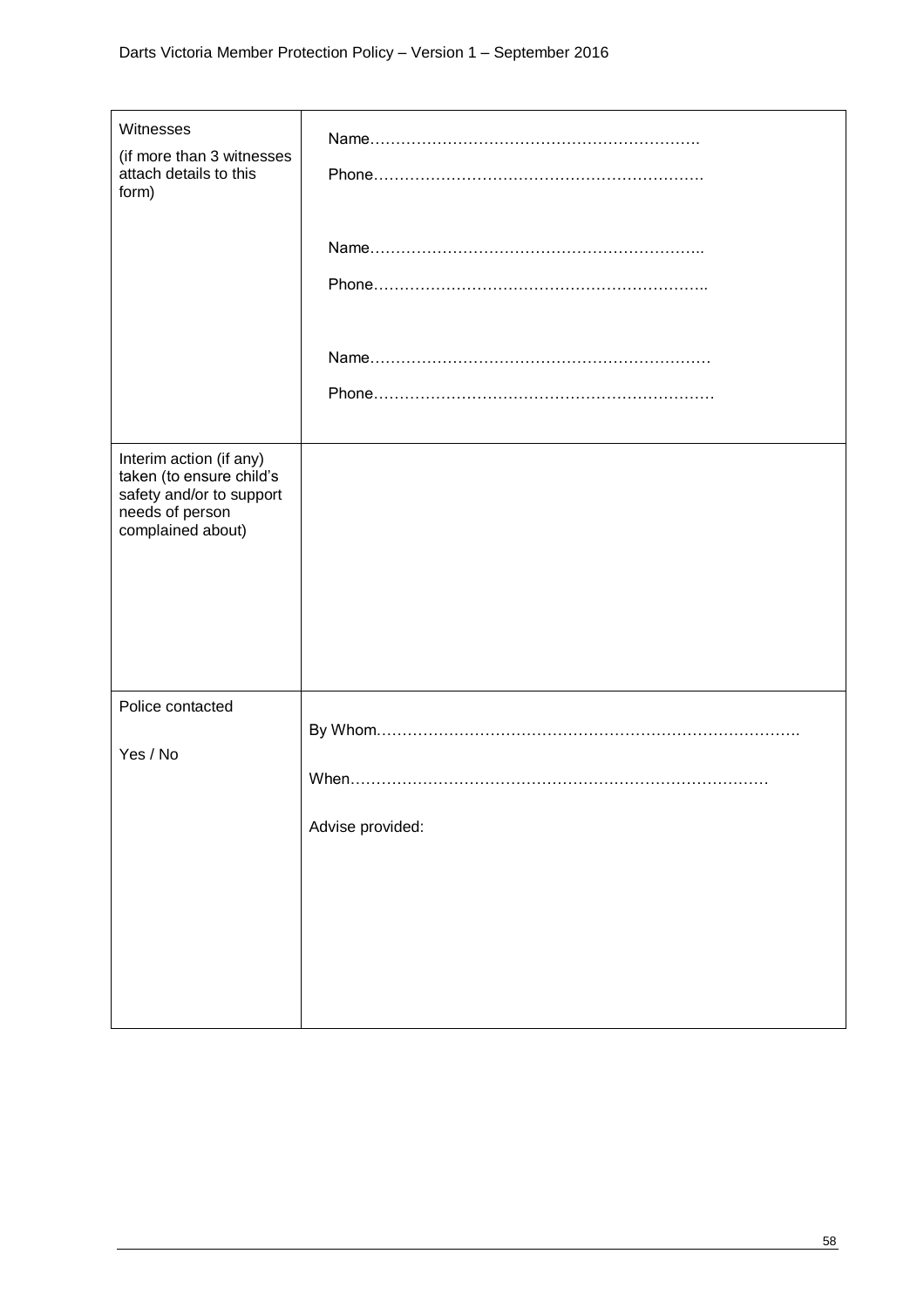| Government Agency                                            |                  |
|--------------------------------------------------------------|------------------|
| contacted                                                    |                  |
| Yes / No                                                     | Advise provided: |
| Darts Victoria President                                     |                  |
| contacted                                                    |                  |
| Police and/or<br>Government Agency<br>Investigation Finding: |                  |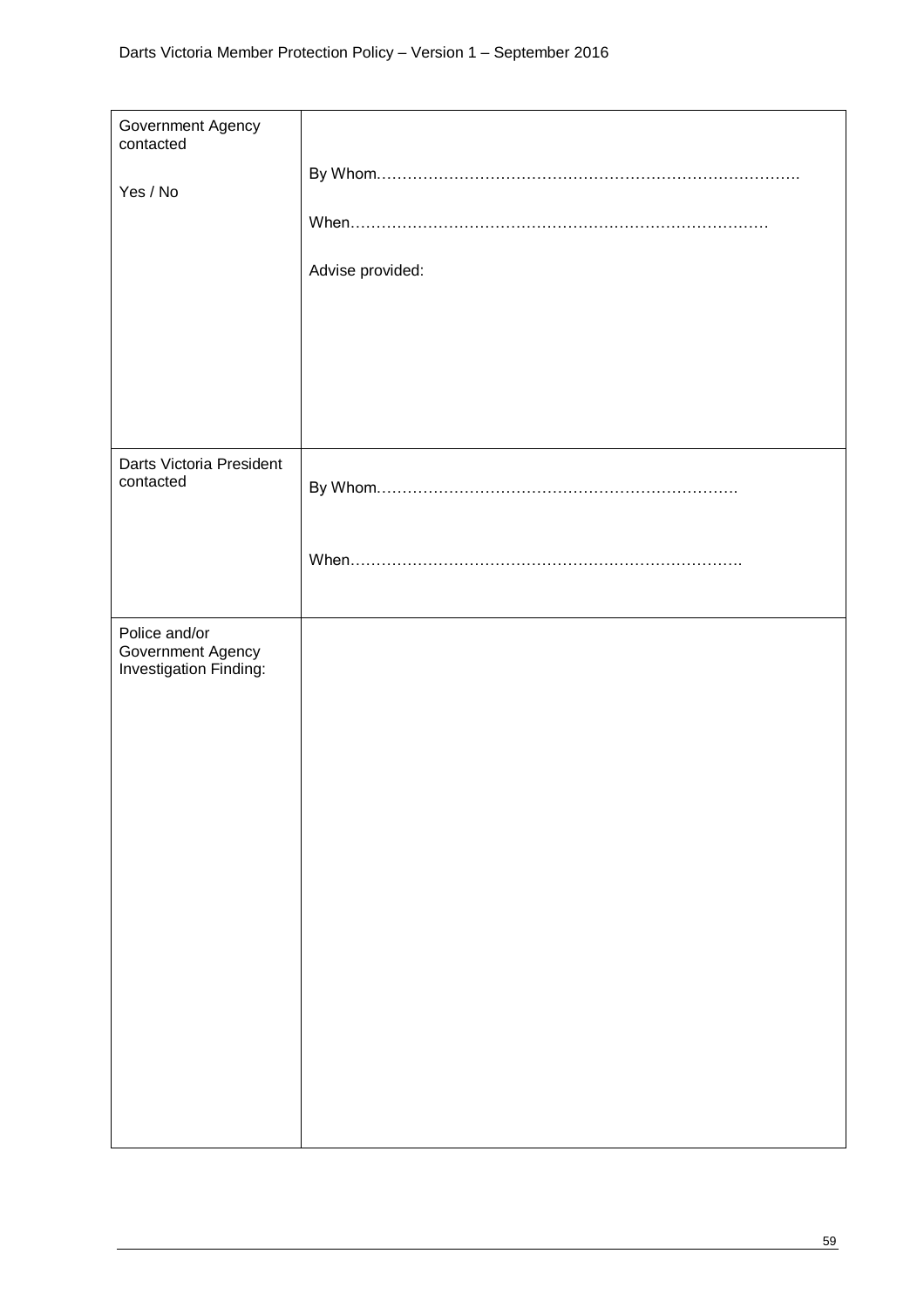| Internal Investigation<br>(if any) | Finding<br><b>Action Taken</b>               |      |               |
|------------------------------------|----------------------------------------------|------|---------------|
| Completed by                       | Name:<br>Position:<br>Signature:             | Date | $\frac{1}{2}$ |
| Signed by:                         | Complainant: (if not a child)<br>Respondent: |      |               |

**This record and any notes must be kept confidential and secure.** A copy of the original record must be provided to the relevant authorities' (police, government departments) should they be required.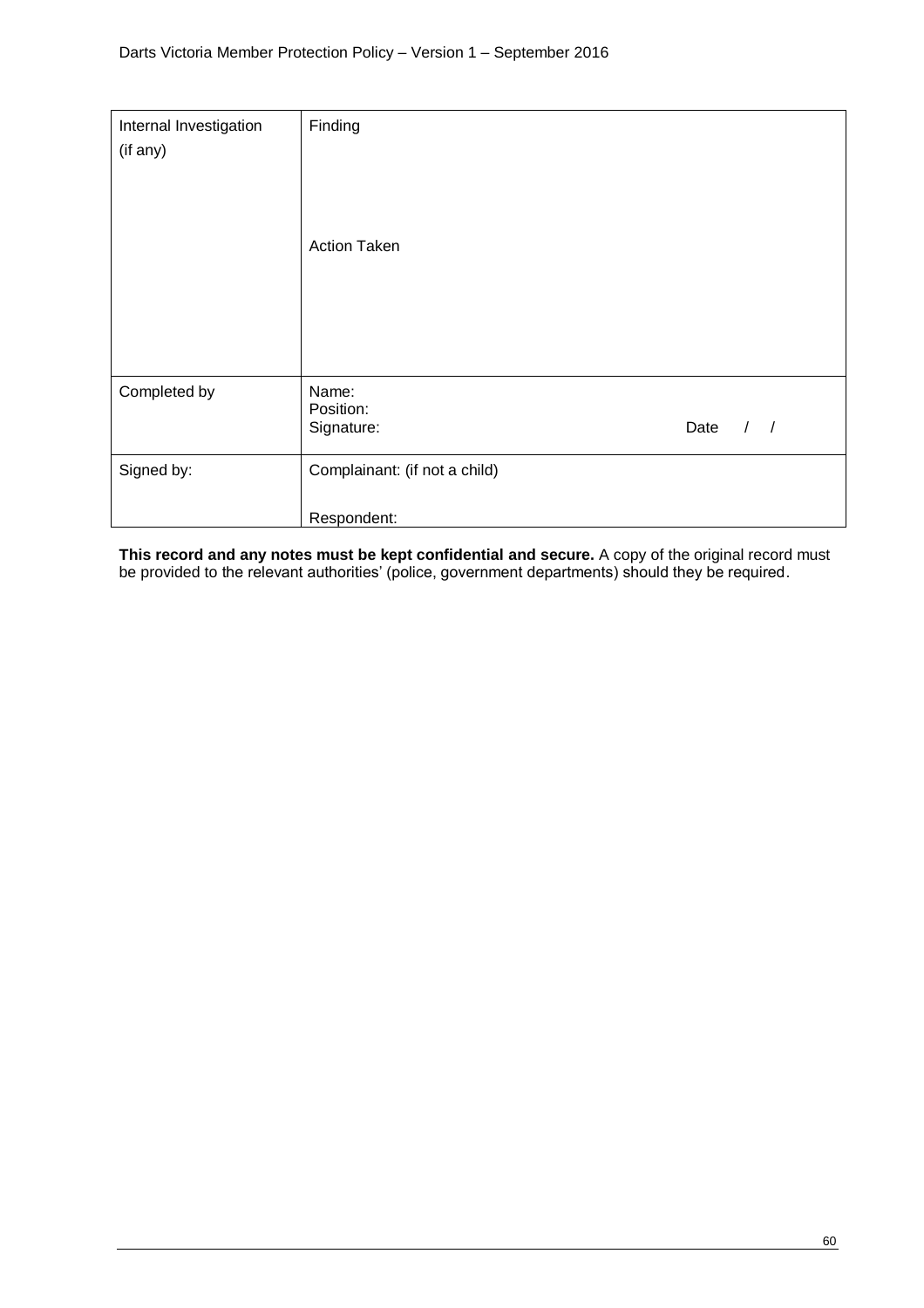## **Attachment E5: RECORD OF MEDIATION**

| Present at Mediation                       |        |           |  |
|--------------------------------------------|--------|-----------|--|
|                                            |        |           |  |
|                                            |        |           |  |
|                                            |        |           |  |
| $1$ $1$<br>Date:                           | Venue: |           |  |
| Mediator                                   |        |           |  |
| Summary of mediation<br>(minutes attached) |        |           |  |
|                                            |        |           |  |
|                                            |        |           |  |
|                                            |        |           |  |
|                                            |        |           |  |
|                                            |        |           |  |
|                                            |        |           |  |
| Outcome of mediation                       |        |           |  |
|                                            |        |           |  |
|                                            |        |           |  |
|                                            |        |           |  |
|                                            |        |           |  |
| Follow up to occur<br>(if required)        |        |           |  |
| Completed by:                              |        | Signed by |  |
| Complainant (sign)                         |        |           |  |
| Respondent (sign)                          |        |           |  |

**This record and any notes must be kept confidential and secure.** They will only be accessible by the Complaints Officer or the Secretary of Darts Victoria.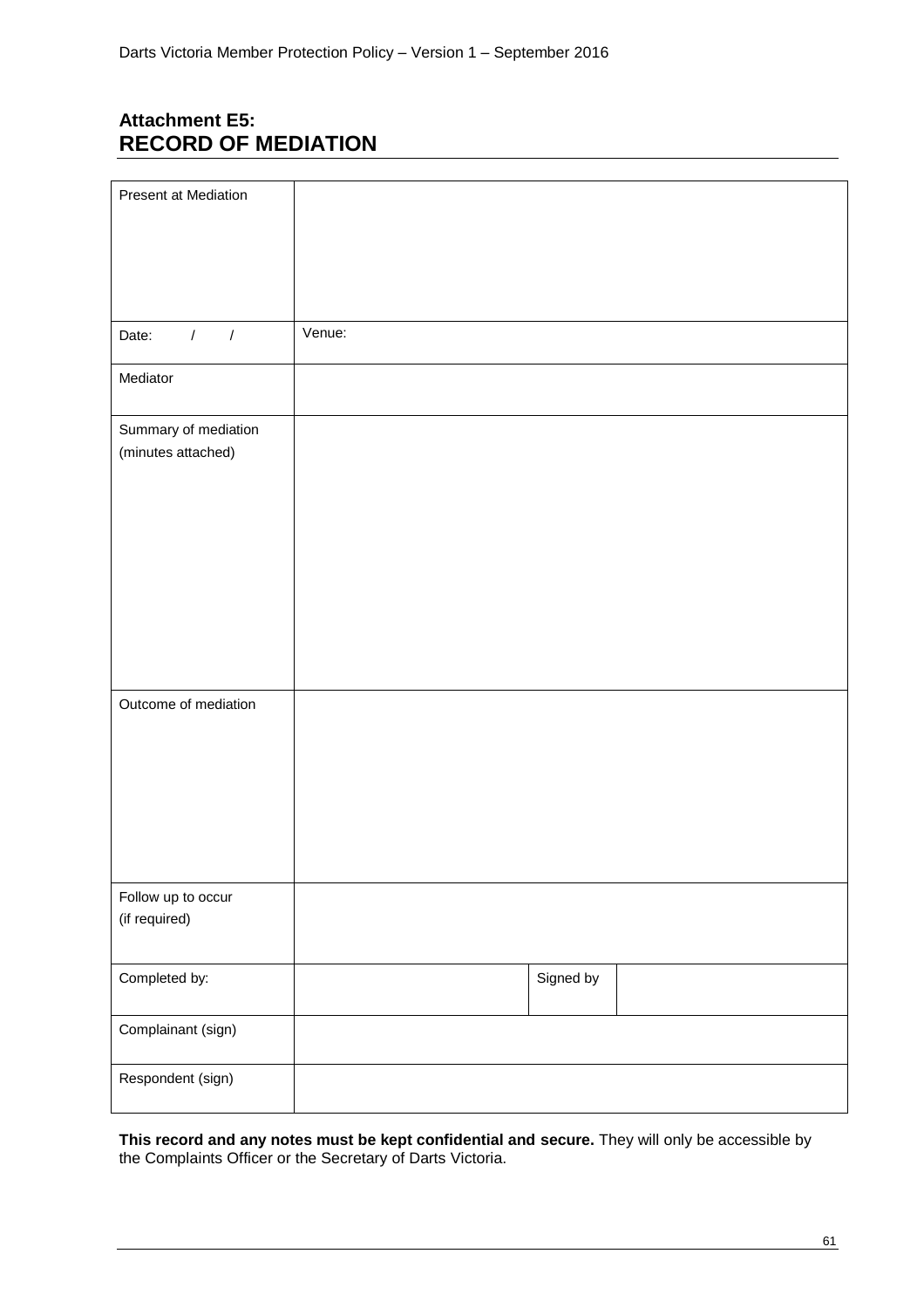## **Attachment E6: RECORD OF TRIBUNAL DECISION**

| Complainant's Name                                      |                                                                                                                               |                                                                       |                                                                             | Date Formal Complaint<br>Received:<br>$\prime$                             |
|---------------------------------------------------------|-------------------------------------------------------------------------------------------------------------------------------|-----------------------------------------------------------------------|-----------------------------------------------------------------------------|----------------------------------------------------------------------------|
| Complainant's<br>role/position                          | □ Administrator (volunteer)<br>Player/player<br>□<br>Coach/Assistant Coach<br>□<br>Employee (paid)<br>Ш<br>Official           |                                                                       | <b>D</b> Parent<br>Spectator<br>$\Box$<br><b>Support Personnel</b><br>Other |                                                                            |
| Name of person<br>complained about<br>(respondent)      |                                                                                                                               |                                                                       |                                                                             |                                                                            |
| Respondent's<br>role/position                           | □ Administrator (volunteer)<br>Player/player<br>$\Box$<br>Coach/Assistant Coach<br>ш<br>Employee (paid)<br>ш<br>Official<br>П |                                                                       | <b>D</b> Parent<br>□<br>Other<br>П                                          | Spectator<br><b>Support Personnel</b>                                      |
| Location/event of alleged<br>incident                   |                                                                                                                               |                                                                       |                                                                             |                                                                            |
| Description of alleged<br>incident                      |                                                                                                                               |                                                                       |                                                                             |                                                                            |
| Nature of complaint<br>(category/basis/grounds)         | □ Harassment<br>or<br>□ Sexual/sexist                                                                                         | Discrimination<br>$\Box$<br>□ Selection dispute                       |                                                                             | □ Coaching methods                                                         |
| Tick more than one box<br>if necessary                  | Sexuality<br>Race<br>Religion<br>Pregnancy                                                                                    | □ Personality clash<br><b>Bullying</b><br>Disability<br>□ Child Abuse |                                                                             | □ Verbal abuse<br>□ Physical abuse<br>□ Victimisation<br>□ Unfair decision |
|                                                         |                                                                                                                               |                                                                       |                                                                             |                                                                            |
| Methods (if any) of<br>attempted informal<br>resolution |                                                                                                                               |                                                                       |                                                                             |                                                                            |
| Support person (if any)                                 |                                                                                                                               |                                                                       |                                                                             |                                                                            |